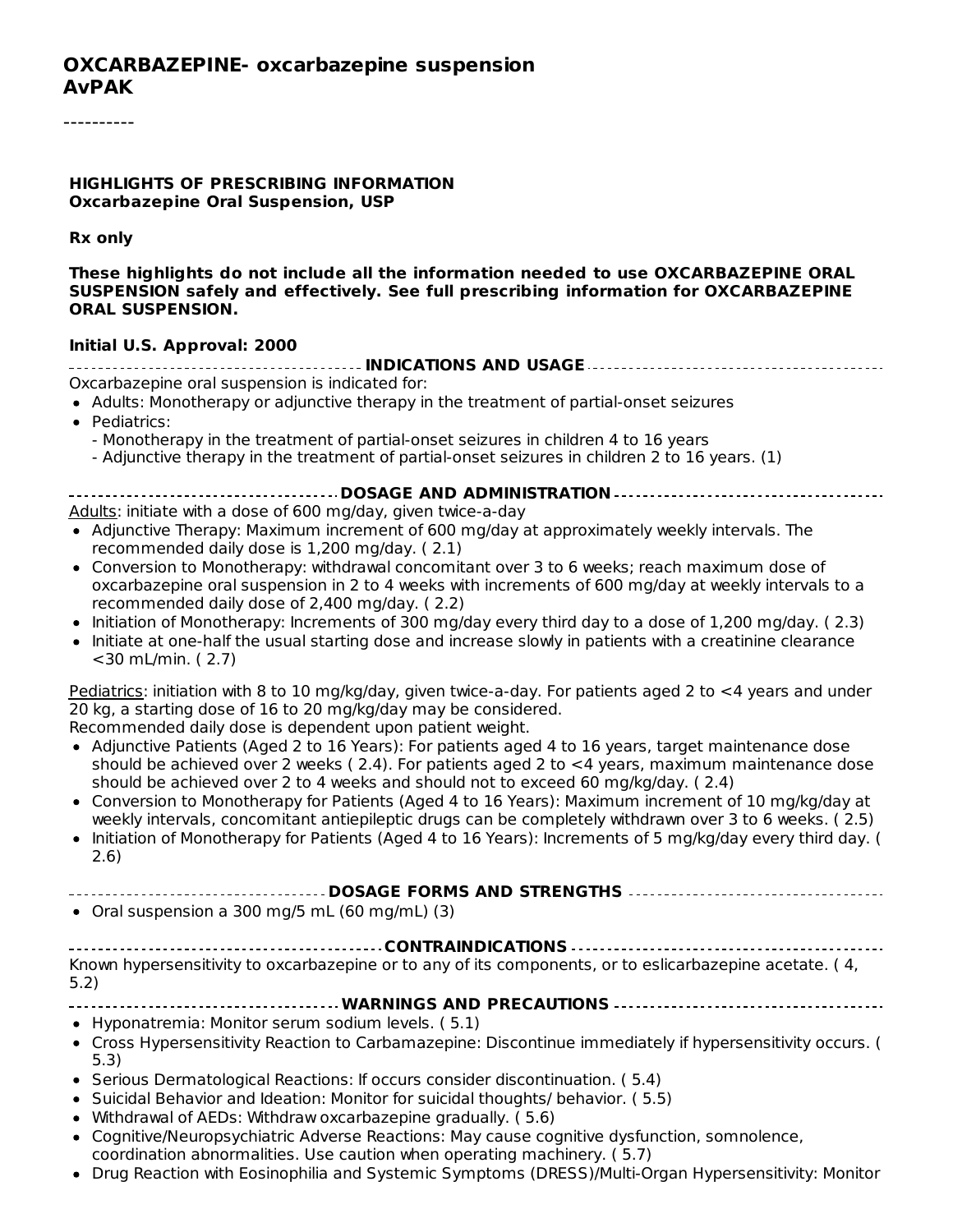Drug Reaction with Eosinophilia and Systemic Symptoms (DRESS)/Multi-Organ Hypersensitivity: Monitor and discontinue if another cause cannot be established. ( 5.8)

- Hematologic Events: Consider discontinuing. ( 5.9)
- Seizure Control During Pregnancy: Active metabolite may decrease. ( 5.10)
- Risk of Seizure Aggravation: Discontinue if occurs. (5.11)

#### **ADVERSE REACTIONS** The most common (≥10% more than placebo for adjunctive or low dose for monotherapy) adverse reactions in adults and pediatrics were: dizziness, somnolence, diplopia, fatigue, nausea, vomiting, ataxia, abnormal vision, headache, nystagmus, tremor, and abnormal gait. (6.1)

#### **To report SUSPECTED ADVERSE REACTIONS, contact AvKARE at 1-855-361-3993 or FDA at 1- 800-FDA-1088 or www.fda.gov/medwatch.**

- **DRUG INTERACTIONS**
- Phenytoin: Increased phenytoin levels. Reduced dose of phenytoin may be required. (7.1)
- Carbamazepine, Phenytoin, Phenobarbital: Decreased plasma levels of MHD (the active metabolite). Dose adjustments may be necessary. (7.1)
- Oral Contraceptive: Oxcarbazepine may decrease the effectiveness of hormonal contraceptives. (7.2)
- **USE IN SPECIFIC POPULATIONS**
- Pregnancy: May cause fetal harm. (8.1**)**

#### **See 17 for PATIENT COUNSELING INFORMATION and Medication Guide.**

**Revised: 6/2021**

#### **FULL PRESCRIBING INFORMATION: CONTENTS\***

#### **1 INDICATIONS AND USAGE**

#### **2 DOSAGE AND ADMINISTRATION**

- 2.1 Adjunctive Therapy for Adults
- 2.2 Conversion to Monotherapy for Adults
- 2.3 Initiation of Monotherapy for Adults
- 2.4 Adjunctive Therapy for Pediatric Patients (Aged 2 to 16 Years)
- 2.5 Conversion to Monotherapy for Pediatric Patients (Aged 4 to 16 Years)
- 2.6 Initiation of Monotherapy for Pediatric Patients (Aged 4 to 16 Years)
- 2.7 Dosage Modification for Patients with Renal Impairment
- 2.8 Administration Information

#### **3 DOSAGE FORMS AND STRENGTHS**

## **4 CONTRAINDICATIONS**

#### **5 WARNINGS AND PRECAUTIONS**

- 5.1 Hyponatremia
- 5.2 Anaphylactic Reactions and Angioedema
- 5.3 Cross Hypersensitivity Reaction to Carbamazepine
- 5.4 Serious Dermatological Reactions
- 5.5 Suicidal Behavior and Ideation
- 5.6 Withdrawal of AEDs
- 5.7 Cognitive/Neuropsychiatric Adverse Reactions
- 5.8 Drug Reaction with Eosinophilia and Systemic Symptoms (DRESS)/Multi-Organ Hypersensitivity
- 5.9 Hematologic Events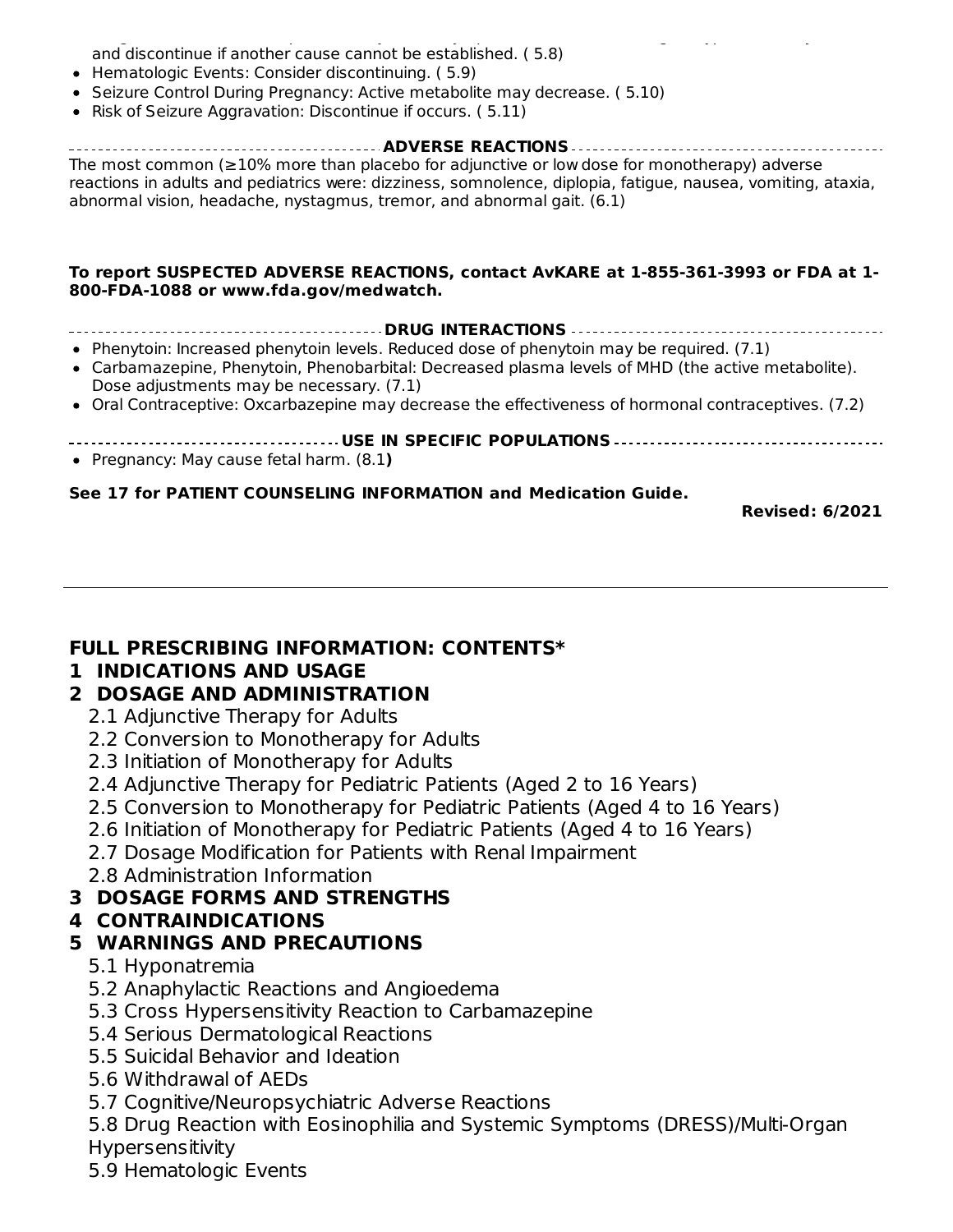5.10 Seizure Control During Pregnancy

5.11 Risk of Seizure Aggravation

### **6 ADVERSE REACTIONS**

- 6.1 Clinical Trials Experience
- 6.2 Postmarketing Experience

### **7 DRUG INTERACTIONS**

- 7.1 Effect of Oxcarbazepine on Other Drugs
- 7.2 Effect of Other Drugs on Oxcarbazepine
- 7.3 Hormonal Contraceptives

## **8 USE IN SPECIFIC POPULATIONS**

- 8.1 Pregnancy
- 8.2 Lactation
- 8.3 Females and Males of Reproductive Potential
- 8.4 Pediatric Use
- 8.5 Geriatric Use
- 8.6 Renal Impairment

### **9 DRUG ABUSE AND DEPENDENCE**

- 9.2 Abuse
- 9.3 Dependence

### **10 OVERDOSAGE**

- 10.1 Human Overdose Experience
- 10.2 Treatment and Management

#### **11 DESCRIPTION**

### **12 CLINICAL PHARMACOLOGY**

- 12.1 Mechanism of Action
- 12.2 Pharmacodynamics
- 12.3 Pharmacokinetics

### **13 NONCLINICAL TOXICOLOGY**

13.1 Carcinogenesis, Mutagenesis, Impairment of Fertility

#### **14 CLINICAL STUDIES**

- 14.1 Oxcarbazepine Monotherapy Trials
- 14.2 Oxcarbazepine Adjunctive Therapy Trials

### **16 HOW SUPPLIED/STORAGE AND HANDLING**

#### **17 PATIENT COUNSELING INFORMATION**

 $\ast$  Sections or subsections omitted from the full prescribing information are not listed.

### **FULL PRESCRIBING INFORMATION**

## **1 INDICATIONS AND USAGE**

Oxcarbazepine oral suspension is indicated for use as monotherapy or adjunctive therapy in the treatment of partial-onset seizures in adults and as monotherapy in the treatment of partial-onset seizures in pediatric patients aged 4 years and above, and as adjunctive therapy in pediatric patients aged 2 years and above with partial-onset seizures.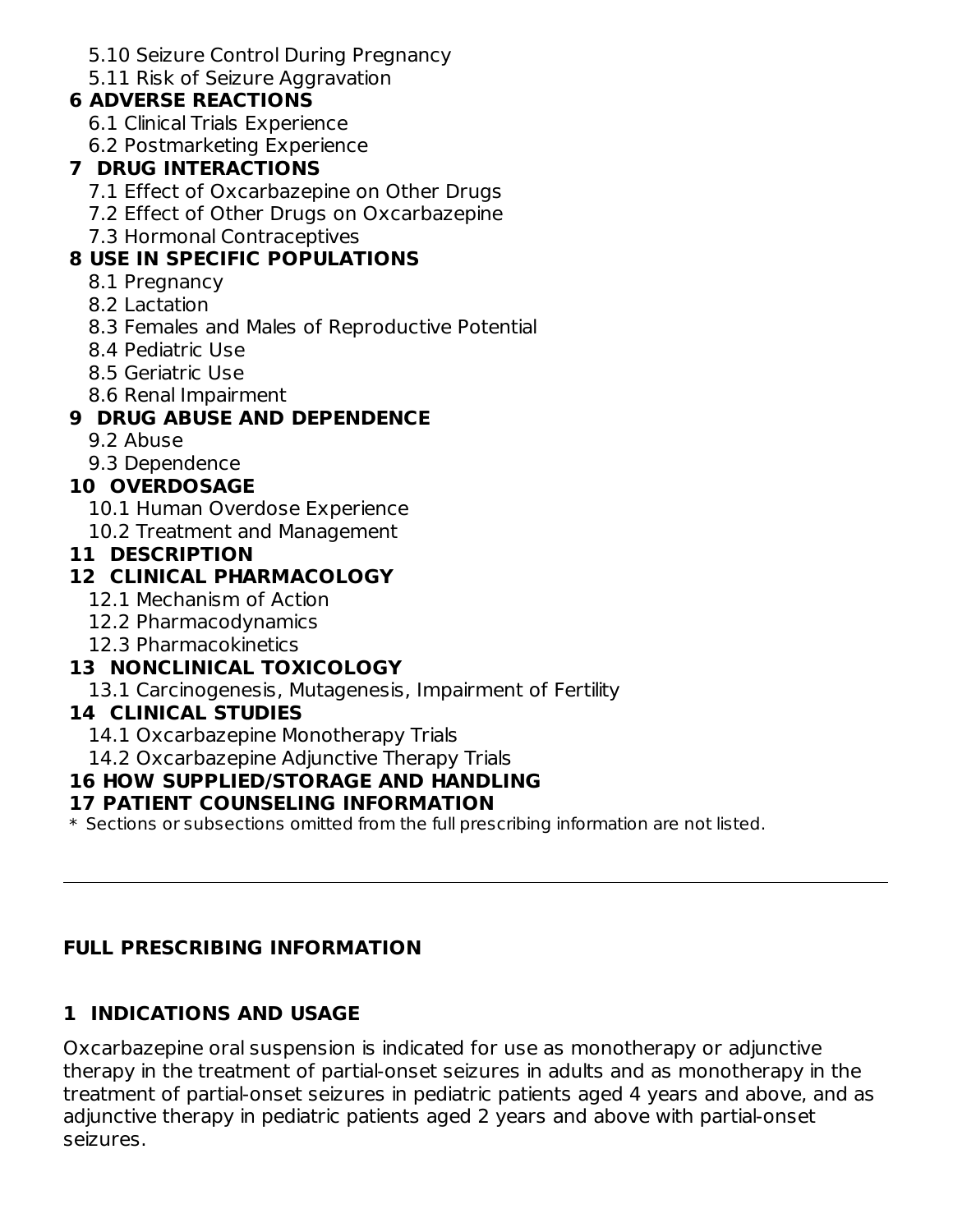### **2 DOSAGE AND ADMINISTRATION**

## **2.1 Adjunctive Therapy for Adults**

Initiate oxcarbazepine oral suspension with a dose of 600 mg/day, given twice-a-day. If clinically indicated, the dose may be increased by a maximum of 600 mg/day at approximately weekly intervals; the maximum recommended daily dose is 1,200 mg/day.

Daily doses above 1,200 mg/day show somewhat greater effectiveness in controlled trials, but most patients were not able to tolerate the 2,400 mg/day dose, primarily because of CNS effects.

Dosage adjustment is recommended with concomitant use of strong CYP3A4 enzyme inducers or UGT inducers, which include certain antiepileptic drugs (AEDs) [see Drug Interactions (7.1, 7.2)] .

# **2.2 Conversion to Monotherapy for Adults**

Patients receiving concomitant AEDs may be converted to monotherapy by initiating treatment with oxcarbazepine oral suspension at 600 mg/day (given in a twice-a-day regimen) while simultaneously initiating the reduction of the dose of the concomitant AEDs. The concomitant AEDs should be completely withdrawn over 3 to 6 weeks, while the maximum dose of oxcarbazepine oral suspension should be reached in about 2 to 4 weeks. Oxcarbazepine oral suspension may be increased as clinically indicated by a maximum increment of 600 mg/day at approximately weekly intervals to achieve the maximum recommended daily dose of 2,400 mg/day. A daily dose of 1,200 mg/day has been shown in one study to be effective in patients in whom monotherapy has been initiated with oxcarbazepine oral suspension. Patients should be observed closely during this transition phase.

# **2.3 Initiation of Monotherapy for Adults**

Patients not currently being treated with AEDs may have monotherapy initiated with oxcarbazepine oral suspension. In these patients, initiate oxcarbazepine oral suspension at a dose of 600 mg/day (given a twice-a-day); the dose should be increased by 300 mg/day every third day to a dose of 1,200 mg/day. Controlled trials in these patients examined the effectiveness of a 1,200 mg/day dose; a dose of 2,400 mg/day has been shown to be effective in patients converted from other AEDs to oxcarbazepine oral suspension monotherapy (see above).

# **2.4 Adjunctive Therapy for Pediatric Patients (Aged 2 to 16 Years)**

In pediatric patients aged 4 to 16 years, initiate oxcarbazepine oral suspension at a daily dose of 8 to 10 mg/kg generally not to exceed 600 mg/day, given twice-a-day. The target maintenance dose of oxcarbazepine oral suspension should be achieved over 2 weeks, and is dependent upon patient weight, according to the following chart:

20 to 29 kg – 900 mg/day

29.1 to 39 kg – 1,200 mg/day

>39 kg – 1,800 mg/day

In the clinical trial, in which the intention was to reach these target doses, the median daily dose was 31 mg/kg with a range of 6 to 51 mg/kg.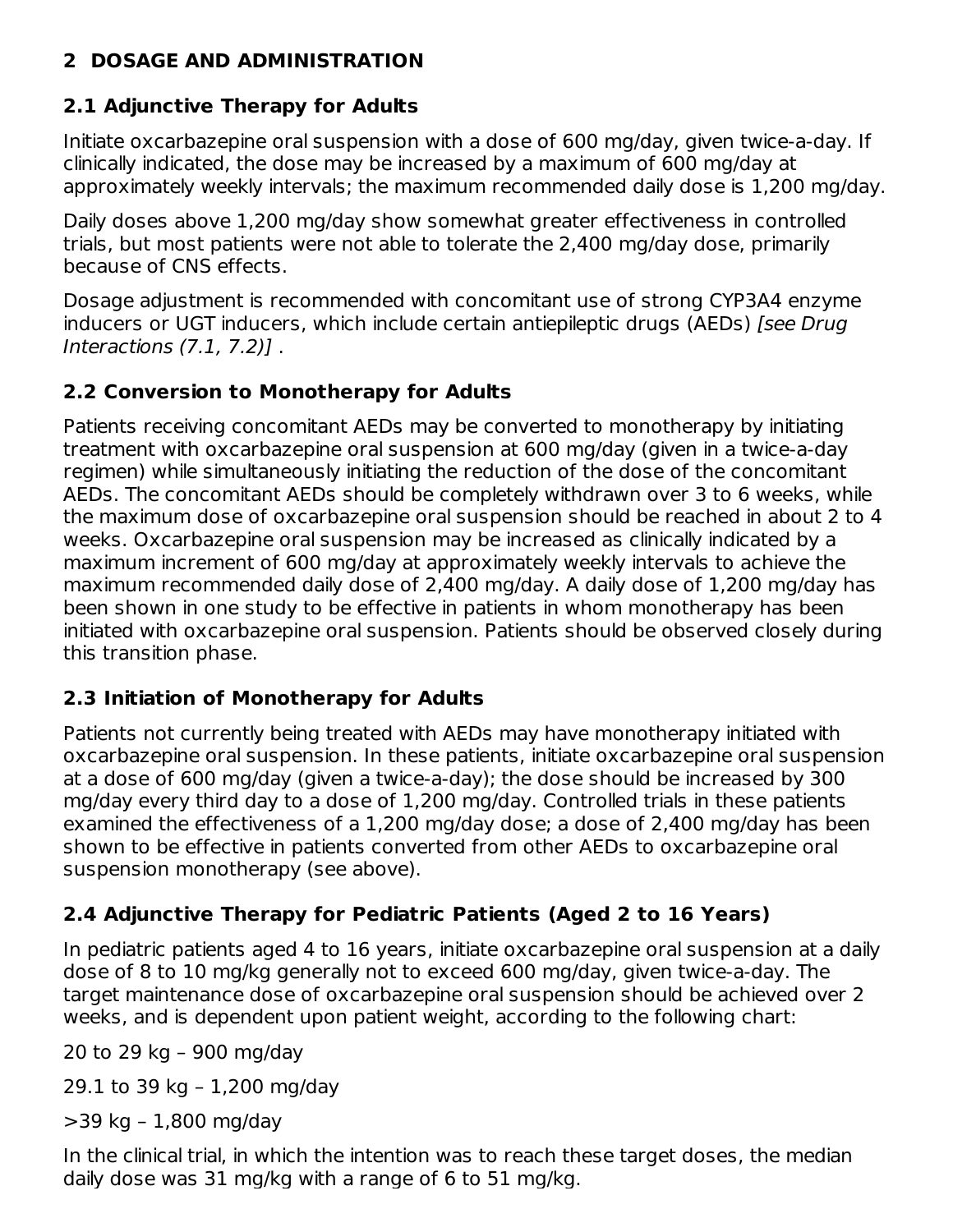In pediatric patients aged 2 to <4 years, initiate oxcarbazepine oral suspension at a daily dose of 8 to 10 mg/kg generally not to exceed 600 mg/day, given twice-a-day. For patients less than 20 kg, a starting dose of 16 to 20 mg/kg may be considered [see Clinical Pharmacology (12.3)] . The maximum maintenance dose of oxcarbazepine oral suspension should be achieved over 2 to 4 weeks and should not exceed 60 mg/kg/day in a twice-a-day regimen.

daily dose was 31 mg/kg with a range of 6 to 51 mg/kg.

In the clinical trial in pediatric patients (2 to 4 years of age) in which the intention was to reach the target dose of 60 mg/kg/day, 50% of patients reached a final dose of at least 55 mg/kg/day.

Under adjunctive therapy (with and without enzyme-inducing AEDs), when normalized by body weight, apparent clearance (L/hr/kg) decreased when age increased such that children 2 to <4 years of age may require up to twice the oxcarbazepine dose per body weight compared to adults; and children 4 to  $\leq$ 12 years of age may require a 50% higher oxcarbazepine dose per body weight compared to adults.

Dosage adjustment is recommended with concomitant use of strong CYP3A4 enzyme inducers or UGT inducers, which include certain antiepileptic drugs (AEDs) [ see Drug Interactions (7.1, 7.2)] .

### **2.5 Conversion to Monotherapy for Pediatric Patients (Aged 4 to 16 Years)**

Patients receiving concomitant antiepileptic drugs may be converted to monotherapy by initiating treatment with oxcarbazepine oral suspension at approximately 8 to 10 mg/kg/day given twice-a-day, while simultaneously initiating the reduction of the dose of the concomitant antiepileptic drugs. The concomitant antiepileptic drugs can be completely withdrawn over 3 to 6 weeks while oxcarbazepine oral suspension may be increased as clinically indicated by a maximum increment of 10 mg/kg/day at approximately weekly intervals to achieve the recommended daily dose. Patients should be observed closely during this transition phase.

The recommended total daily dose of oxcarbazepine oral suspension is shown in Table 1.

### **2.6 Initiation of Monotherapy for Pediatric Patients (Aged 4 to 16 Years)**

Patients not currently being treated with antiepileptic drugs may have monotherapy initiated with oxcarbazepine oral suspension. In these patients, initiate oxcarbazepine oral suspension at a dose of 8 to 10 mg/kg/day given twice-a-day. The dose should be increased by 5 mg/kg/day every third day to the recommended daily dose shown in the table below.

#### **Table 1: Range of Maintenance Doses of Oxcarbazepine Oral Suspension for Pediatrics by Weight During Monotherapy**

|                 | From          | l O           |
|-----------------|---------------|---------------|
| Weight in kg    | Dose (mg/day) | Dose (mg/day) |
| 20              | 600           | 900           |
| $\overline{25}$ | 900           | 1,200         |
| $\overline{30}$ | 900           | 1,200         |
| 35              | 900           | 1,500         |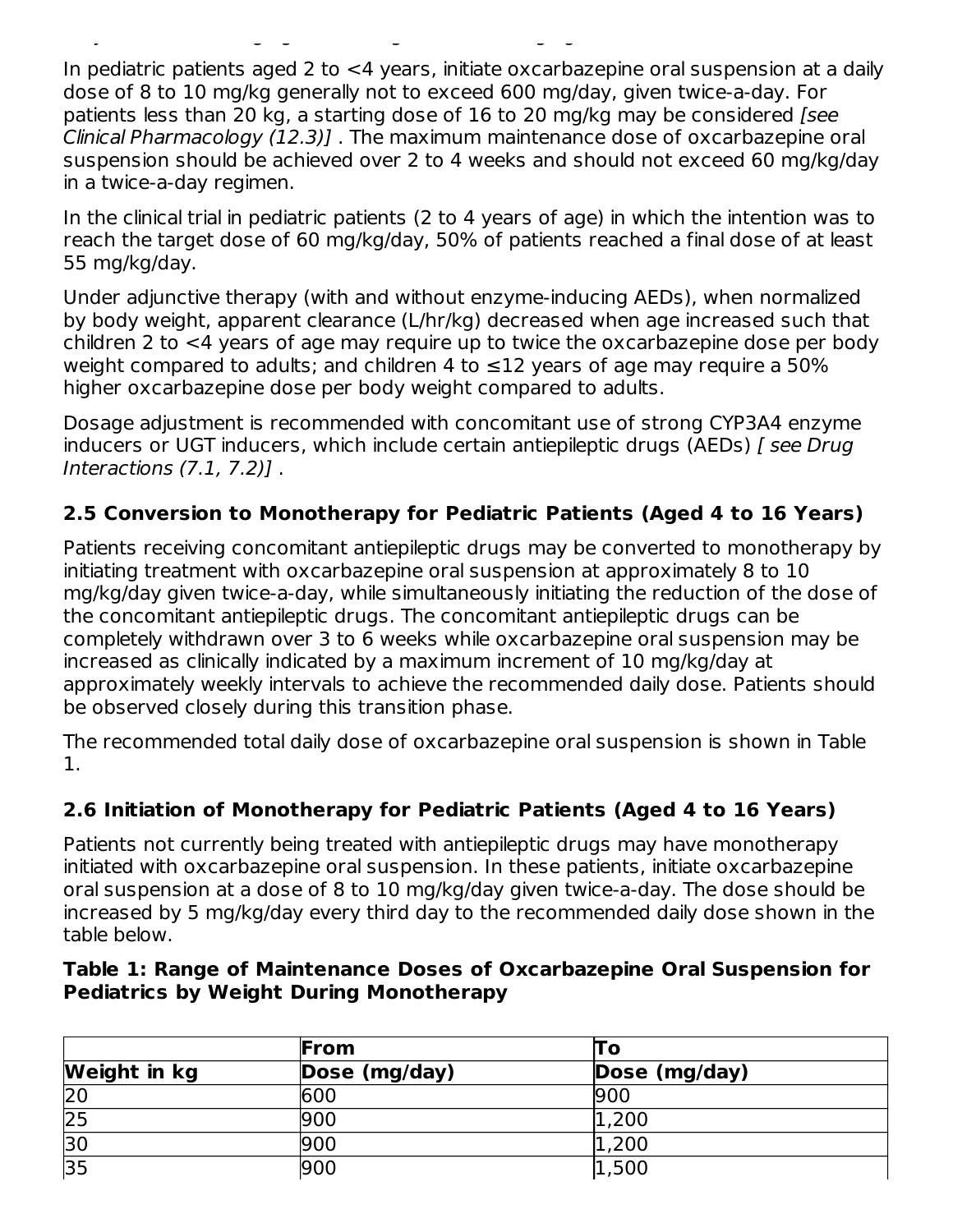| 40              | 900   | 1,500 |
|-----------------|-------|-------|
| $\overline{45}$ | 1,200 | 1,500 |
| 50              | 1,200 | 1,800 |
| $\frac{55}{60}$ | 1,200 | 1,800 |
|                 | 1,200 | 2,100 |
| 65              | 1,200 | 2,100 |
| $\overline{70}$ | 1,500 | 2,100 |

#### **2.7 Dosage Modification for Patients with Renal Impairment**

In patients with impaired renal function (creatinine clearance <30 mL/min) initiate oxcarbazepine oral suspension at one-half the usual starting dose (300 mg/day, given twice-a-day) and increase slowly to achieve the desired clinical response [see Clinical Pharmacology (12.3)] .

#### **2.8 Administration Information**

Oxcarbazepine oral suspension can be taken with or without food [see Clinical Pharmacology (12.3)] .

Before using oxcarbazepine oral suspension, shake the bottle well and prepare the dose immediately afterwards. The prescribed amount of oral suspension should be withdrawn from the bottle using the oral dosing syringe supplied. Oxcarbazepine oral suspension can be mixed in a small glass of water just prior to administration or, alternatively, may be swallowed directly from the syringe. After each use, close the bottle and rinse the syringe with warm water and allow it to dry thoroughly.

Oxcarbazepine oral suspension and oxcarbazepine film-coated tablets may be interchanged at equal doses.

#### **3 DOSAGE FORMS AND STRENGTHS**

Oral Suspension:

300 mg/5 mL (60 mg/mL): Off-white to slightly yellow colored suspension.

### **4 CONTRAINDICATIONS**

Oxcarbazepine oral suspension is contraindicated in patients with a known hypersensitivity to oxcarbazepine or to any of its components, or to eslicarbazepine acetate [see Warnings and Precautions (5.2, 5.3)] .

### **5 WARNINGS AND PRECAUTIONS**

#### **5.1 Hyponatremia**

Clinically significant hyponatremia (sodium <125 mmol/L) can develop during oxcarbazepine use. In the 14 controlled epilepsy studies 2.5% of oxcarbazepine-treated patients (38/1,524) had a sodium of less than 125 mmol/L at some point during treatment, compared to no such patients assigned placebo or active control (carbamazepine and phenobarbital for adjunctive and monotherapy substitution studies,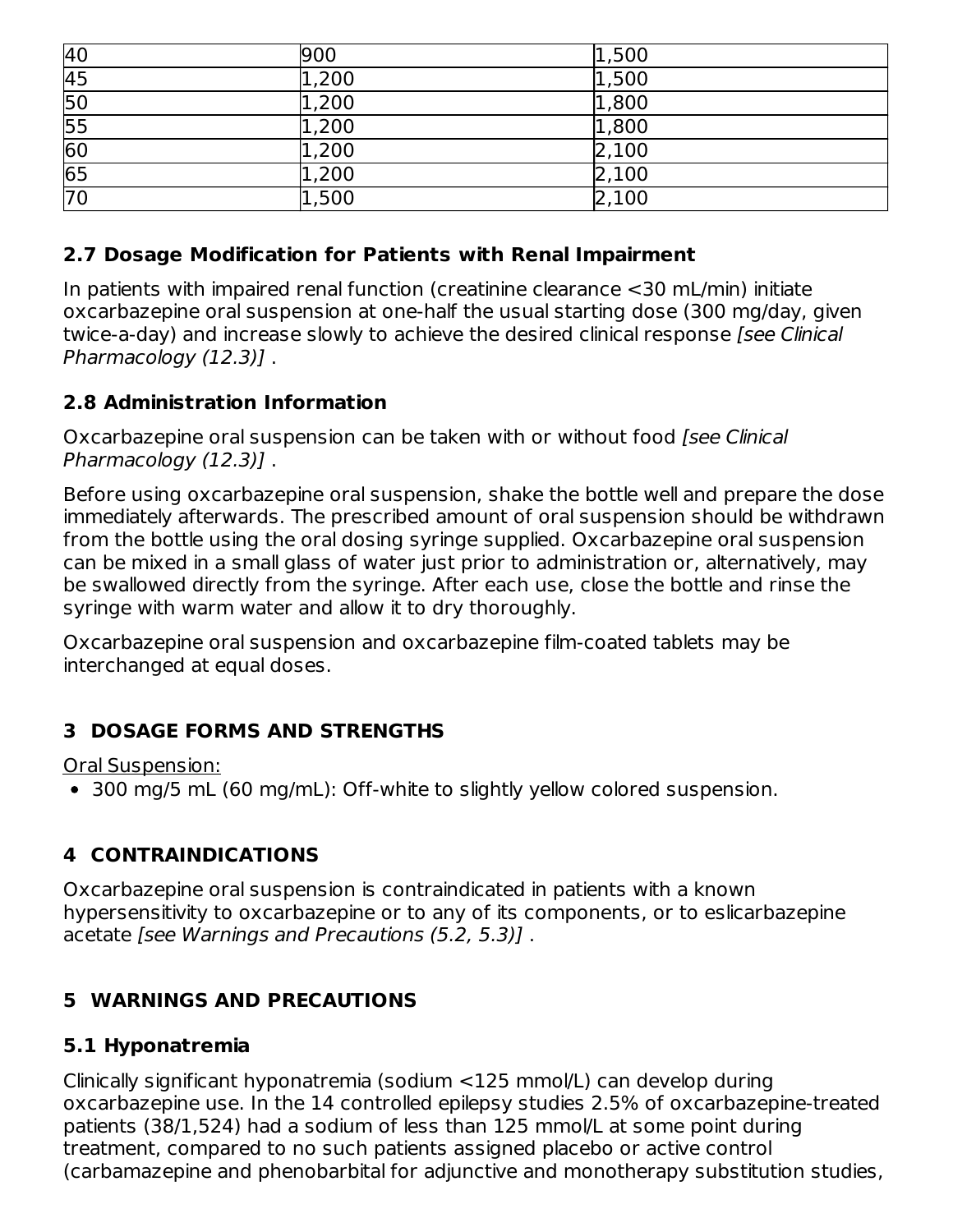and phenytoin and valproate for the monotherapy initiation studies). Clinically significant hyponatremia generally occurred during the first 3 months of treatment with oxcarbazepine, although there were patients who first developed a serum sodium <125 mmol/L more than 1 year after initiation of therapy. Most patients who developed hyponatremia were asymptomatic but patients in the clinical trials were frequently monitored and some had their oxcarbazepine dose reduced, discontinued, or had their fluid intake restricted for hyponatremia. Whether or not these maneuvers prevented the occurrence of more severe events is unknown. Cases of symptomatic hyponatremia and syndrome of inappropriate antidiuretic hormone secretion (SIADH) have been reported during postmarketing use. In clinical trials, patients whose treatment with oxcarbazepine was discontinued due to hyponatremia generally experienced normalization of serum sodium within a few days without additional treatment.

Measurement of serum sodium levels should be considered for patients during maintenance treatment with oxcarbazepine, particularly if the patient is receiving other medications known to decrease serum sodium levels (e.g., drugs associated with inappropriate ADH secretion) or if symptoms possibly indicating hyponatremia develop (e.g., nausea, malaise, headache, lethargy, confusion, obtundation, or increase in seizure frequency or severity).

### **5.2 Anaphylactic Reactions and Angioedema**

Rare cases of anaphylaxis and angioedema involving the larynx, glottis, lips and eyelids have been reported in patients after taking the first or subsequent doses of oxcarbazepine. Angioedema associated with laryngeal edema can be fatal. If a patient develops any of these reactions after treatment with oxcarbazepine, the drug should be discontinued and an alternative treatment started. These patients should not be rechallenged with the drug [see Warnings and Precautions (5.3)] .

### **5.3 Cross Hypersensitivity Reaction to Carbamazepine**

Approximately 25% to 30% of patients who have had hypersensitivity reactions to carbamazepine will experience hypersensitivity reactions with oxcarbazepine. For this reason patients should be specifically questioned about any prior experience with carbamazepine, and patients with a history of hypersensitivity reactions to carbamazepine should ordinarily be treated with oxcarbazepine only if the potential benefit justifies the potential risk. If signs or symptoms of hypersensitivity develop, oxcarbazepine should be discontinued immediately [see Warnings and Precautions (5.2, 5.8)] .

## **5.4 Serious Dermatological Reactions**

Serious dermatological reactions, including Stevens-Johnson syndrome (SJS) and toxic epidermal necrolysis (TEN), have been reported in both children and adults in association with oxcarbazepine use. Such serious skin reactions may be life threatening, and some patients have required hospitalization with very rare reports of fatal outcome. The median time of onset for reported cases was 19 days after treatment initiation. Recurrence of the serious skin reactions following rechallenge with oxcarbazepine has also been reported.

The reporting rate of TEN and SJS associated with oxcarbazepine use, which is generally accepted to be an underestimate due to underreporting, exceeds the background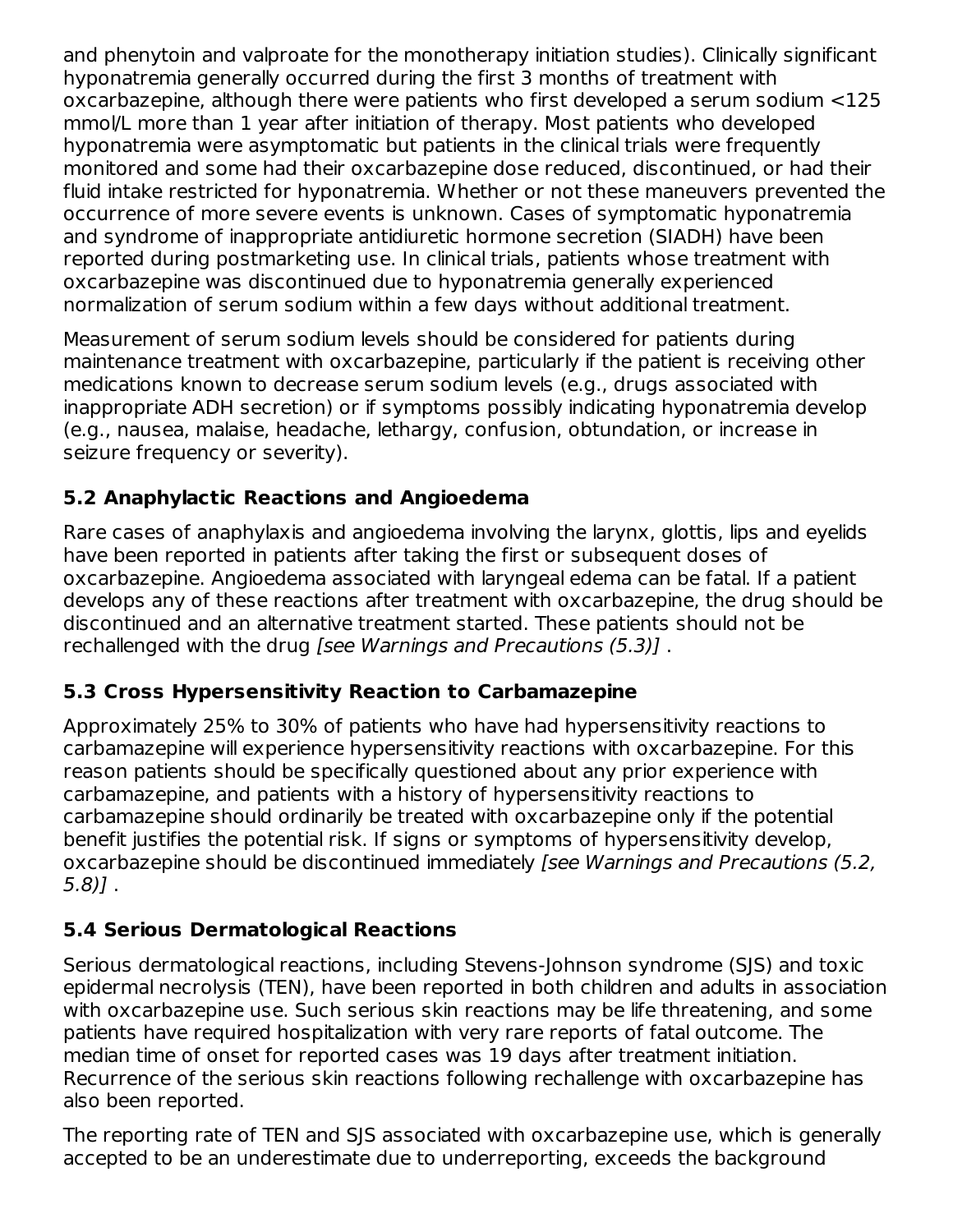incidence rate estimates by a factor of 3- to 10-fold. Estimates of the background incidence rate for these serious skin reactions in the general population range between 0.5 to 6 cases per million-person years. Therefore, if a patient develops a skin reaction while taking oxcarbazepine, consideration should be given to discontinuing oxcarbazepine use and prescribing another antiepileptic medication.

### **Association with HLA-B\*1502**

Patients carrying the HLA-B\*1502 allele may be at increased risk for SJS/TEN with oxcarbazepine treatment.

Human Leukocyte Antigen (HLA) allele B\*1502 increases the risk for developing SJS/TEN in patients treated with carbamazepine. The chemical structure of oxcarbazepine is similar to that of carbamazepine. Available clinical evidence, and data from nonclinical studies showing a direct interaction between oxcarbazepine and HLA-B\*1502 protein, suggest that the HLA-B\*1502 allele may also increase the risk for SJS/TEN with oxcarbazepine.

The frequency of HLA-B\*1502 allele ranges from 2 to 12% in Han Chinese populations, is about 8% in Thai populations, and above 15% in the Philippines and in some Malaysian populations. Allele frequencies up to about 2% and 6% have been reported in Korea and India, respectively. The frequency of the HLA-B\*1502 allele is negligible in people from European descent, several African populations, indigenous peoples of the Americas, Hispanic populations, and in Japanese  $\left($  < 1%).

Testing for the presence of the HLA-B\*1502 allele should be considered in patients with ancestry in genetically at-risk populations, prior to initiating treatment with oxcarbazepine. The use of oxcarbazepine should be avoided in patients positive for HLA-B\*1502 unless the benefits clearly outweigh the risks. Consideration should also be given to avoid the use of other drugs associated with SJS/TEN in HLA-B\*1502 positive patients, when alternative therapies are otherwise equally acceptable. Screening is not generally recommended in patients from populations in which the prevalence of HLAB\* 1502 is low, or in current oxcarbazepine users, as the risk of SJS/TEN is largely confined to the first few months of therapy, regardless of HLA B\*1502 status.

The use of HLA-B\*1502 genotyping has important limitations and must never substitute for appropriate clinical vigilance and patient management. The role of other possible factors in the development of, and morbidity from, SJS/TEN, such as antiepileptic drug (AED) dose, compliance, concomitant medications, comorbidities, and the level of dermatologic monitoring have not been well characterized.

### **5.5 Suicidal Behavior and Ideation**

Antiepileptic drugs (AEDs), including oxcarbazepine, increase the risk of suicidal thoughts or behavior in patients taking these drugs for any indication. Patients treated with any AED for any indication should be monitored for the emergence or worsening of depression, suicidal thoughts or behavior, and/or any unusual changes in mood or behavior.

Pooled analyses of 199 placebo-controlled clinical trials (mono- and adjunctive therapy) of 11 different AEDs showed that patients randomized to one of the AEDs had approximately twice the risk (adjusted Relative Risk 1.8, 95% CI:1.2, 2.7) of suicidal thinking or behavior compared to patients randomized to placebo. In these trials, which had a median treatment duration of 12 weeks, the estimated incidence rate of suicidal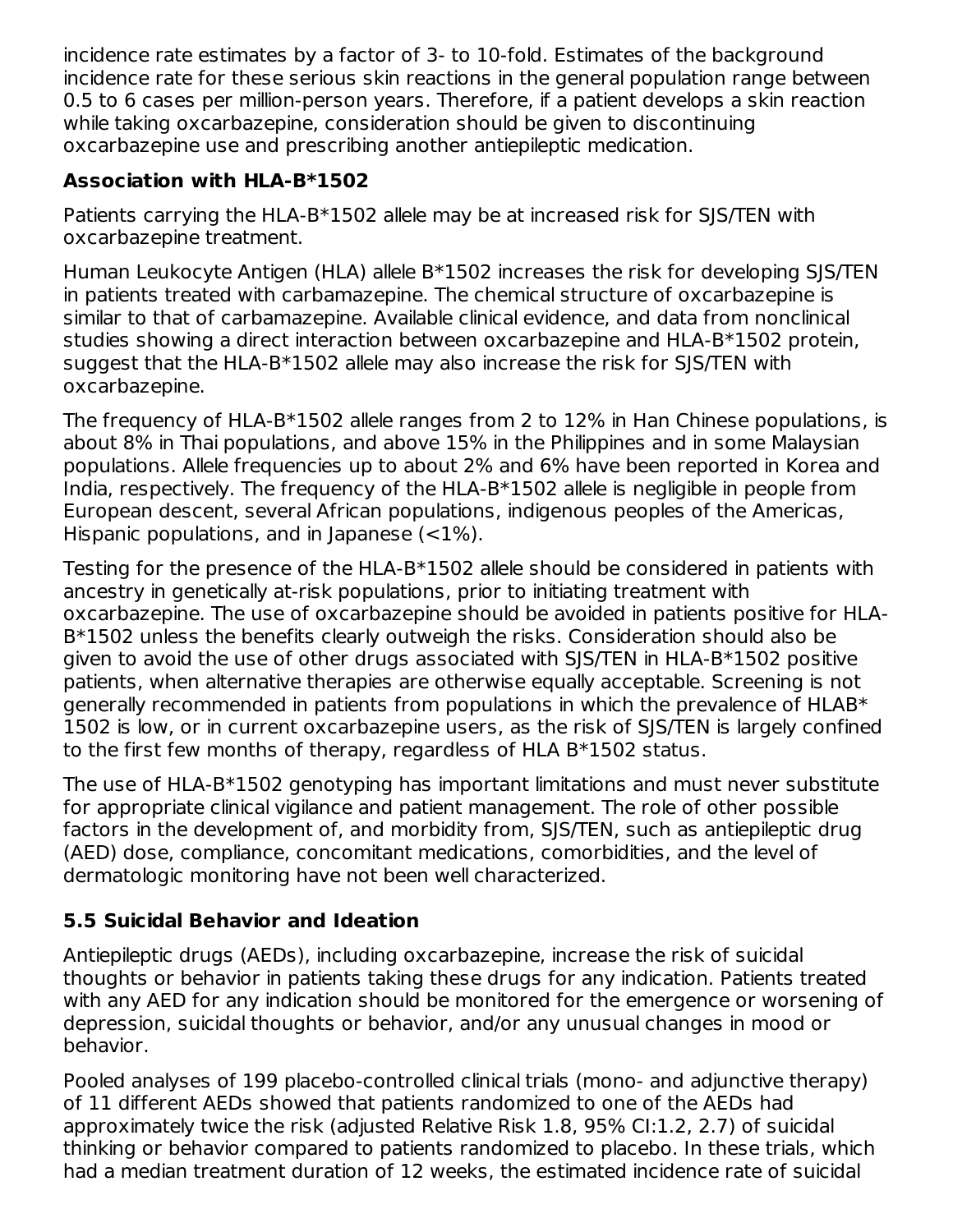behavior or ideation among 27,863 AED-treated patients was 0.43%, compared to 0.24% among 16,029 placebo-treated patients, representing an increase of approximately one case of suicidal thinking or behavior for every 530 patients treated. There were 4 suicides in drug-treated patients in the trials and none in placebo-treated patients, but the number is too small to allow any conclusion about drug effect on suicide.

The increased risk of suicidal thoughts or behavior with AEDs was observed as early as one week after starting drug treatment with AEDs and persisted for the duration of treatment assessed. Because most trials included in the analysis did not extend beyond 24 weeks, the risk of suicidal thoughts or behavior beyond 24 weeks could not be assessed.

The risk of suicidal thoughts or behavior was generally consistent among drugs in the data analyzed. The finding of increased risk with AEDs of varying mechanisms of action and across a range of indications suggests that the risk applies to all AEDs used for any indication. The risk did not vary substantially by age (5 to 100 years) in the clinical trials analyzed. Table 2 shows absolute and relative risk by indication for all evaluated AEDs.

| <b>Indication</b> | <b>Placebo</b><br><b>Patients</b><br>with<br>1,000<br><b>Patients</b> | <b>Drug</b><br><b>Patients</b><br>with<br> 1,000 <br><b>Patients</b> | <b>Relative Risk: Incidence</b><br>of Events in Drug<br><b>Events Per Events Per Patients/Incidence in</b><br><b>Placebo Patients</b> | <b>Risk</b><br>Difference:<br><b>Additional Drug</b><br><b>Patients with</b><br><b>Events Per</b><br>1,000 Patients |
|-------------------|-----------------------------------------------------------------------|----------------------------------------------------------------------|---------------------------------------------------------------------------------------------------------------------------------------|---------------------------------------------------------------------------------------------------------------------|
| Epilepsy          | 1.0                                                                   | 3.4                                                                  | l3.5                                                                                                                                  | 2.4                                                                                                                 |
| Psychiatric       | 5.7                                                                   | 8.5                                                                  | 1.5                                                                                                                                   | 2.9                                                                                                                 |
| Other             | 1.0                                                                   | 1.8                                                                  | l1.9                                                                                                                                  | 0.9                                                                                                                 |
| Total             | 2.4                                                                   | 4.3                                                                  | 1.8                                                                                                                                   | 1.9                                                                                                                 |

|  | Table 2: Risk by Indication for Antiepileptic Drugs in the Pooled Analysis |  |  |  |  |
|--|----------------------------------------------------------------------------|--|--|--|--|
|  |                                                                            |  |  |  |  |

The relative risk for suicidal thoughts or behavior was higher in clinical trials for epilepsy than in clinical trials for psychiatric or other conditions, but the absolute risk differences were similar for the epilepsy and psychiatric indications.

Anyone considering prescribing oxcarbazepine or any other AED must balance the risk of suicidal thoughts or behavior with the risk of untreated illness. Epilepsy and many other illnesses for which AEDs are prescribed are themselves associated with morbidity and mortality and an increased risk of suicidal thoughts and behavior. Should suicidal thoughts and behavior emerge during treatment, the prescriber needs to consider whether the emergence of these symptoms in any given patient may be related to the illness being treated.

Patients, their caregivers, and families should be informed that AEDs increase the risk of suicidal thoughts and behavior and should be advised of the need to be alert for the emergence or worsening of the signs and symptoms of depression, any unusual changes in mood or behavior, or the emergence of suicidal thoughts, behavior, or thoughts about self-harm. Behaviors of concern should be reported immediately to healthcare providers.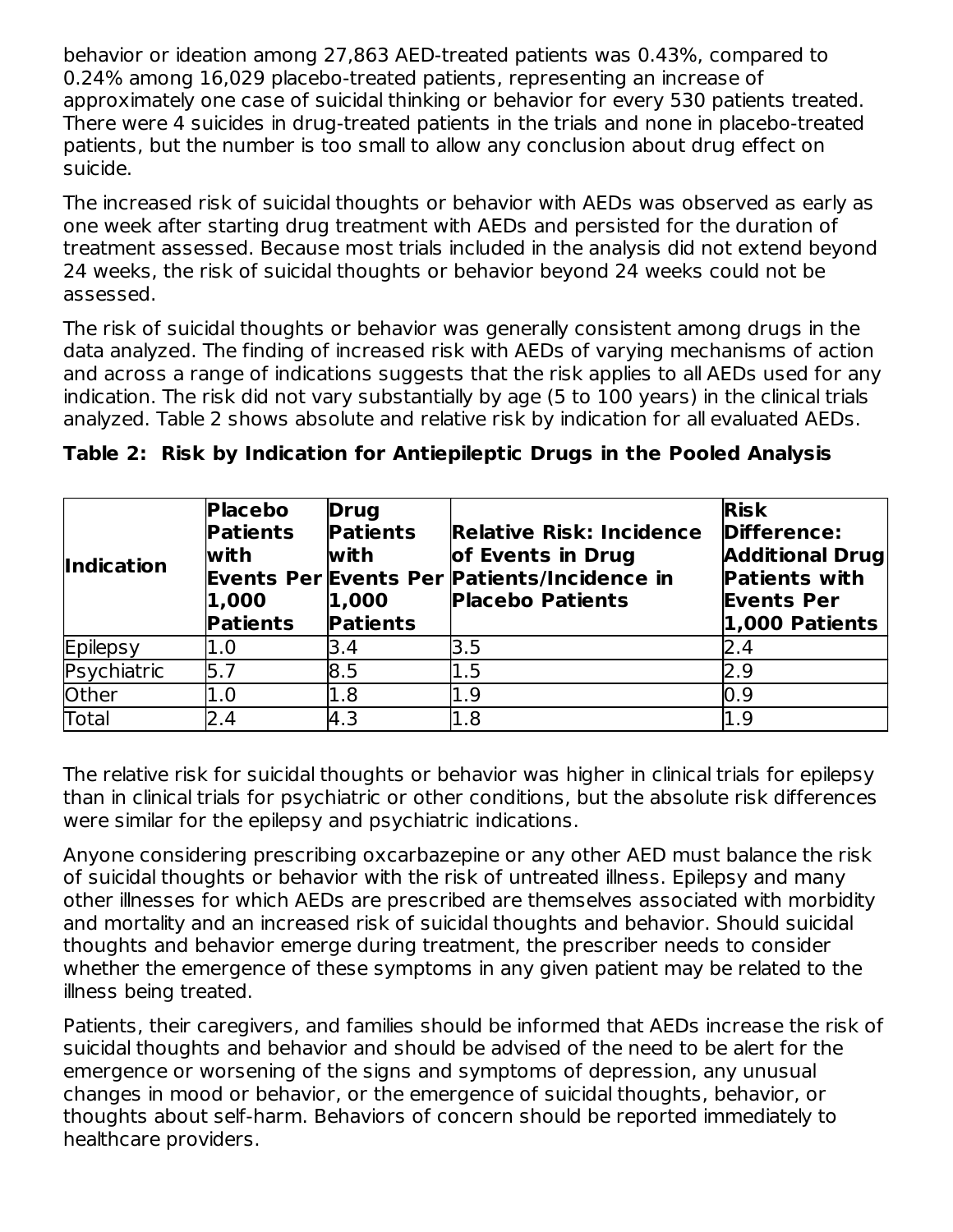### **5.6 Withdrawal of AEDs**

As with most antiepileptic drugs, oxcarbazepine should generally be withdrawn gradually because of the risk of increased seizure frequency and status epilepticus [see Dosage] and Administration (2.4) and Clinical Studies (14)] . But if withdrawal is needed because of a serious adverse event, rapid discontinuation can be considered.

### **5.7 Cognitive/Neuropsychiatric Adverse Reactions**

Use of oxcarbazepine has been associated with central nervous system-related adverse reactions. The most significant of these can be classified into 3 general categories: 1) cognitive symptoms including psychomotor slowing, difficulty with concentration, and speech or language problems, 2) somnolence or fatigue, and 3) coordination abnormalities, including ataxia and gait disturbances.

Patients should be monitored for these signs and symptoms and advised not to drive or operate machinery until they have gained sufficient experience on oxcarbazepine to gauge whether it adversely affects their ability to drive or operate machinery.

#### Adult Patients

In one large, fixed-dose study, oxcarbazepine was added to existing AED therapy (up to three concomitant AEDs). By protocol, the dosage of the concomitant AEDs could not be reduced as oxcarbazepine was added, reduction in oxcarbazepine dosage was not allowed if intolerance developed, and patients were discontinued if unable to tolerate their highest target maintenance doses. In this trial, 65% of patients were discontinued because they could not tolerate the 2,400 mg/day dose of oxcarbazepine on top of existing AEDs. The adverse events seen in this study were primarily CNS related and the risk for discontinuation was dose related.

In this trial, 7.1% of oxcarbazepine-treated patients and 4% of placebo-treated patients experienced a cognitive adverse reaction. The risk of discontinuation for these events was about 6.5 times greater on oxcarbazepine than on placebo. In addition, 26% of oxcarbazepine-treated patients and 12% of placebo-treated patients experienced somnolence. The risk of discontinuation for somnolence was about 10 times greater on oxcarbazepine than on placebo. Finally, 28.7% of oxcarbazepine-treated patients and 6.4% of placebo-treated patients experienced ataxia or gait disturbances. The risk for discontinuation for these events was about 7 times greater on oxcarbazepine than on placebo.

In a single placebo-controlled monotherapy trial evaluating 2,400 mg/day of oxcarbazepine, no patients in either treatment group discontinued double-blind treatment because of cognitive adverse events, somnolence, ataxia, or gait disturbance.

In the 2 dose-controlled conversion to monotherapy trials comparing 2,400 mg/day and 300 mg/day oxcarbazepine, 1.1% of patients in the 2,400 mg/day group discontinued double-blind treatment because of somnolence or cognitive adverse reactions compared to 0% in the 300 mg/day group. In these trials, no patients discontinued because of ataxia or gait disturbances in either treatment group.

#### Pediatric Patients

A study was conducted in pediatric patients (3 to 17 years old) with inadequately controlled partial-onset seizures in which oxcarbazepine was added to existing AED therapy (up to 2 concomitant AEDs). By protocol, the dosage of concomitant AEDs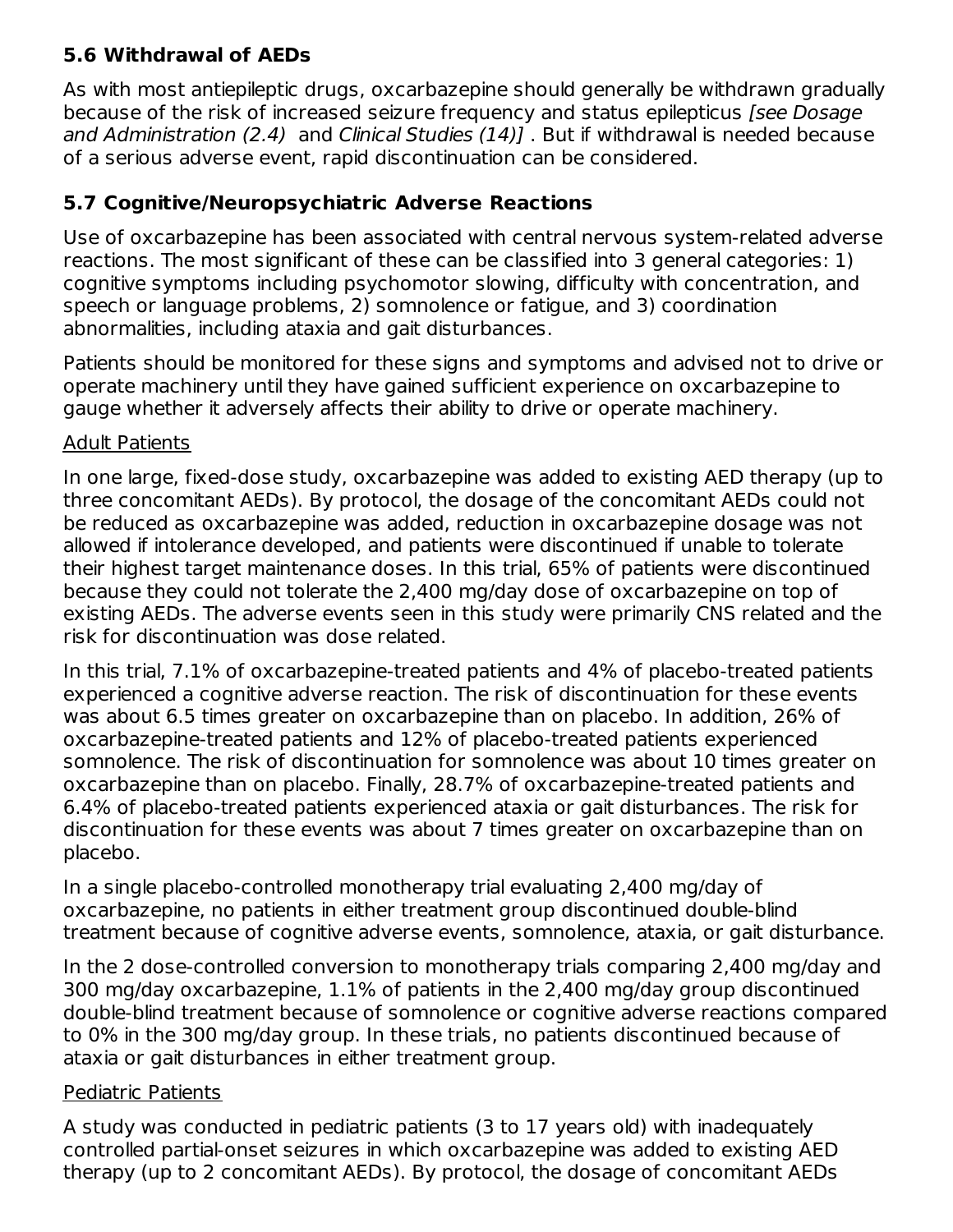could not be reduced as oxcarbazepine was added. Oxcarbazepine was titrated to reach a target dose ranging from 30 mg/kg to 46 mg/kg (based on a patient's body weight with fixed doses for predefined weight ranges).

Cognitive adverse events occurred in 5.8% of oxcarbazepine-treated patients (the single most common event being concentration impairment, 4 of 138 patients) and in 3.1% of patients treated with placebo. In addition, 34.8% of oxcarbazepine-treated patients and 14.0% of placebo-treated patients experienced somnolence. (No patient discontinued due to a cognitive adverse reaction or somnolence.). Finally, 23.2% of oxcarbazepinetreated patients and 7.0% of placebo-treated patients experienced ataxia or gait disturbances. Two (1.4%) oxcarbazepine-treated patients and 1 (0.8%) placebo-treated patient discontinued due to ataxia or gait disturbances.

#### **5.8 Drug Reaction with Eosinophilia and Systemic Symptoms (DRESS)/Multi-Organ Hypersensitivity**

Drug Reaction with Eosinophilia and Systemic Symptoms (DRESS), also known as multiorgan hypersensitivity, has occurred with oxcarbazepine. Some of these events have been fatal or life-threatening. DRESS typically, although not exclusively, presents with fever, rash, lymphadenopathy and/or facial swelling, in association with other organ system involvement, such as hepatitis, nephritis, hematologic abnormalities, myocarditis, or myositis sometimes resembling an acute viral infection. Eosinophilia is often present. This disorder is variable in its expression, and other organ systems not noted here may be involved. It is important to note that early manifestations of hypersensitivity (e.g., fever, lymphadenopathy) may be present even though rash is not evident. If such signs or symptoms are present, the patient should be evaluated immediately. Oxcarbazepine should be discontinued if an alternative etiology for the signs or symptoms cannot be established.

#### **5.9 Hematologic Events**

Rare reports of pancytopenia, agranulocytosis, and leukopenia have been seen in patients treated with oxcarbazepine during postmarketing experience. Discontinuation of the drug should be considered if any evidence of these hematologic events develops.

### **5.10 Seizure Control During Pregnancy**

Due to physiological changes during pregnancy, plasma levels of the active metabolite of oxcarbazepine, the 10-monohydroxy derivative (MHD), may gradually decrease throughout pregnancy. It is recommended that patients be monitored carefully during pregnancy. Close monitoring should continue through the postpartum period because MHD levels may return after delivery.

#### **5.11 Risk of Seizure Aggravation**

Exacerbation of or new onset primary generalized seizures has been reported with oxcarbazepine. The risk of aggravation of primary generalized seizures is seen especially in children but may also occur in adults. In case of seizure aggravation, oxcarbazepine should be discontinued.

#### **6 ADVERSE REACTIONS**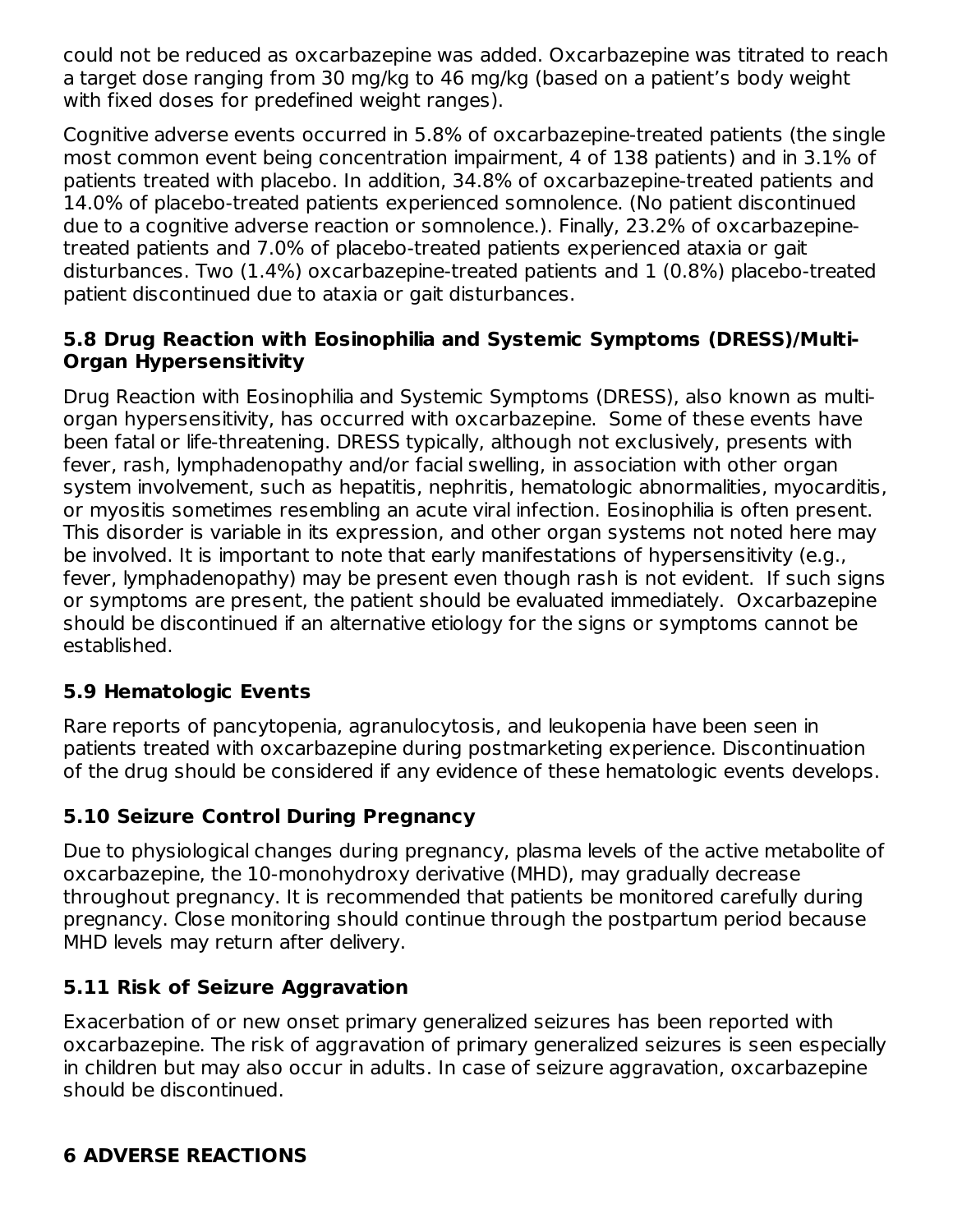The following serious adverse reactions are described below and elsewhere in the labeling:

- Hyponatremia [see Warnings and Precautions (5.1)]
- Anaphylactic Reactions and Angioedema [see Warnings and Precautions (5.2)]
- Cross Hypersensitivity Reaction to Carbamazepine [see Warnings and Precautions]  $(5.3)$ ]
- Serious Dermatological Reactions [see Warnings and Precautions (5.4)]
- Suicidal Behavior and Ideation [see Warnings and Precautions (5.5)]
- Cognitive/Neuropsychiatric Adverse Reactions [see Warnings and Precautions (5.7)]
- Drug Reaction with Eosinophilia and Systemic Symptoms (DRESS)/Multi-Organ Hypersensitivity [see Warnings and Precautions (5.8)]
- Hematologic Events [see Warnings and Precautions (5.9)]

# **6.1 Clinical Trials Experience**

Because clinical trials are conducted under widely varying conditions, adverse reaction rates observed in the clinical trials of a drug cannot be directly compared to rates in the clinical trials of another drug and may not reflect the rates observed in practice.

### Most Common Adverse Reactions in All Clinical Studies

## Adjunctive Therapy/Monotherapy in Adults Previously Treated with Other AEDs

The most common (≥10% more than placebo for adjunctive or low dose for monotherapy) adverse reactions with oxcarbazepine: dizziness, somnolence, diplopia, fatigue, nausea, vomiting, ataxia, abnormal vision, headache, nystagmus tremor, and abnormal gait.

Approximately 23% of these 1,537 adult patients discontinued treatment because of an adverse reaction. The adverse reactions most commonly associated with discontinuation were: dizziness (6.4%), diplopia (5.9%), ataxia (5.2%), vomiting (5.1%), nausea (4.9%), somnolence (3.8%), headache (2.9%), fatigue (2.1%), abnormal vision (2.1%), tremor (1.8%), abnormal gait (1.7%), rash (1.4%), hyponatremia (1.0%).

### Monotherapy in Adults Not Previously Treated with Other AEDs

The most common (≥5%) adverse reactions with oxcarbazepine in these patients were similar to those in previously treated patients.

Approximately 9% of these 295 adult patients discontinued treatment because of an adverse reaction. The adverse reactions most commonly associated with discontinuation were: dizziness (1.7%), nausea (1.7%), rash (1.7%), headache (1.4%).

Adjunctive Therapy/Monotherapy in Pediatric Patients 4 Years Old and Above Previously Treated with Other AEDs

The most common (≥5%) adverse reactions with oxcarbazepine in these patients were similar to those seen in adults.

Approximately 11% of these 456 pediatric patients discontinued treatment because of an adverse reaction. The adverse reactions most commonly associated with discontinuation were: somnolence (2.4%), vomiting (2.0%), ataxia (1.8%), diplopia (1.3%), dizziness (1.3%), fatigue (1.1%), nystagmus (1.1%).

Monotherapy in Pediatric Patients 4 Years Old and Above Not Previously Treated with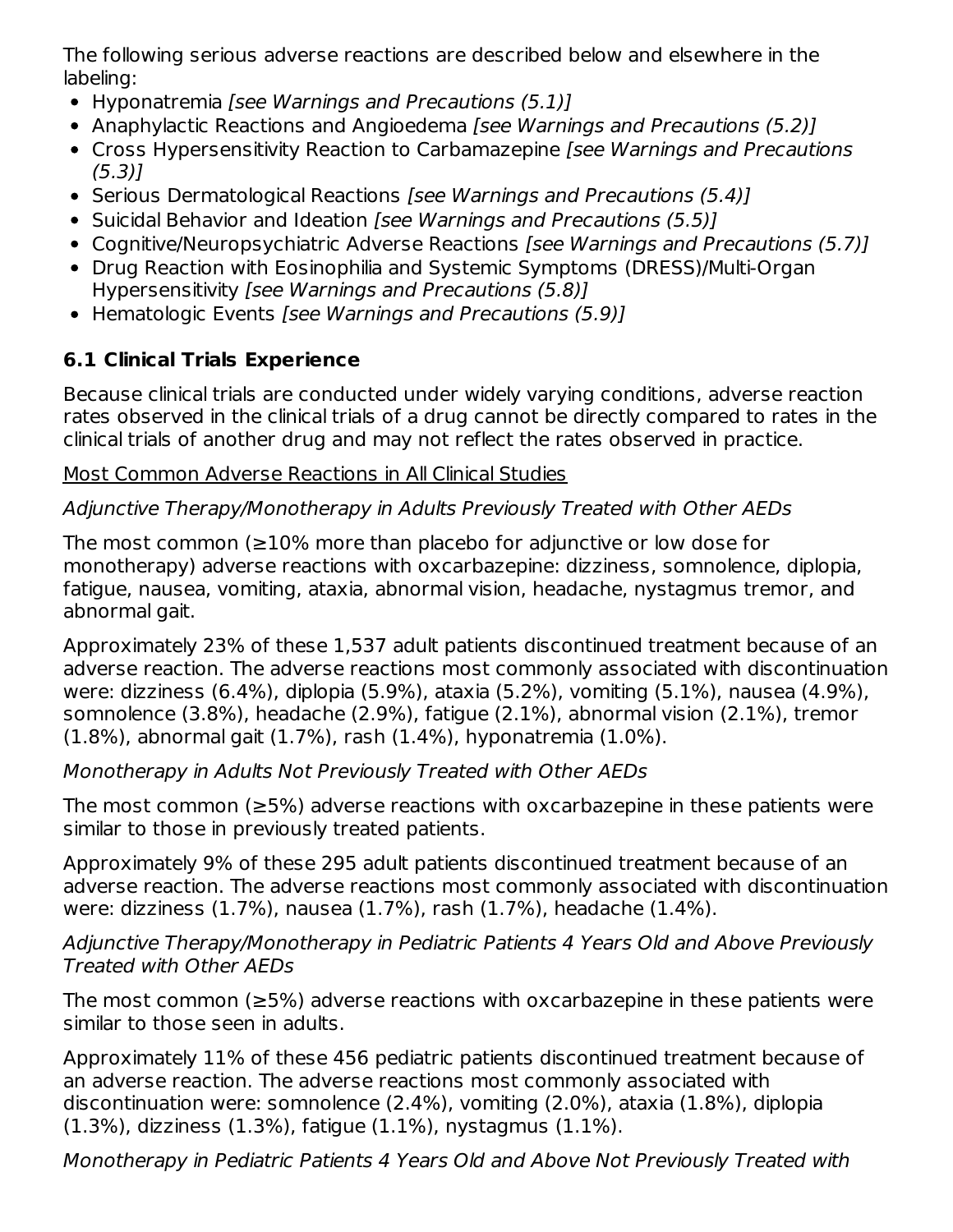#### Other AEDs

The most common (≥5%) adverse reactions with oxcarbazepine in these patients were similar to those in adults.

Approximately 9.2% of 152 pediatric patients discontinued treatment because of an adverse reaction. The adverse reactions most commonly associated ( $\geq$ 1%) with discontinuation were rash (5.3%) and maculopapular rash (1.3%).

Adjunctive Therapy/Monotherapy in Pediatric Patients 1 Month to <4 Years Old Previously Treated or Not Previously Treated with Other AEDs:

The most common (≥5%) adverse reactions with oxcarbazepine in these patients were similar to those seen in older children and adults except for infections and infestations which were more frequently seen in these younger children.

Approximately 11% of these 241 pediatric patients discontinued treatment because of an adverse reaction. The adverse reactions most commonly associated with discontinuation were: convulsions (3.7%), status epilepticus (1.2%), and ataxia (1.2%).

#### Controlled Clinical Studies of Adjunctive Therapy/Monotherapy in Adults Previously Treated with Other AEDs

Table 3 lists adverse reactions that occurred in at least 2% of adult patients with epilepsy, treated with oxcarbazepine or placebo as adjunctive treatment and were numerically more common in the patients treated with any dose of oxcarbazepine.

Table 4 lists adverse reactions in patients converted from other AEDs to either highdose oxcarbazepine (2,400 mg/day) or low-dose (300 mg/day) oxcarbazepine. Note that in some of these monotherapy studies patients who dropped out during a preliminary tolerability phase are not included in the tables.

|                                                         |                                           | <b>Oxcarbazepine Dosage (mg/day)</b> |                                      |                              |
|---------------------------------------------------------|-------------------------------------------|--------------------------------------|--------------------------------------|------------------------------|
| <b>Body</b><br><b>System/Adverse</b><br><b>Reaction</b> | <b>Oxcarbazepine</b><br>600<br>$N = 163%$ | Oxcarbazepine<br>1,200<br>$N = 171%$ | Oxcarbazepine<br>2,400<br>$N = 126%$ | <b>Placebo</b><br>$N = 166%$ |
| <b>Body as a Whole</b>                                  |                                           |                                      |                                      |                              |
| Fatigue                                                 | 15                                        | 12                                   | 15                                   |                              |
| Asthenia                                                | 6                                         |                                      | 6                                    |                              |
| Leg Edema                                               |                                           |                                      |                                      |                              |
| Increased Weight                                        |                                           |                                      |                                      |                              |
| Feeling Abnormal                                        | 0                                         |                                      |                                      | O                            |
| <b>Cardiovascular System</b>                            |                                           |                                      |                                      |                              |
| Hypotension                                             |                                           |                                      | 2                                    | 10                           |
| <b>Digestive System</b>                                 |                                           |                                      |                                      |                              |
| Nausea                                                  | 15                                        | 25                                   | 29                                   | 10                           |
| Vomiting                                                | 13                                        | 25                                   | 36                                   |                              |
| <b>Abdominal Pain</b>                                   | 10                                        | 13                                   | 11                                   |                              |
| <b>Diarrhea</b>                                         | 5                                         | 6                                    |                                      | 6                            |
| Dyspepsia                                               | 5                                         |                                      | 6                                    |                              |

#### **Table 3: Adverse Reactions in a Controlled Clinical Study of Adjunctive Therapy with Oxcarbazepine in Adults**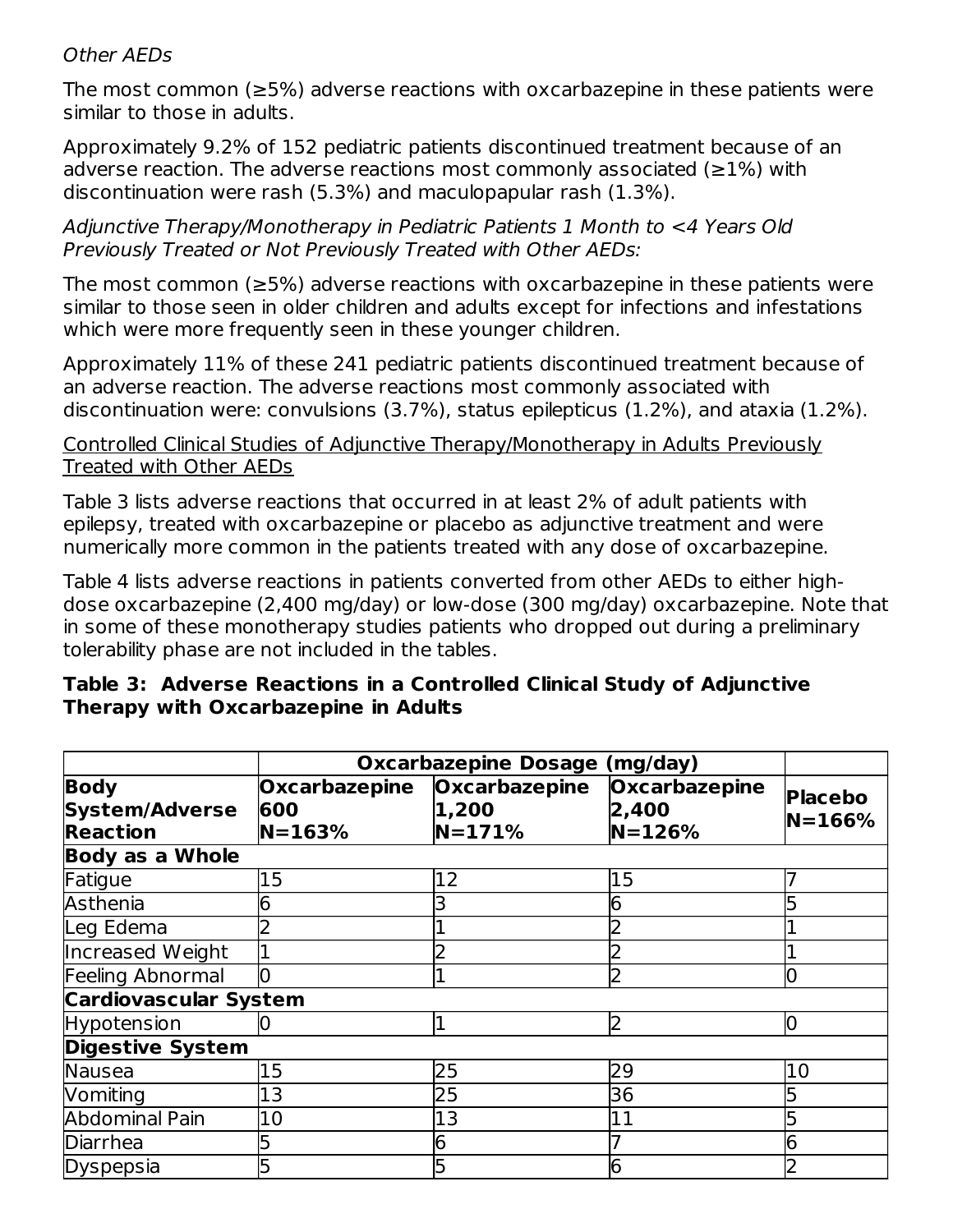| Constipation                               | 2              |                | 6              | 4                       |
|--------------------------------------------|----------------|----------------|----------------|-------------------------|
| Gastritis                                  |                |                | $\overline{2}$ | 1                       |
| <b>Metabolic and Nutritional Disorders</b> |                |                |                |                         |
| Hyponatremia                               |                |                | 2              | I1                      |
| <b>Musculoskeletal System</b>              |                |                |                |                         |
| Muscle Weakness                            |                | $\mathsf{S}$   | 2              | 0                       |
| <b>Sprains and Strains</b>                 | $\overline{0}$ | $\overline{2}$ | $\overline{2}$ | $\overline{1}$          |
| <b>Nervous System</b>                      |                |                |                |                         |
| Headache                                   | 32             | 28             | 26             | 23                      |
| <b>Dizziness</b>                           | 26             | 32             | 49             | 13                      |
| Somnolence                                 | 20             | 28             | 36             | 12                      |
| Ataxia                                     | 9              | 17             | 31             | 5                       |
| Nystagmus                                  | 7              | 20             | 26             | 5                       |
| Abnormal Gait                              | 5              | 10             | 17             |                         |
| Insomnia                                   | 4              |                | З              |                         |
| Tremor                                     | 3              | 8              | 16             |                         |
| Nervousness                                | $\overline{2}$ | 4              |                |                         |
| Agitation                                  |                |                |                |                         |
| Abnormal                                   |                |                |                |                         |
| Coordination                               | 1              | 3              |                |                         |
| <b>Abnormal EEG</b>                        | 0              | 0              | 2              | 0                       |
| Speech Disorder                            |                |                | 3              |                         |
| Confusion                                  |                |                |                |                         |
| Cranial Injury NOS                         | 1              | 0              | 2              |                         |
| Dysmetria                                  |                |                | 3              | 0                       |
| <b>Abnormal Thinking</b>                   | lo             | $\overline{2}$ | 4              | O                       |
| <b>Respiratory System</b>                  |                |                |                |                         |
| Rhinitis                                   |                | 4              | 5              | 4                       |
| <b>Skin and Appendages</b>                 |                |                |                |                         |
| Acne                                       | $\overline{1}$ | 2              | 2              | 10                      |
| <b>Special Senses</b>                      |                |                |                |                         |
| Diplopia                                   | 14             | 30             | 40             | 5                       |
| Vertigo                                    | 6              | 12             | 15             | $\overline{2}$          |
| <b>Abnormal Vision</b>                     | 6              | 14             | 13             | $\overline{\mathsf{r}}$ |
| Abnormal                                   |                |                |                |                         |
| Accommodation                              | 0              | 0              | $\overline{2}$ | $\overline{0}$          |

**Table 4: Adverse Reactions in Controlled Clinical Studies of Monotherapy with Oxcarbazepine in Adults Previously Treated with Other AEDs**

| <b>Body System/Adverse</b><br><b>Reaction</b> | <b>Oxcarbazepine</b><br>$2,400$ mg/day<br>$N = 86%$ | Oxcarbazepine<br>$300$ mg/day<br>$N = 86%$ |
|-----------------------------------------------|-----------------------------------------------------|--------------------------------------------|
| <b>Body as a Whole</b>                        |                                                     |                                            |
| Fatigue                                       |                                                     |                                            |
| Fever                                         |                                                     |                                            |
| Allergy                                       |                                                     |                                            |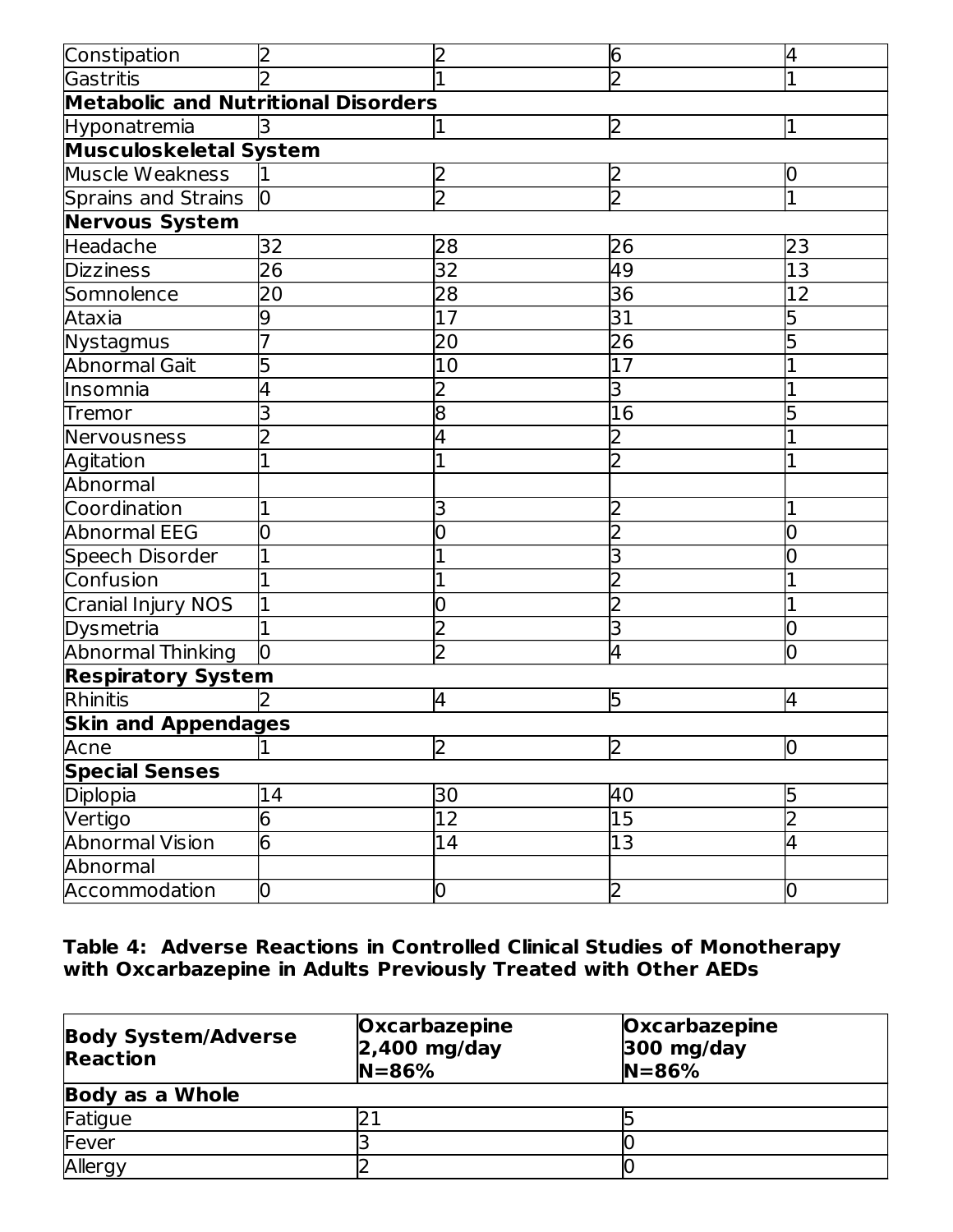| Generalized Edema                          | 2              | L  |  |  |  |
|--------------------------------------------|----------------|----|--|--|--|
| Chest Pain                                 | $\overline{2}$ | 10 |  |  |  |
| <b>Digestive System</b>                    |                |    |  |  |  |
| Nausea                                     | 22             |    |  |  |  |
| Vomiting                                   | 15             |    |  |  |  |
| <b>Diarrhea</b>                            |                |    |  |  |  |
| Dyspepsia                                  | 6              |    |  |  |  |
| Anorexia                                   |                |    |  |  |  |
| <b>Abdominal Pain</b>                      |                |    |  |  |  |
| Dry Mouth                                  |                | 0  |  |  |  |
| Hemorrhage Rectum                          |                |    |  |  |  |
| Toothache                                  |                |    |  |  |  |
| <b>Hemic and Lymphatic System</b>          |                |    |  |  |  |
| Lymphadenopathy                            |                | O  |  |  |  |
| <b>Infections and Infestations</b>         |                |    |  |  |  |
| <b>Viral Infection</b>                     |                | 5  |  |  |  |
| Infection                                  |                | lО |  |  |  |
| <b>Metabolic and Nutritional Disorders</b> |                |    |  |  |  |
| Hyponatremia                               | 5              | 10 |  |  |  |
| Thirst                                     | $\overline{2}$ | lO |  |  |  |
| <b>Nervous System</b>                      |                |    |  |  |  |
| Headache                                   | 31             | 15 |  |  |  |
| <b>Dizziness</b>                           | 28             | 8  |  |  |  |
| Somnolence                                 | 19             |    |  |  |  |
| Anxiety                                    |                |    |  |  |  |
| Ataxia                                     |                |    |  |  |  |
| Confusion                                  |                |    |  |  |  |
| Nervousness                                |                | 0  |  |  |  |
| Insomnia                                   | 6              |    |  |  |  |
| Tremor                                     | 6              | Β  |  |  |  |
| Amnesia                                    |                |    |  |  |  |
| <b>Aggravated Convulsions</b>              |                |    |  |  |  |
| <b>Emotional Lability</b>                  |                |    |  |  |  |
| <b>Hypoesthesia</b>                        | 3              |    |  |  |  |
| <b>Abnormal Coordination</b>               |                |    |  |  |  |
| Nystagmus                                  |                | 0  |  |  |  |
| <b>Speech Disorder</b>                     | $\overline{2}$ | 0  |  |  |  |
| <b>Respiratory System</b>                  |                |    |  |  |  |
| <b>Upper Respiratory Tract</b>             | 10             |    |  |  |  |
| Infection                                  |                |    |  |  |  |
| Coughing                                   | 5              | 0  |  |  |  |
| <b>Bronchitis</b>                          | 3              | 0  |  |  |  |
| Pharyngitis                                | 3              | O  |  |  |  |
| <b>Skin and Appendages</b>                 |                |    |  |  |  |
| <b>Hot Flushes</b>                         | $\overline{2}$ |    |  |  |  |
| Purpura                                    | $\overline{2}$ | O  |  |  |  |
| <b>Special Senses</b>                      |                |    |  |  |  |
| <b>Abnormal Vision</b>                     | 14             | 2  |  |  |  |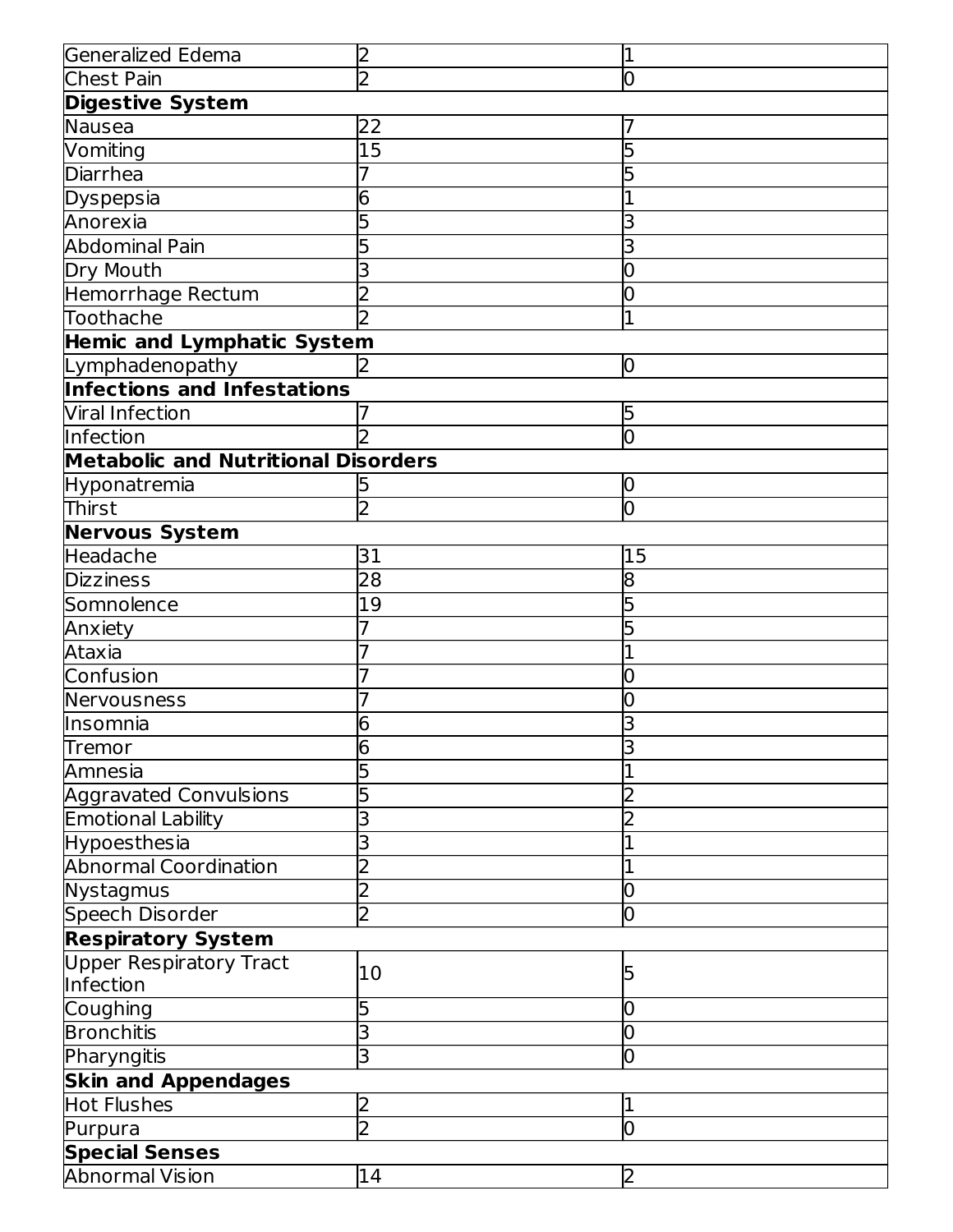| Diplopia                                  |  |  |  |  |  |  |
|-------------------------------------------|--|--|--|--|--|--|
| <b>Taste Perversion</b>                   |  |  |  |  |  |  |
| Vertigo                                   |  |  |  |  |  |  |
| Earache                                   |  |  |  |  |  |  |
| Ear Infection NOS                         |  |  |  |  |  |  |
| <b>Urogenital and Reproductive System</b> |  |  |  |  |  |  |
| Urinary Tract Infection                   |  |  |  |  |  |  |
| Micturition Frequency                     |  |  |  |  |  |  |
| Vaginitis                                 |  |  |  |  |  |  |

Controlled Clinical Study of Monotherapy in Adults Not Previously Treated with Other AEDs

Table 5 lists adverse reactions in a controlled clinical study of monotherapy in adults not previously treated with other AEDs that occurred in at least 2% of adult patients with epilepsy treated with oxcarbazepine or placebo and were numerically more common in the patients treated with oxcarbazepine.

#### **Table 5: Adverse Reactions in a Controlled Clinical Study of Monotherapy with Oxcarbazepine in Adults Not Previously Treated with Other AEDs**

| <b>Body System/Adverse</b><br><b>Reaction</b> | <b>Oxcarbazepine</b><br>$N = 55%$ | <b>Oxcarbazepin</b><br><b>Placebo</b><br>$N = 49%$ |
|-----------------------------------------------|-----------------------------------|----------------------------------------------------|
| <b>Body as a Whole</b>                        |                                   |                                                    |
| <b>Falling Down NOS</b>                       | 4                                 | 0                                                  |
| <b>Digestive System</b>                       |                                   |                                                    |
| Nausea                                        | 16                                | 12                                                 |
| <b>Diarrhea</b>                               |                                   | 2                                                  |
| Vomiting                                      |                                   | 6                                                  |
| Constipation                                  | 5                                 | 0                                                  |
| Dyspepsia                                     | 5                                 | 4                                                  |
| <b>Musculoskeletal System</b>                 |                                   |                                                    |
| <b>Back Pain</b>                              | 4                                 | 2                                                  |
| <b>Nervous System</b>                         |                                   |                                                    |
| <b>Dizziness</b>                              | 22                                | 6                                                  |
| Headache                                      | 13                                | $\overline{10}$                                    |
| Ataxia                                        |                                   | 0                                                  |
| Nervousness                                   | 5                                 | $\overline{2}$                                     |
| Amnesia                                       | 4                                 | $\overline{2}$                                     |
| <b>Abnormal Coordination</b>                  | 4                                 | $\overline{2}$                                     |
| Tremor                                        | 4                                 | 0                                                  |
| <b>Respiratory System</b>                     |                                   |                                                    |
| <b>Upper Respiratory Tract</b>                |                                   | 0                                                  |
| Infection                                     |                                   |                                                    |
| Epistaxis                                     | 4                                 | 0                                                  |
| <b>Infection Chest</b>                        | 4                                 | 0                                                  |
| Sinusitis                                     | 4                                 | $\overline{2}$                                     |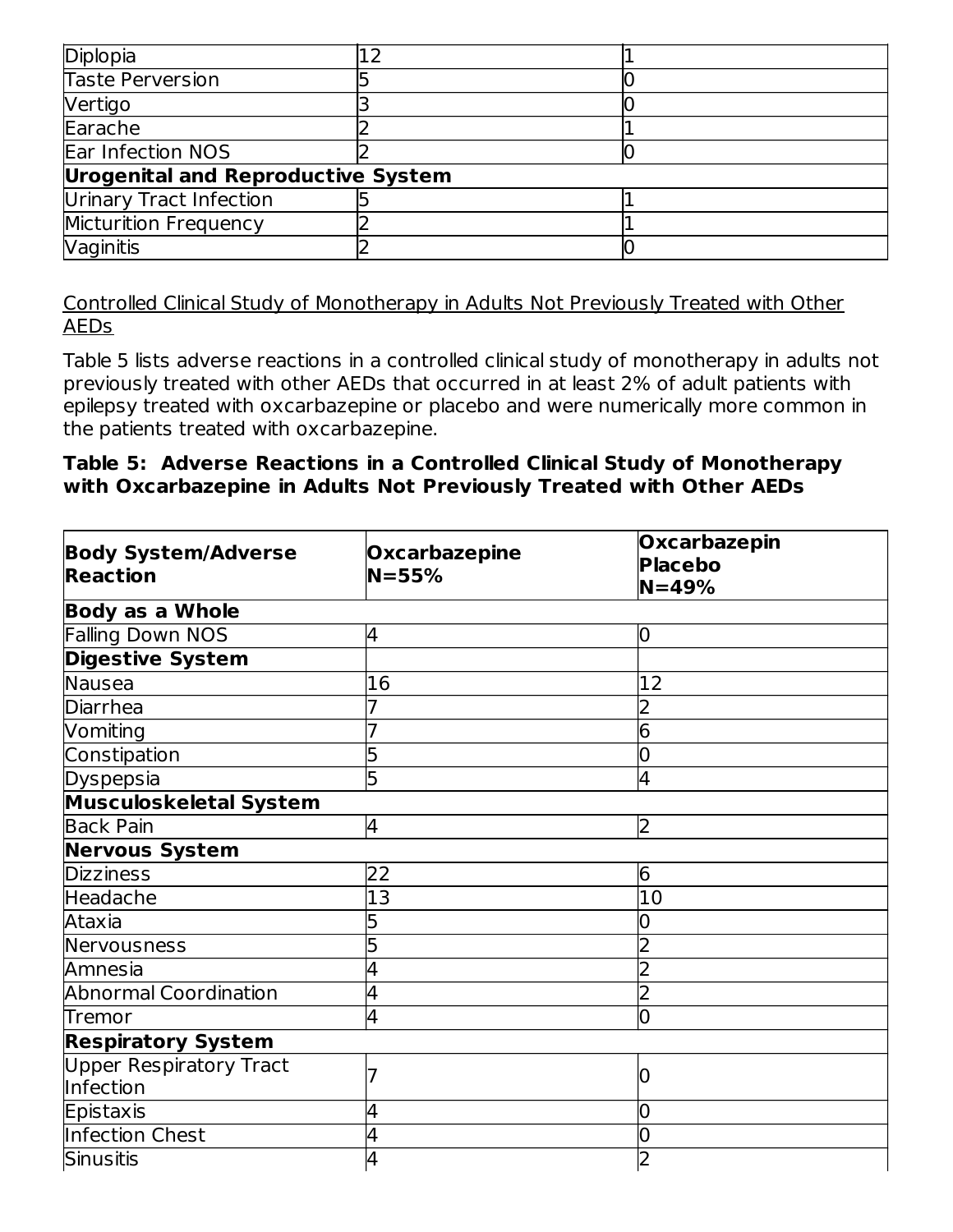| <b>Skin and Appendages</b> |  |
|----------------------------|--|
| Rash                       |  |
| <b>Special Senses</b>      |  |
| <b>Vision Abnormal</b>     |  |

Controlled Clinical Studies of Adjunctive Therapy/Monotherapy in Pediatric Patients Previously Treated with Other AEDs

Table 6 lists adverse reactions that occurred in at least 2% of pediatric patients with epilepsy treated with oxcarbazepine or placebo as adjunctive treatment and were numerically more common in the patients treated with oxcarbazepine.

#### **Table 6: Adverse Reactions in Controlled Clinical Studies of Adjunctive Therapy/Monotherapy with Oxcarbazepine in Pediatric Patients Previously Treated with Other AEDs**

|                            | <b>Oxcarbazepine</b> | <b>Placebo</b>  |  |  |  |  |  |
|----------------------------|----------------------|-----------------|--|--|--|--|--|
| Body System/               | $N = 171$            | $N=139$         |  |  |  |  |  |
| <b>Adverse Reaction</b>    | %                    | %               |  |  |  |  |  |
| <b>Body as a Whole</b>     |                      |                 |  |  |  |  |  |
| <b>Fatigue</b>             | 13                   | 9               |  |  |  |  |  |
| Allergy                    | $\overline{2}$       | $\overline{0}$  |  |  |  |  |  |
| <b>Asthenia</b>            | $\overline{2}$       | $\overline{1}$  |  |  |  |  |  |
| Digestive System           |                      |                 |  |  |  |  |  |
| Vomiting                   | 33                   | 14              |  |  |  |  |  |
| Nausea                     | 19                   | 5               |  |  |  |  |  |
| Constipation               | 4                    | 1               |  |  |  |  |  |
| Dyspepsia                  | $\overline{2}$       | O               |  |  |  |  |  |
| Nervous System             |                      |                 |  |  |  |  |  |
| <b>Headache</b>            | 31                   | 19              |  |  |  |  |  |
| Somnolence                 | 31                   | $\overline{13}$ |  |  |  |  |  |
| <b>Dizziness</b>           | 28                   | 8               |  |  |  |  |  |
| Ataxia                     | $\overline{13}$      | 4               |  |  |  |  |  |
| Nystagmus                  | 9                    | 1               |  |  |  |  |  |
| <b>Emotional Lability</b>  | 8                    | 4               |  |  |  |  |  |
| <b>Abnormal Gait</b>       | 8                    | 3               |  |  |  |  |  |
| <b>Tremor</b>              | 6                    |                 |  |  |  |  |  |
| Speech Disorder            | 3                    |                 |  |  |  |  |  |
| Impaired Concentration     | 2                    |                 |  |  |  |  |  |
| Convulsions                | $\overline{2}$       | 1               |  |  |  |  |  |
| <b>Involuntary Muscle</b>  |                      | 1               |  |  |  |  |  |
| Contractions               |                      |                 |  |  |  |  |  |
| <b>Respiratory System</b>  |                      |                 |  |  |  |  |  |
| Rhinitis                   | 10                   | 9               |  |  |  |  |  |
| Pneumonia                  | $\overline{2}$       | 1               |  |  |  |  |  |
| <b>Skin and Appendages</b> |                      |                 |  |  |  |  |  |
| <b>Bruising</b>            | 4                    | 2               |  |  |  |  |  |
| <b>Increased Sweating</b>  | 3                    | $\overline{0}$  |  |  |  |  |  |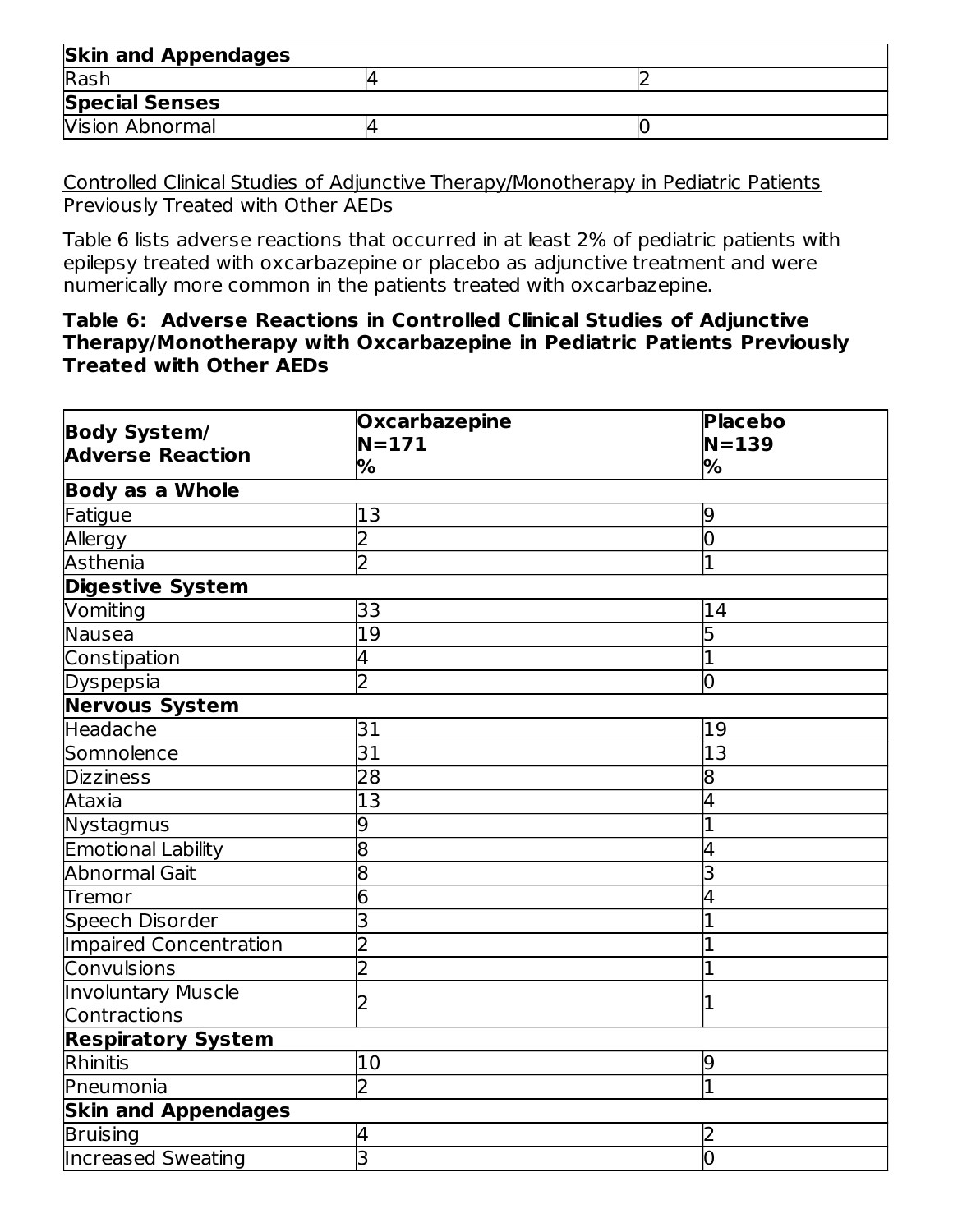| <b>Special Senses</b> |     |  |  |  |
|-----------------------|-----|--|--|--|
| Diplopia              |     |  |  |  |
| Abnormal Vision       | ∸ → |  |  |  |
| Vertigo               |     |  |  |  |

Other Events Observed in Association with the Administration of Oxcarbazepine

In the paragraphs that follow, the adverse reactions, other than those in the preceding tables or text, that occurred in a total of 565 children and 1,574 adults exposed to oxcarbazepine and that are reasonably likely to be related to drug use are presented. Events common in the population, events reflecting chronic illness and events likely to reflect concomitant illness are omitted particularly if minor. They are listed in order of decreasing frequency. Because the reports cite events observed in open label and uncontrolled trials, the role of oxcarbazepine in their causation cannot be reliably determined.

Body as a Whole: fever, malaise, pain chest precordial, rigors, weight decrease.

Cardiovascular System: bradycardia, cardiac failure, cerebral hemorrhage, hypertension, hypotension postural, palpitation, syncope, tachycardia.

Digestive System: appetite increased, blood in stool, cholelithiasis, colitis, duodenal ulcer, dysphagia, enteritis, eructation, esophagitis, flatulence, gastric ulcer, gingival bleeding, gum hyperplasia, hematemesis, hemorrhage rectum, hemorrhoids, hiccup, mouth dry, pain biliary, pain right hypochondrium, retching, sialoadenitis, stomatitis, stomatitis ulcerative.

Hematologic and Lymphatic System: thrombocytopenia.

Laboratory Abnormality: gamma-GT increased, hyperglycemia, hypocalcemia, hypoglycemia, hypokalemia, liver enzymes elevated, serum transaminase increased.

Musculoskeletal System: hypertonia muscle.

Nervous System: aggressive reaction, amnesia, anguish, anxiety, apathy, aphasia, aura, convulsions aggravated, delirium, delusion, depressed level of consciousness, dysphonia, dystonia, emotional lability, euphoria, extrapyramidal disorder, feeling drunk, hemiplegia, hyperkinesia, hyperreflexia, hypoesthesia, hypokinesia, hyporeflexia, hypotonia, hysteria, libido decreased, libido increased, manic reaction, migraine, muscle contractions involuntary, nervousness, neuralgia, oculogyric crisis, panic disorder, paralysis, paroniria, personality disorder, psychosis, ptosis, stupor, tetany.

Respiratory System: asthma, dyspnea, epistaxis, laryngismus, pleurisy.

Skin and Appendages: acne, alopecia, angioedema, bruising, dermatitis contact, eczema, facial rash, flushing, folliculitis, heat rash, hot flushes, photosensitivity reaction, pruritus genital, psoriasis, purpura, rash erythematous, rash maculopapular, vitiligo, urticaria.

Special Senses: accommodation abnormal, cataract, conjunctival hemorrhage, edema eye, hemianopia, mydriasis, otitis externa, photophobia, scotoma, taste perversion, tinnitus, xerophthalmia.

Surgical and Medical Procedures: procedure dental oral, procedure female reproductive, procedure musculoskeletal, procedure skin.

Urogenital and Reproductive System: dysuria, hematuria, intermenstrual bleeding,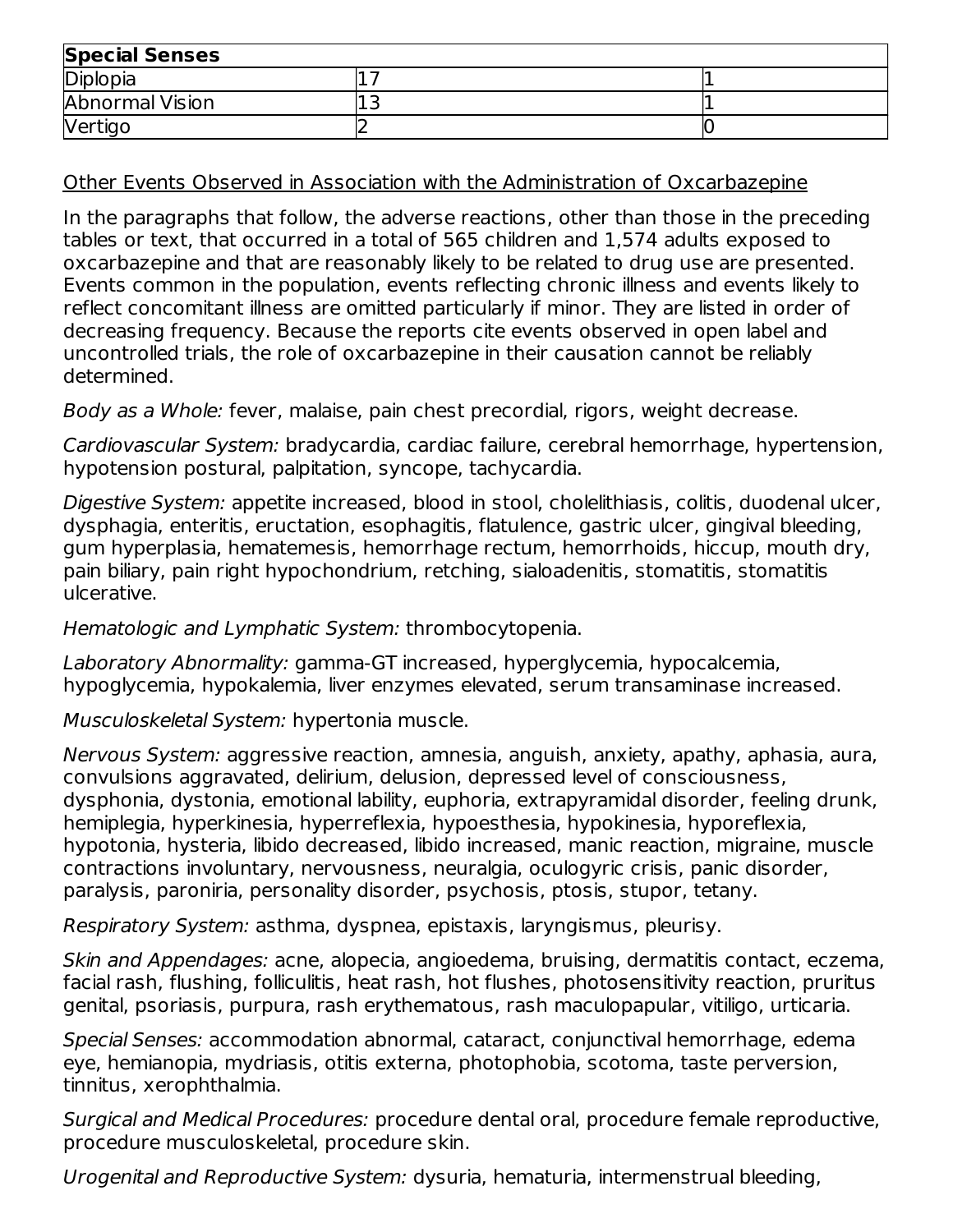leukorrhea, menorrhagia, micturition frequency, pain renal, pain urinary tract, polyuria, priapism, renal calculus.

Other: Systemic lupus erythematosus.

Laboratory Tests

Serum sodium levels below 125 mmol/L have been observed in patients treated with oxcarbazepine [see Warnings and Precautions (5.1)]. Experience from clinical trials indicates that serum sodium levels return toward normal when the oxcarbazepine dosage is reduced or discontinued, or when the patient was treated conservatively (e.g., fluid restriction).

Laboratory data from clinical trials suggest that oxcarbazepine use was associated with decreases in T  $_4$ , without changes in T  $_3$  or TSH.

## **6.2 Postmarketing Experience**

The following adverse reactions have been identified during postapproval use of oxcarbazepine. Because these reactions are reported voluntarily from a population of uncertain size, it is not always possible to reliably estimate their frequency or establish a causal relationship to drug exposure.

Body as a Whole: multi-organ hypersensitivity disorders characterized by features such as rash, fever, lymphadenopathy, abnormal liver function tests, eosinophilia and arthralgia [see Warnings and Precautions (5.8)]

Cardiovascular System: atrioventricular block

Immune System Disorders: anaphylaxis [see Warnings and Precautions (5.2)]

Digestive System: pancreatitis and/or lipase and/or amylase increase

Hematologic and Lymphatic Systems: aplastic anemia [see Warnings and Precautions (5.9)]

Metabolism and Nutrition Disorders: hypothyroidism and syndrome of inappropriate antidiuretic hormone secretion (SIADH)

Skin and Subcutaneous Tissue Disorders: erythema multiforme, Stevens-Johnson syndrome, toxic epidermal necrolysis [see Warnings and Precautions (5.4)], Acute Generalized Exanthematous Pustulosis (AGEP)

Musculoskeletal, connective tissue and bone disorders: There have been reports of decreased bone mineral density, osteoporosis and fractures in patients on long-term therapy with oxcarbazepine.

Injury, Poisoning, and Procedural Complications: fall

Nervous System Disorders: dysarthria

To report SUSPECTED ADVERSE REACTIONS contact AvKARE at 1-855-361-3993; email drugsafety@avkare.com; or FDA at 1-800-FDA-1088 or www.fda.gov/medwatch.

# **7 DRUG INTERACTIONS**

# **7.1 Effect of Oxcarbazepine on Other Drugs**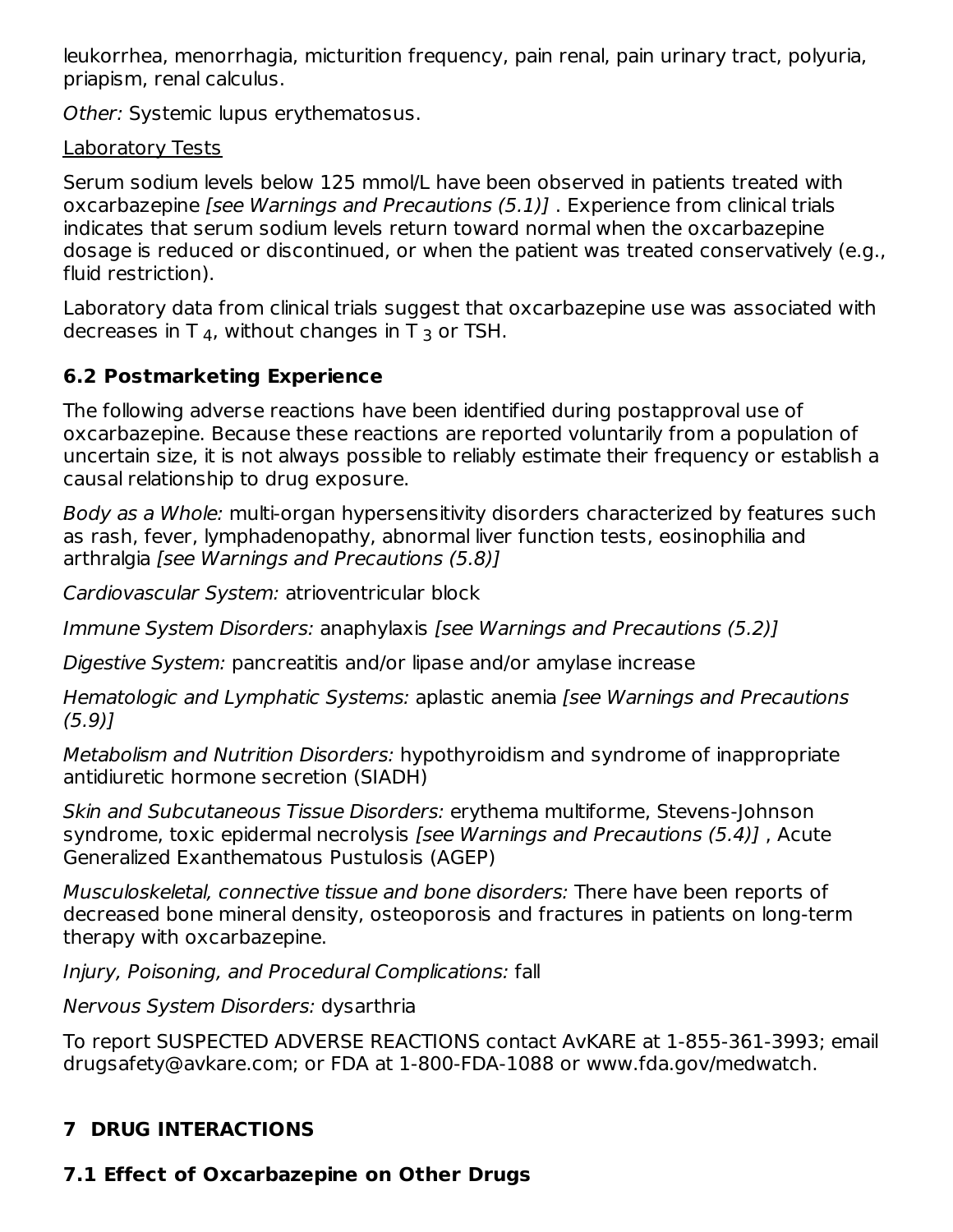Phenytoin levels have been shown to increase with concomitant use of oxcarbazepine at doses greater than 1,200 mg/day [see Clinical Pharmacology (12.3)] . Therefore, it is recommended that the plasma levels of phenytoin be monitored during the period of oxcarbazepine titration and dosage modification. A decrease in the dose of phenytoin may be required.

### **7.2 Effect of Other Drugs on Oxcarbazepine**

Strong inducers of cytochrome P450 enzymes and/or inducers of UGT (e.g., rifampin, carbamazepine, phenytoin and phenobarbital) have been shown to decrease the plasma/serum levels of MHD, the active metabolite of oxcarbazepine (25% to 49%) [see Clinical Pharmacology (12.3)] . If oxcarbazepine and strong CYP3A4 inducers or UGT inducers are administered concurrently, it is recommended that the plasma levels of MHD be monitored during the period of oxcarbazepine titration. Dose adjustment of oxcarbazepine may be required after initiation, dosage modification, or discontinuation of such inducers.

### **7.3 Hormonal Contraceptives**

Concurrent use of oxcarbazepine with hormonal contraceptives may render these contraceptives less effective [see Use in Specific Populations (8.3) and Clinical Pharmacology (12.3)]. Studies with other oral or implant contraceptives have not been conducted.

## **8 USE IN SPECIFIC POPULATIONS**

### **8.1 Pregnancy**

#### Pregnancy Exposure Registry

There is a pregnancy exposure registry that monitors pregnancy outcomes in women exposed to AEDs, such as oxcarbazepine, during pregnancy. Encourage women who are taking oxcarbazepine during pregnancy to enroll in the North American Antiepileptic Drug (NAAED) Pregnancy Registry by calling 1-888-233-2334 or visiting http://www.aedpregnancyregistry.org/.

#### Risk Summary

There are no adequate data on the developmental risks associated with the use of oxcarbazepine in pregnant women; however, oxcarbazepine is closely related structurally to carbamazepine, which is considered to be teratogenic in humans. Data on a limited number of pregnancies from pregnancy registries suggest that oxcarbazepine monotherapy use is associated with congenital malformations (e.g., craniofacial defects such as oral clefts, and cardiac malformations such as ventricular septal defects). Increased incidences of fetal structural abnormalities and other manifestations of developmental toxicity (embryolethality, growth retardation) were observed in the offspring of animals treated with either oxcarbazepine or its active 10-hydroxy metabolite (MHD) during pregnancy at doses similar to the maximum recommended human dose (MRHD).

In the U.S. general population, the estimated background risk of major birth defects and miscarriage in clinically recognized pregnancies is 2% to 4% and 15% to 20%,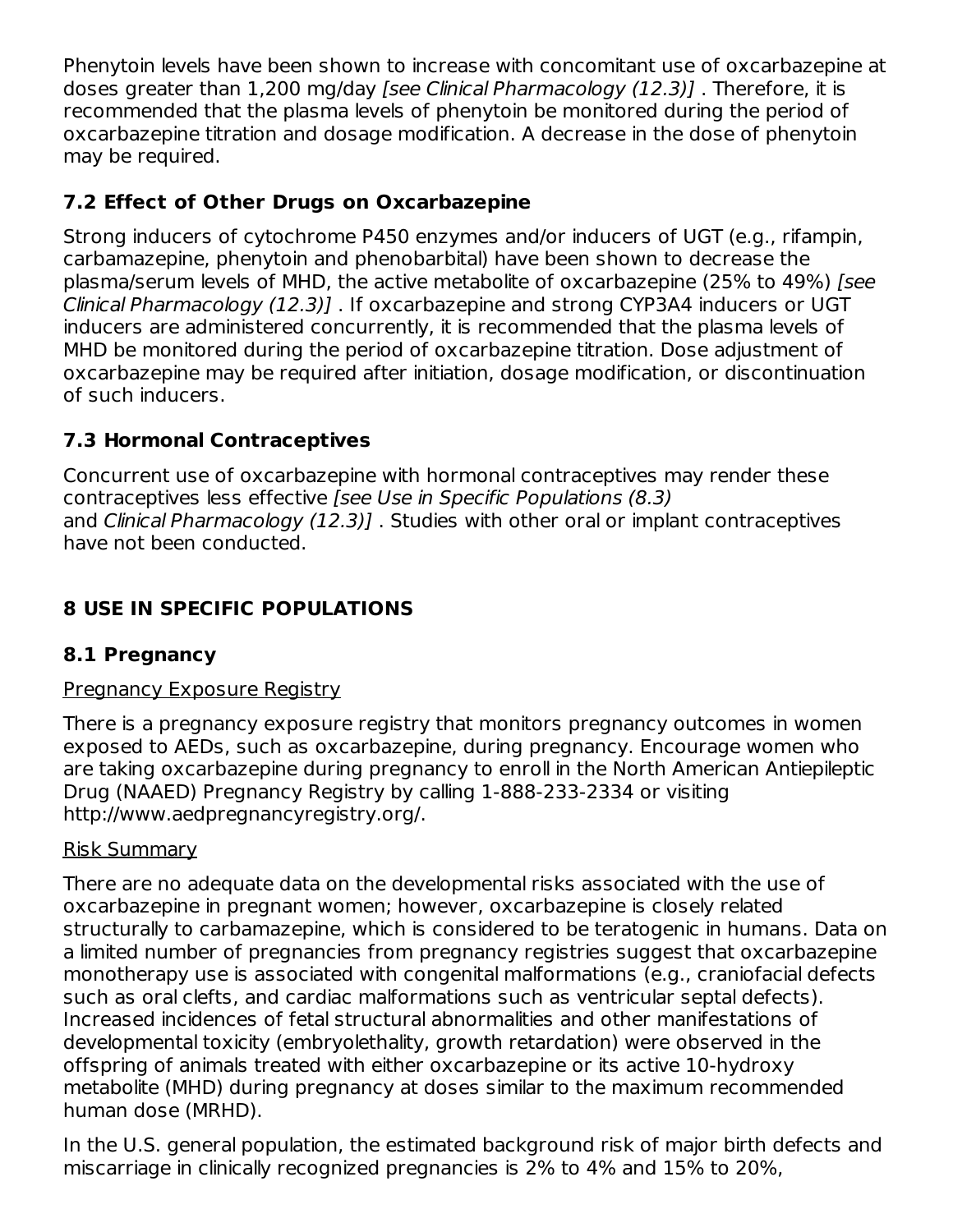respectively. The background risk of major birth defects and miscarriage for the indicated population is unknown.

#### Clinical Considerations

An increase in seizure frequency may occur during pregnancy because of altered levels of the active metabolite of oxcarbazepine. Monitor patients carefully during pregnancy and through the postpartum period [see Warnings and Precautions (5.10)].

#### Data

#### Human Data

Data from published registries have reported craniofacial defects such as oral clefts and cardiac malformations such as ventricular septal defects in children with prenatal oxcarbazepine exposure.

#### Animal Data

When pregnant rats were given oxcarbazepine (0, 30, 300, or 1,000 mg/kg/day) orally throughout the period of organogenesis, increased incidences of fetal malformations (craniofacial, cardiovascular, and skeletal) and variations were observed at the intermediate and high doses (approximately 1.2 and 4 times, respectively, the MRHD on a mg/m <sup>2</sup> basis). Increased embryofetal death and decreased fetal body weights were seen at the high dose. Doses ≥300 mg/kg/day were also maternally toxic (decreased body weight gain, clinical signs), but there is no evidence to suggest that teratogenicity was secondary to the maternal effects.

In a study in which pregnant rabbits were orally administered MHD (0, 20, 100, or 200 mg/kg/day) during organogenesis, embryofetal mortality was increased at the highest dose (1.5 times the MRHD on a mg/m  $^2$  basis). This dose produced only minimal maternal toxicity.

In a study in which female rats were dosed orally with oxcarbazepine (0, 25, 50, or 150 mg/kg/day) during the latter part of gestation and throughout the lactation period, a persistent reduction in body weights and altered behavior (decreased activity) were observed in offspring exposed to the highest dose (less than the MRHD on a mg/m  $^2$ basis). Oral administration of MHD (0, 25, 75, or 250 mg/kg/day) to rats during gestation and lactation resulted in a persistent reduction in offspring weights at the highest dose (equivalent to the MRHD on a mg/m  $^2$  basis).

#### **8.2 Lactation**

#### Risk Summary

Oxcarbazepine and its active metabolite (MHD) are present in human milk after oxcarbazepine administration. The effects of oxcarbazepine and its active metabolite (MHD) on the breastfed infant or on milk production are unknown. The developmental and health benefits of breastfeeding should be considered along with the mother's clinical need for oxcarbazepine and any potential adverse effects on the breastfed infant from oxcarbazepine or from the underlying maternal condition.

#### **8.3 Females and Males of Reproductive Potential**

#### Contraception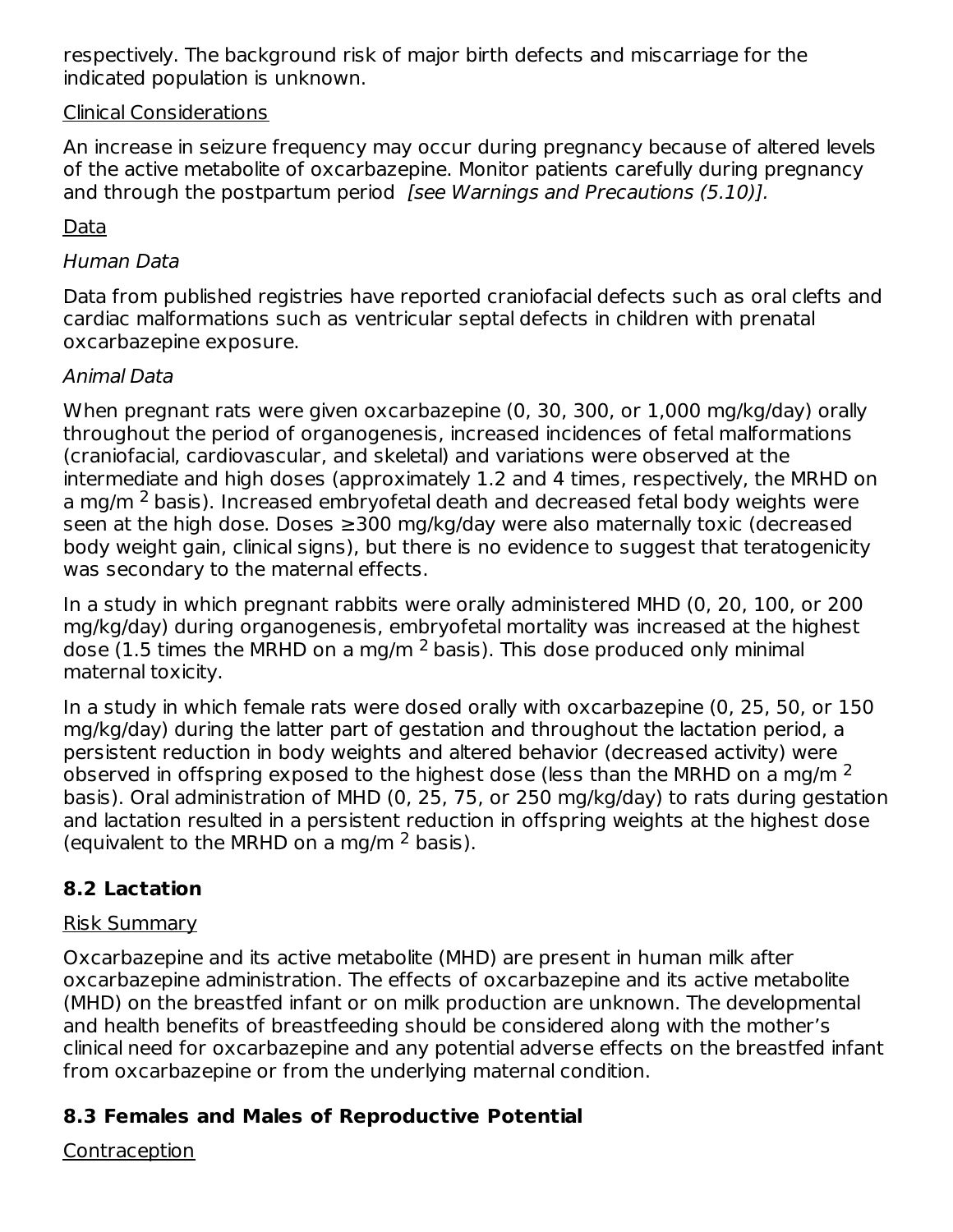Use of oxcarbazepine with hormonal contraceptives containing ethinylestradiol or levonorgestrel is associated with decreased plasma concentrations of these hormones and may result in a failure of the therapeutic effect of the oral contraceptive drug. Advise women of reproductive potential taking oxcarbazepine who are using a contraceptive containing ethinylestradiol or levonorgestrel to use additional or alternative non-hormonal birth control [see Drug interactions (7.3) and Clinical Pharmacology (12.3)].

### **8.4 Pediatric Use**

Oxcarbazepine is indicated for use as adjunctive therapy for partial-onset seizures in patients aged 2 to 16 years.

The safety and effectiveness for use as adjunctive therapy for partial-onset seizures in pediatric patients below the age of 2 have not been established.

Oxcarbazepine is also indicated as monotherapy for partial-onset seizures in patients aged 4 to 16 years.

The safety and effectiveness for use as monotherapy for partial-onset seizures in pediatric patients below the age of 4 have not been established.

Oxcarbazepine has been given to 898 patients between the ages of 1 month to 17 years in controlled clinical trials (332 treated as monotherapy) and about 677 patients between the ages of 1 month to 17 years in other trials [see Warnings and Precautions (5.11), Adverse Reactions (6.1), Clinical Pharmacology (12.3), and Clinical Studies (14)] .

### **8.5 Geriatric Use**

There were 52 patients over age 65 in controlled clinical trials and 565 patients over the age of 65 in other trials.

Following administration of single (300 mg) and multiple (600 mg/day) doses of Oxcarbazepine in elderly volunteers (60 to 82 years of age), the maximum plasma concentrations and AUC values of MHD were 30% to 60% higher than in younger volunteers (18 to 32 years of age). Comparisons of creatinine clearance in young and elderly volunteers indicate that the difference was due to age-related reductions in creatinine clearance. Close monitoring of sodium levels is required in elderly patients at risk for hyponatremia [see Warnings and Precautions (5.1)].

### **8.6 Renal Impairment**

Dose adjustment is recommended for renally impaired patients (CLcr <30 mL/min) [see Dosage and Administration (2.7) and Clinical Pharmacology (12.3)] .

## **9 DRUG ABUSE AND DEPENDENCE**

### **9.2 Abuse**

The abuse potential of oxcarbazepine has not been evaluated in human studies.

# **9.3 Dependence**

Intragastric injections of oxcarbazepine to 4 cynomolgus monkeys demonstrated no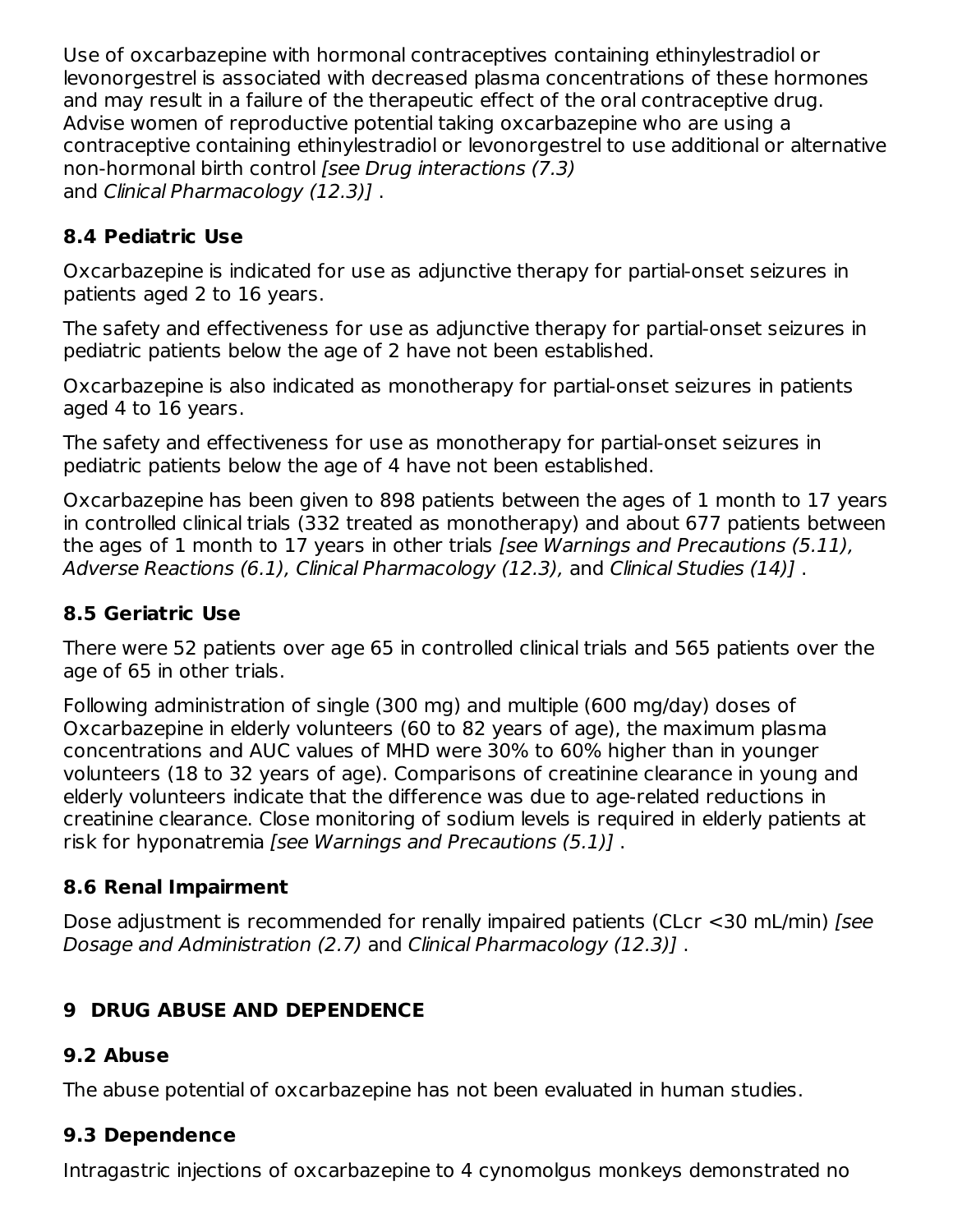signs of physical dependence as measured by the desire to self-administer oxcarbazepine by lever pressing activity.

## **10 OVERDOSAGE**

### **10.1 Human Overdose Experience**

Isolated cases of overdose with oxcarbazepine have been reported. The maximum dose taken was approximately 48,000 mg. All patients recovered with symptomatic treatment. Nausea, vomiting, somnolence, aggression, agitation, hypotension, and tremor each occurred in more than one patient. Coma, confusional state, convulsion, dyscoordination, depressed level of consciousness, diplopia, dizziness, dyskinesia, dyspnea, QT prolongation, headache, miosis, nystagmus, overdose, decreased urine output, blurred vision also occurred.

### **10.2 Treatment and Management**

There is no specific antidote. Symptomatic and supportive treatment should be administered as appropriate. Removal of the drug by gastric lavage and/or inactivation by administering activated charcoal should be considered.

### **11 DESCRIPTION**

Oxcarbazepine is an antiepileptic drug available as 300 mg/5 mL (60 mg/mL) oral suspension. Oxcarbazepine is 10,11-Dihydro-10-oxo-5H-dibenz[b,f]azepine-5 carboxamide, and its structural formula is:



Oxcarbazepine, USP is a white to faintly orange crystalline powder. It is slightly soluble in chloroform, dichloromethane, acetone, and methanol and practically insoluble in ethanol, ether and water. Its molecular weight is 252.27.

Oxcarbazepine oral suspension, USP contains the following inactive ingredients: colloidal silicon dioxide, malic acid, methylparaben, polyethylene glycol, pregelatinized starch (maize), propyl paraben, propylene glycol, purified water, saccharin sodium, sodium benzoate, sorbitol, xanthan gum and yellow plum lemon flavor. Hydrochloric acid solution or sodium hydroxide solution may be added for adjustment of pH.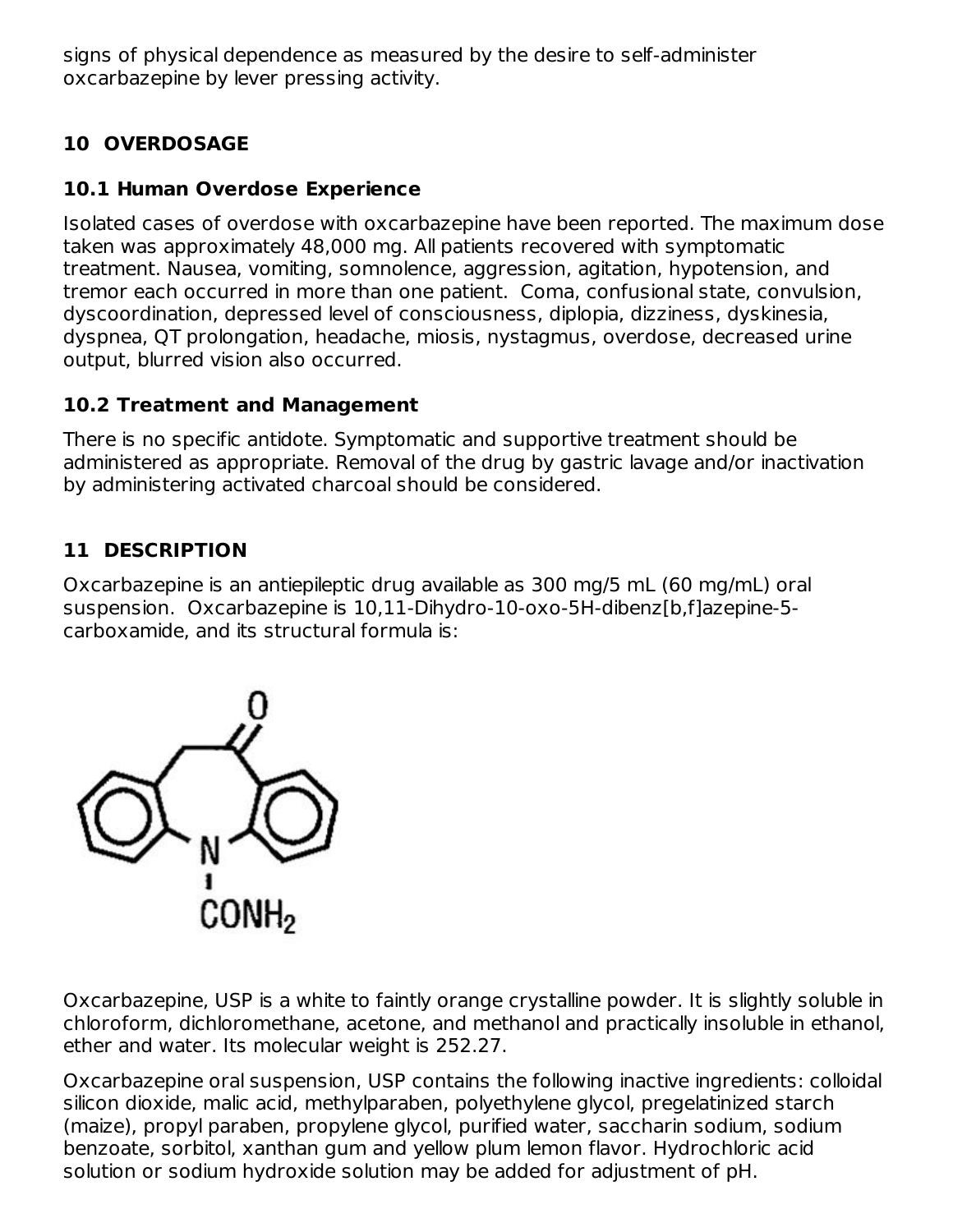### **12 CLINICAL PHARMACOLOGY**

### **12.1 Mechanism of Action**

The pharmacological activity of oxcarbazepine is primarily exerted through the 10 monohydroxy metabolite (MHD) of oxcarbazepine *[see Clinical Pharmacology (12.3)]*. The precise mechanism by which oxcarbazepine and MHD exert their anti-seizure effect is unknown; however, in vitro electrophysiological studies indicate that they produce blockade of voltage-sensitive sodium channels, resulting in stabilization of hyperexcited neural membranes, inhibition of repetitive neuronal firing, and diminution of propagation of synaptic impulses. These actions are thought to be important in the prevention of seizure spread in the intact brain. In addition, increased potassium conductance and modulation of high-voltage activated calcium channels may contribute to the anticonvulsant effects of the drug. No significant interactions of oxcarbazepine or MHD with brain neurotransmitter or modulator receptor sites have been demonstrated.

#### **12.2 Pharmacodynamics**

Oxcarbazepine and its active metabolite (MHD) exhibit anticonvulsant properties in animal seizure models. They protected rodents against electrically induced tonic extension seizures and, to a lesser degree, chemically induced clonic seizures, and abolished or reduced the frequency of chronically recurring focal seizures in Rhesus monkeys with aluminum implants. No development of tolerance (i.e. attenuation of anticonvulsive activity) was observed in the maximal electroshock test when mice and rats were treated daily for 5 days and 4 weeks, respectively, with oxcarbazepine or MHD.

#### **12.3 Pharmacokinetics**

Following oral administration of oxcarbazepine tablets, oxcarbazepine is completely absorbed and extensively metabolized to its pharmacologically active 10-monohydroxy metabolite (MHD). In a mass balance study in people, only 2% of total radioactivity in plasma was due to unchanged oxcarbazepine, with approximately 70% present as MHD, and the remainder attributable to minor metabolites.

The half-life of the parent is about 2 hours, while the half-life of MHD is about 9 hours, so that MHD is responsible for most antiepileptic activity.

#### Absorption

Based on MHD concentrations, oxcarbazepine tablets and suspension were shown to have similar bioavailability.

After single-dose administration of oxcarbazepine tablets to healthy male volunteers under fasted conditions, the median t <sub>max</sub> was 4.5 (range 3 to 13) hours. After singledose administration of oxcarbazepine oral suspension to healthy male volunteers under fasted conditions, the median t  $_{\sf max}$  was 6 hours.

Steady-state plasma concentrations of MHD are reached within 2 to 3 days in patients when oxcarbazepine is given twice a day. At steady-state the pharmacokinetics of MHD are linear and show dose proportionality over the dose range of 300 to 2,400 mg/day.

Although not directly studied, the oral bioavailability of the oxcarbazepine suspension is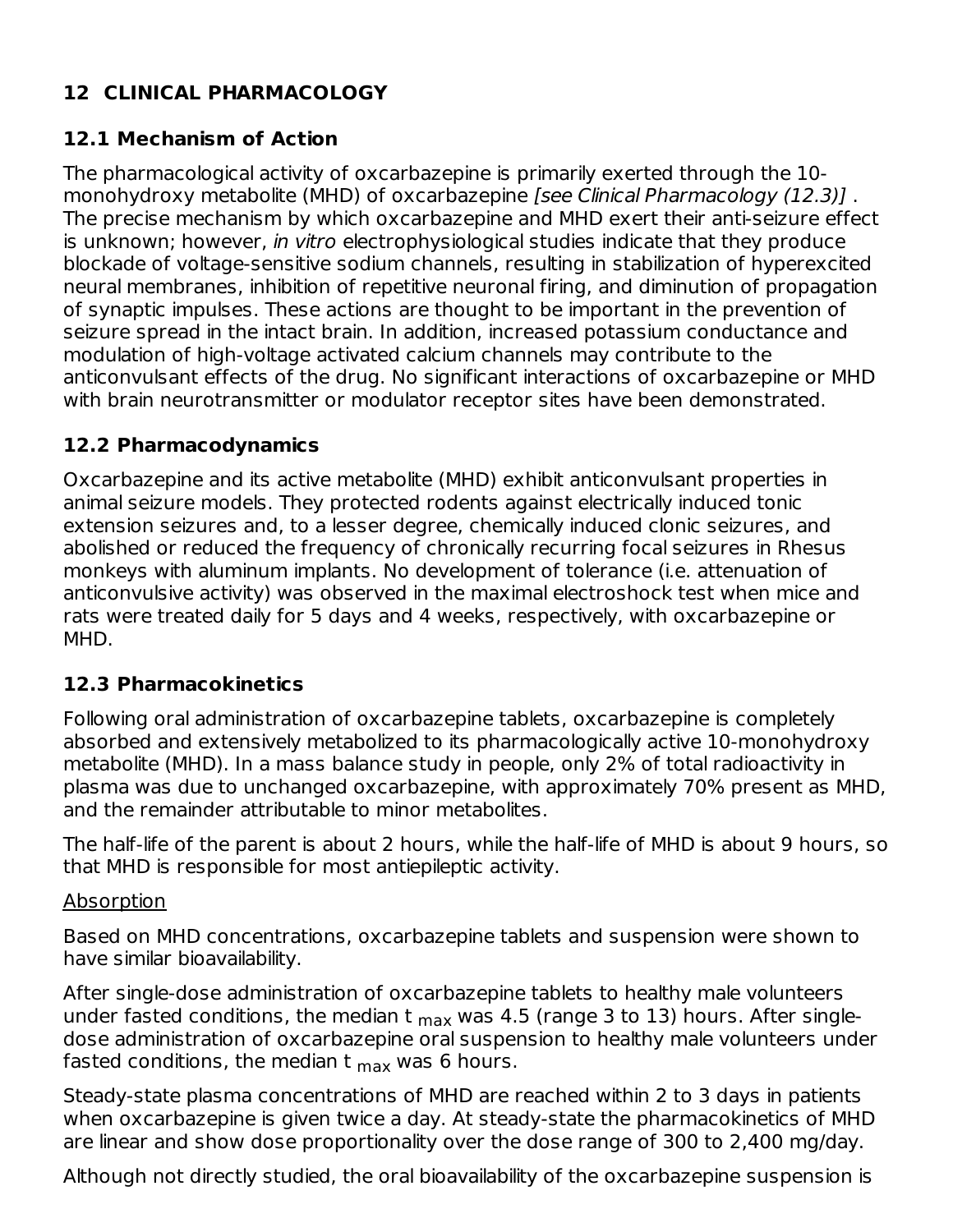unlikely to be affected under fed conditions. Therefore, oxcarbazepine suspension can be taken with or without food.

#### **Distribution**

The apparent volume of distribution of MHD is 49 L.

Approximately 40% of MHD is bound to serum proteins, predominantly to albumin. Binding is independent of the serum concentration within the therapeutically relevant range. Oxcarbazepine and MHD do not bind to alpha-1-acid glycoprotein.

#### Metabolism and Excretion

Oxcarbazepine is rapidly reduced by cytosolic enzymes in the liver to its 10 monohydroxy metabolite, MHD, which is primarily responsible for the pharmacological effect of oxcarbazepine. MHD is metabolized further by conjugation with glucuronic acid. Minor amounts (4% of the dose) are oxidized to the pharmacologically inactive 10,11 dihydroxy metabolite (DHD).

Oxcarbazepine is cleared from the body mostly in the form of metabolites which are predominantly excreted by the kidneys. More than 95% of the dose appears in the urine, with less than 1% as unchanged oxcarbazepine. Fecal excretion accounts for less than 4% of the administered dose. Approximately 80% of the dose is excreted in the urine either as glucuronides of MHD (49%) or as unchanged MHD (27%); the inactive DHD accounts for approximately 3% and conjugates of MHD and oxcarbazepine account for 13% of the dose.

The half-life of the parent is about 2 hours, while the half-life of MHD is about 9 hours.

#### Specific Populations

#### Geriatrics

Following administration of single (300 mg) and multiple (600 mg/day) doses of oxcarbazepine to elderly volunteers (60 to 82 years of age), the maximum plasma concentrations and AUC values of MHD were 30% to 60% higher than in younger volunteers (18 to 32 years of age). Comparisons of creatinine clearance in young and elderly volunteers indicate that the difference was due to age-related reductions in creatinine clearance.

### Pediatrics

Weight-adjusted MHD clearance decreases as age and weight increases, approaching that of adults. The mean weight-adjusted clearance in children 2 years to <4 years of age is approximately 80% higher on average than that of adults. Therefore, MHD exposure in these children is expected to be about one-half that of adults when treated with a similar weight-adjusted dose. The mean weight-adjusted clearance in children 4 to 12 years of age is approximately 40% higher on average than that of adults. Therefore, MHD exposure in these children is expected to be about three-quarters that of adults when treated with a similar weight-adjusted dose. As weight increases, for patients 13 years of age and above, the weight-adjusted MHD clearance is expected to reach that of adults.

#### Gender

No gender-related pharmacokinetic differences have been observed in children, adults, or the elderly.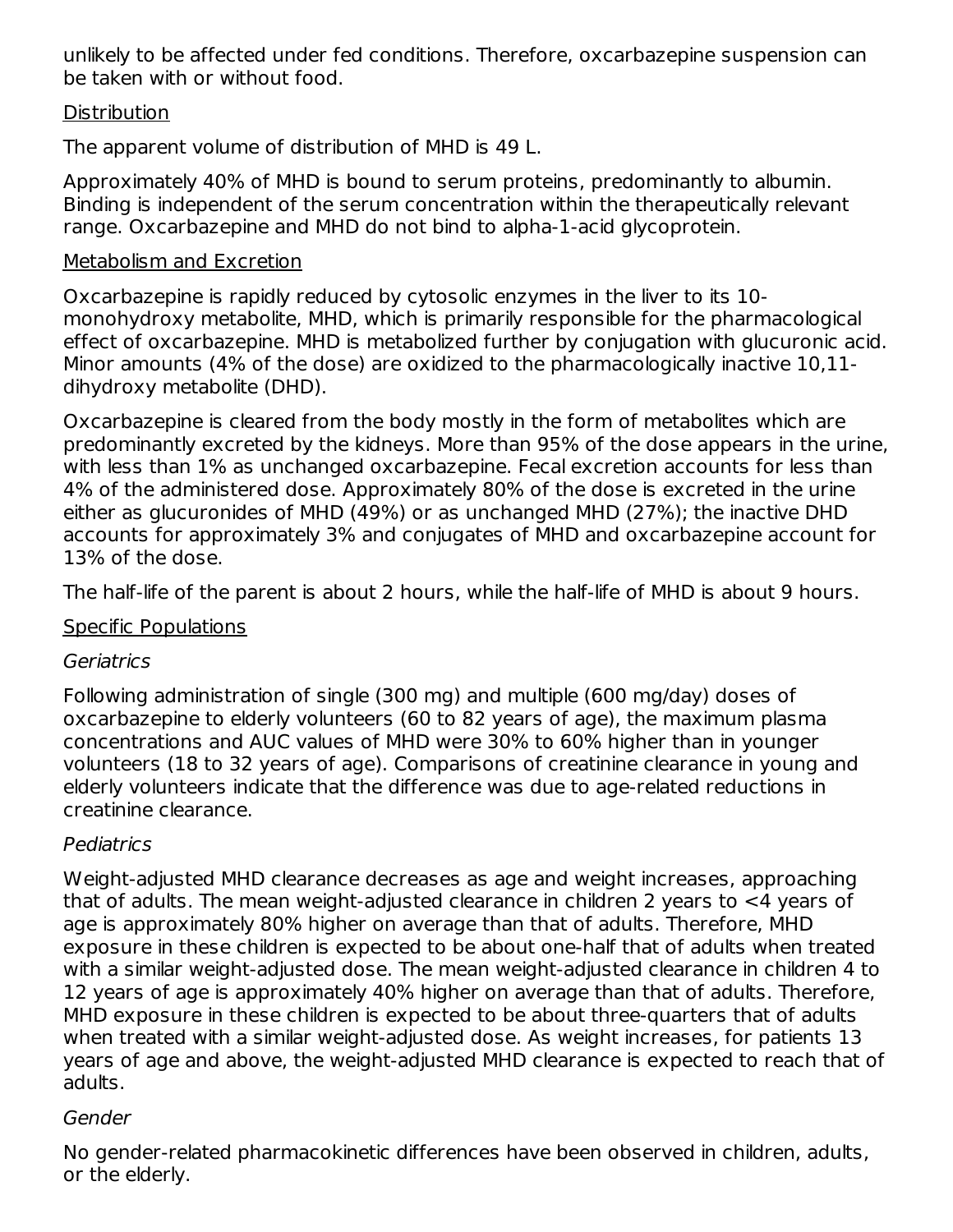#### Race

No specific studies have been conducted to assess what effect, if any, race may have on the disposition of oxcarbazepine.

#### Renal Impairment

There is a linear correlation between creatinine clearance and the renal clearance of MHD. When oxcarbazepine is administered as a single 300 mg dose in renally-impaired patients (creatinine clearance <30 mL/min), the elimination half-life of MHD is prolonged to 19 hours, with a 2-fold increase in AUC [see Dosage and Administration (2.7) and Use in Specific Populations (8.6)] .

#### Hepatic Impairment

The pharmacokinetics and metabolism of oxcarbazepine and MHD were evaluated in healthy volunteers and hepatically-impaired subjects after a single 900-mg oral dose. Mild-to-moderate hepatic impairment did not affect the pharmacokinetics of oxcarbazepine and MHD [see Dosage and Administration (2.8)] .

#### Pregnancy

Due to physiological changes during pregnancy, MHD plasma levels may gradually decrease throughout pregnancy [see Use in Specific Populations (8.1)].

#### Drug Interactions:

 $\bullet$  In Vitro

Oxcarbazepine can inhibit CYP2C19 and induce CYP3A4/5 with potentially important effects on plasma concentrations of other drugs. In addition, several AEDs that are cytochrome P450 inducers can decrease plasma concentrations of oxcarbazepine and MHD. No autoinduction has been observed with oxcarbazepine.

Oxcarbazepine was evaluated in human liver microsomes to determine its capacity to inhibit the major cytochrome P450 enzymes responsible for the metabolism of other drugs. Results demonstrate that oxcarbazepine and its pharmacologically active 10 monohydroxy metabolite (MHD) have little or no capacity to function as inhibitors for most of the human cytochrome P450 enzymes evaluated (CYP1A2, CYP2A6, CYP2C9, CYP2D6, CYP2E1, CYP4A9 and CYP4A11) with the exception of CYP2C19 and CYP3A4/5. Although inhibition of CYP3A4/5 by oxcarbazepine and MHD did occur at high concentrations, it is not likely to be of clinical significance. The inhibition of CYP2C19 by oxcarbazepine and MHD can cause increased plasma concentrations of drugs that are substrates of CYP2C19, which is clinically relevant.

In vitro, the UDP-glucuronyl transferase level was increased, indicating induction of this enzyme. Increases of 22% with MHD and 47% with oxcarbazepine were observed. As MHD, the predominant plasma substrate, is only a weak inducer of UDP-glucuronyl transferase, it is unlikely to have an effect on drugs that are mainly eliminated by conjugation through UDP-glucuronyl transferase (e.g., valproic acid, lamotrigine).

In addition, oxcarbazepine and MHD induce a subgroup of the cytochrome P450 3A family (CYP3A4 and CYP3A5) responsible for the metabolism of dihydropyridine calcium antagonists, oral contraceptives and cyclosporine resulting in a lower plasma concentration of these drugs.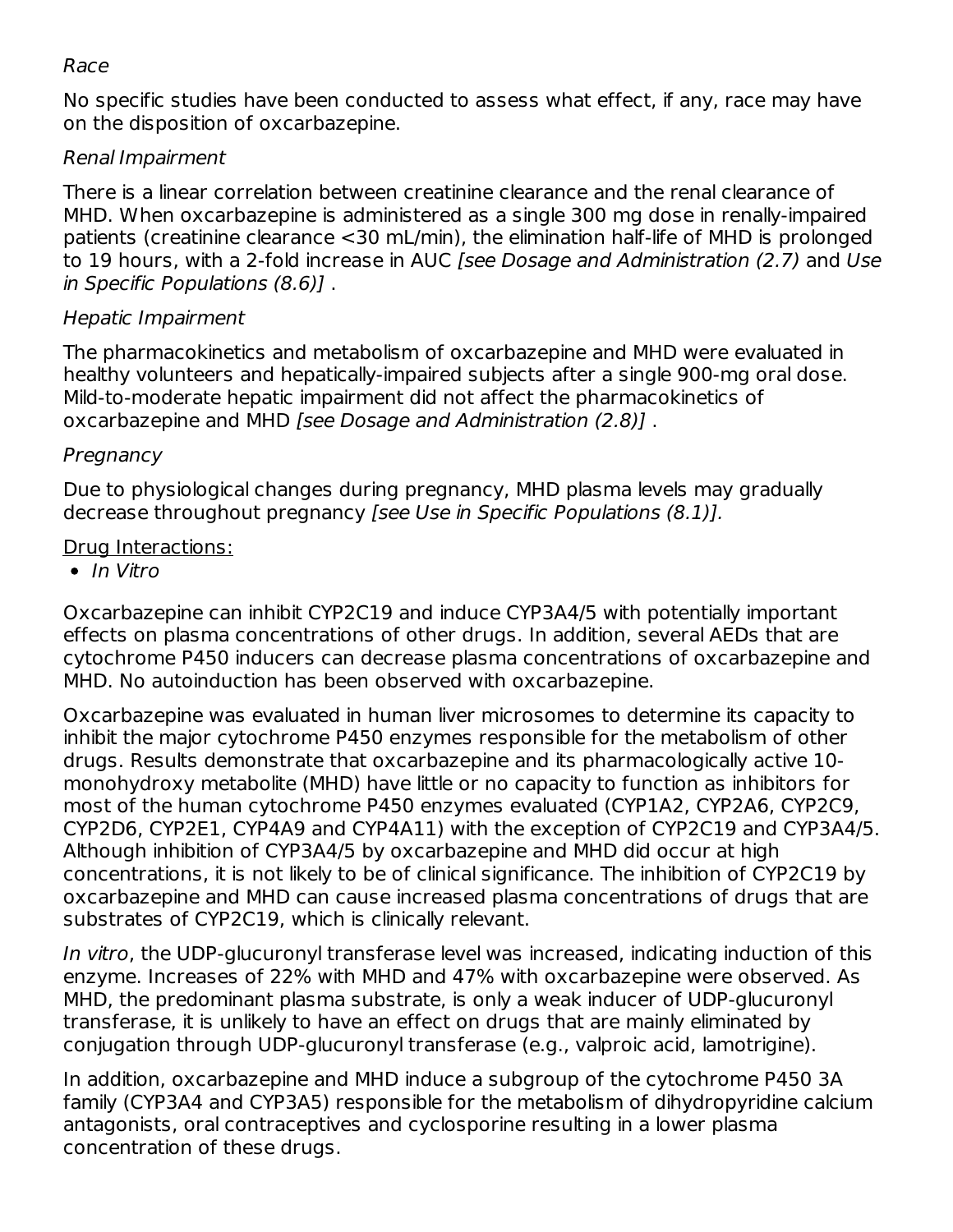As binding of MHD to plasma proteins is low (40%), clinically significant interactions with other drugs through competition for protein binding sites are unlikely.

 $\bullet$  In Vivo

#### Other Antiepileptic Drugs

Potential interactions between oxcarbazepine and other AEDs were assessed in clinical studies. The effect of these interactions on mean AUCs and C <sub>min</sub> are summarized in Table 7 [see Drug Interactions (7.1, 7.2)] .

| Table 7: Summary of AED Interactions with Oxcarbazepine |  |  |
|---------------------------------------------------------|--|--|
|                                                         |  |  |

| <b>AED</b><br>Co-<br>administered                                                                                                       | Dose of<br><b>AED</b><br>(mg/day) | Oxcarbazepine<br><b>Dose</b><br>(mg/day) | Influence of<br><b>Oxcarbazepine</b><br>lon AED<br><b>Concentration</b><br>(Mean Change,<br>90% Confidence<br><b>Interval)</b> | Influence of<br><b>AED on MHD</b><br><b>Concentration</b><br>(Mean Change,<br>90% Confidence<br>Interval) |  |
|-----------------------------------------------------------------------------------------------------------------------------------------|-----------------------------------|------------------------------------------|--------------------------------------------------------------------------------------------------------------------------------|-----------------------------------------------------------------------------------------------------------|--|
| Carbamazepine                                                                                                                           | 400 to<br>2,000                   | 900                                      | nc <sup>1</sup>                                                                                                                | 40% decrease<br>[CI: 17% decrease,<br>57% decrease]                                                       |  |
| Phenobarbital                                                                                                                           |                                   | 100 to 150 600 to 1,800                  | 14% increase<br>[CI: 2% increase,<br>24% increase]                                                                             | 25% decrease<br>[CI: 12% decrease,<br>51% decrease]                                                       |  |
| Phenytoin                                                                                                                               | 250 to 500                        | 600 to 1,800<br>$>1,200$ to 2,400        | nc $1,2$<br>$\mu$ p to 40%<br>$\,$ lincrease $^3$<br>[Cl: 12% increase,<br>60% increase]                                       | 30% decrease<br>[CI: 3% decrease,<br>48% decrease]                                                        |  |
| Valproic acid                                                                                                                           | 400 to<br>2,800                   | 600 to 1,800                             | nc <sup>1</sup>                                                                                                                | 18% decrease<br>[CI: 13% decrease,<br>40% decrease]                                                       |  |
| Lamotrigine                                                                                                                             | 200                               | 1,200                                    | $\mathsf{nc}\;{}^{\mathsf{T}}$                                                                                                 | nc <sup>1</sup>                                                                                           |  |
| $1$ nc denotes a mean change of less than 10%<br><sup>2</sup> Pediatrics<br>$\beta$ Mean increase in adults at high oxcarbazepine doses |                                   |                                          |                                                                                                                                |                                                                                                           |  |

#### Hormonal Contraceptives

Co-administration of oxcarbazepine with an oral contraceptive has been shown to influence the plasma concentrations of the two hormonal components, ethinylestradiol (EE) and levonorgestrel (LNG) [see Drug Interactions (7.3)] . The mean AUC values of EE were decreased by 48% [90% CI: 22 to 65] in one study and 52% [90% CI: 38 to 52] in another study. The mean AUC values of LNG were decreased by 32% [90% CI: 20 to 45] in one study and 52% [90% CI: 42 to 52] in another study.

#### Other Drug Interactions

Calcium Antagonists: After repeated co-administration of oxcarbazepine, the AUC of felodipine was lowered by 28% [90% CI: 20 to 33]. Verapamil produced a decrease of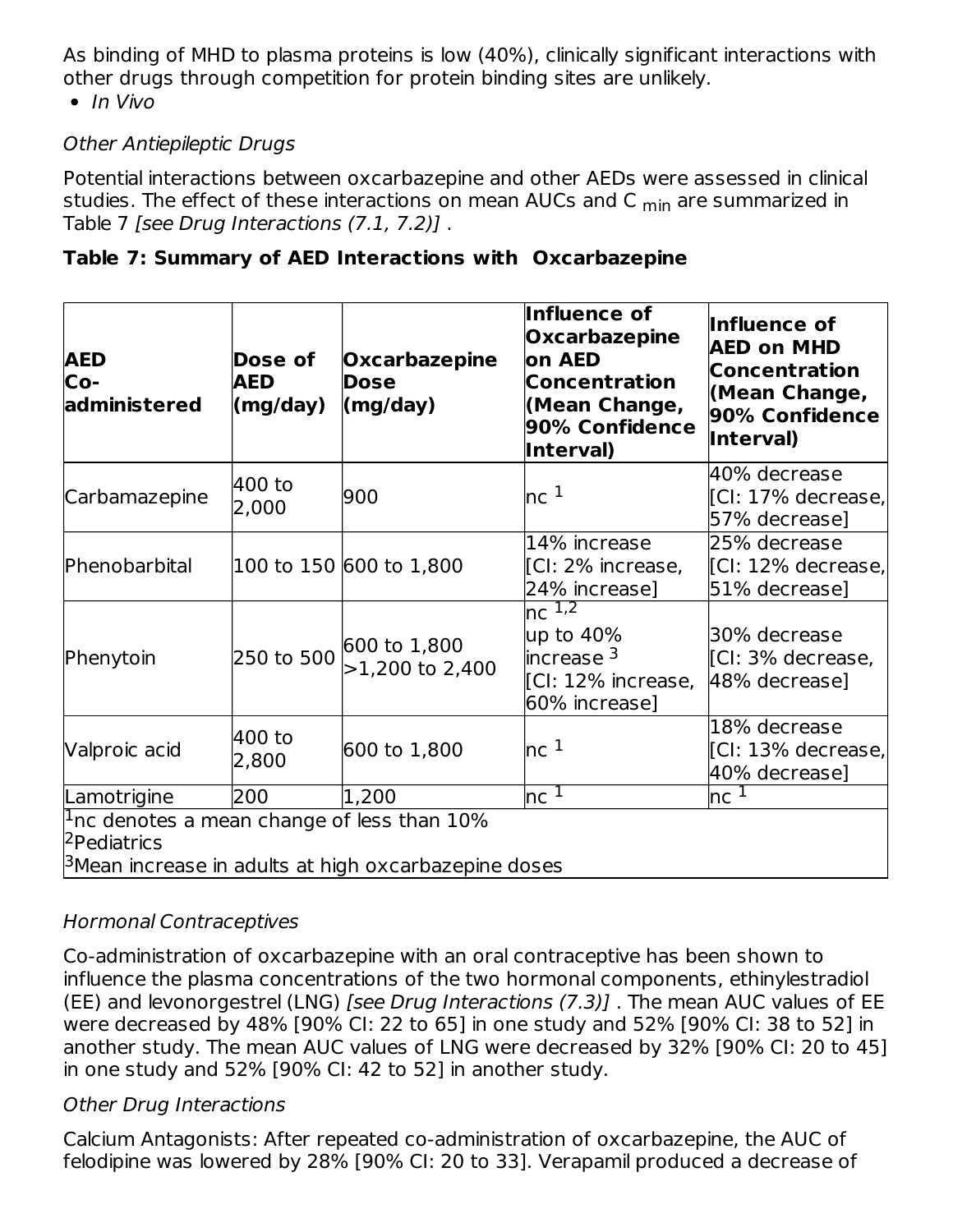20% [90% CI: 18 to 27] of the plasma levels of MHD.

Cimetidine, erythromycin and dextropropoxyphene had no effect on the pharmacokinetics of MHD. Results with warfarin show no evidence of interaction with either single or repeated doses of oxcarbazepine.

## **13 NONCLINICAL TOXICOLOGY**

### **13.1 Carcinogenesis, Mutagenesis, Impairment of Fertility**

#### **Carcinogenesis**

In 2-year carcinogenicity studies, oxcarbazepine was administered in the diet at doses of up to 100 mg/kg/day to mice and by gavage at doses of up to 250 mg/kg/day to rats, and the pharmacologically active 10-hydroxy metabolite (MHD) was administered orally at doses of up to 600 mg/kg/day to rats. In mice, a dose-related increase in the incidence of hepatocellular adenomas was observed at oxcarbazepine doses ≥70 mg/kg/day, which is less than the maximum recommended human dose (MRHD) on a mg/m  $^2$  basis. In rats, the incidence of hepatocellular carcinomas was increased in females treated with oxcarbazepine at doses ≥25 mg/kg/day (less than the MRHD on a mg/m  $^2$  basis), and incidences of hepatocellular adenomas and/or carcinomas were increased in males and females treated with MHD at doses of 600 mg/kg/day (2.4 times the MRHD on a mg/m <sup>2</sup> basis) and ≥250 mg/kg/day (equivalent to the MRHD on a mg/m  $2$  basis), respectively. There was an increase in the incidence of benign testicular interstitial cell tumors in rats at 250 mg oxcarbazepine/kg/day and at ≥250 mg MHD/kg/day, and an increase in the incidence of granular cell tumors in the cervix and vagina in rats at 600 mg MHD/kg/day.

#### **Mutagenesis**

Oxcarbazepine increased mutation frequencies in the in vitro Ames test in the absence of metabolic activation. Both oxcarbazepine and MHD produced increases in chromosomal aberrations and polyploidy in the Chinese hamster ovary assay in vitro in the absence of metabolic activation. MHD was negative in the Ames test, and no mutagenic or clastogenic activity was found with either oxcarbazepine or MHD in V79 Chinese hamster cells in vitro. Oxcarbazepine and MHD were both negative for clastogenic or aneugenic effects (micronucleus formation) in an in vivo rat bone marrow assay.

#### Impairment of Fertility

In a study in which male and female rats were administered oxcarbazepine (0, 25, 75 and 150 mg/kg/day) orally prior to and during mating and continuing in females during gestation, no adverse effects on fertility or reproductive performance were observed. The highest dose tested is less than the MRHD on a mg/m  $^2$  basis. In a fertility study in which rats were administered MHD (0, 50, 150, or 450 mg/kg/day) orally prior to and during mating and early gestation, estrous cyclicity was disrupted and numbers of corpora lutea, implantations, and live embryos were reduced in females receiving the highest dose (approximately 2 times the MRHD on a mg/m  $^2$  basis).

## **14 CLINICAL STUDIES**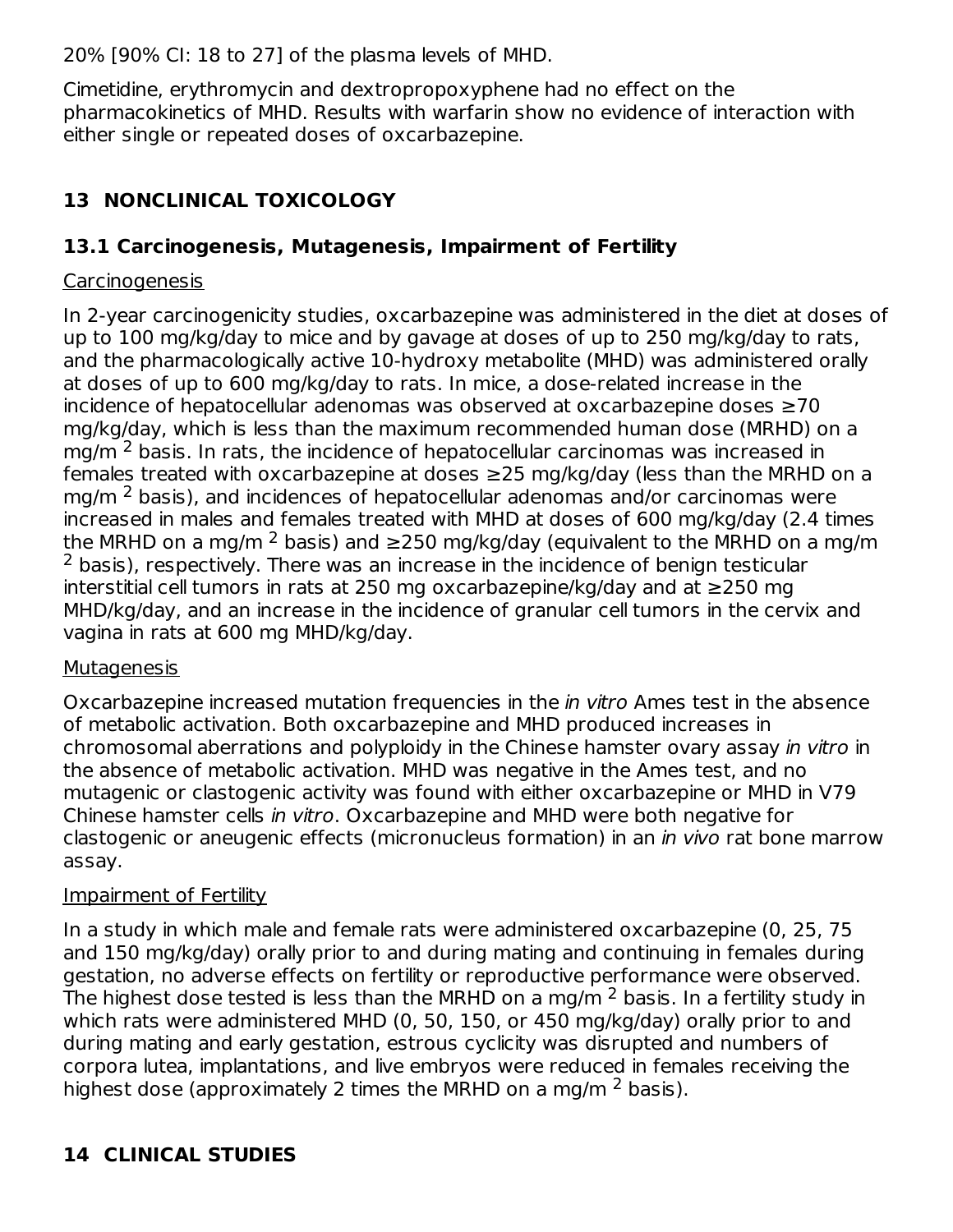The effectiveness of oxcarbazepine as adjunctive and monotherapy for partial-onset seizures in adults, and as adjunctive therapy in children aged 2 to 16 years was established in seven multicenter, randomized, controlled trials.

The effectiveness of oxcarbazepine as monotherapy for partial-onset seizures in children aged 4 to 16 years was determined from data obtained in the studies described, as well as by pharmacokinetic/pharmacodynamic considerations.

### **14.1 Oxcarbazepine Monotherapy Trials**

Four randomized, controlled, double-blind, multicenter trials, conducted in a predominately adult population, demonstrated the efficacy of oxcarbazepine as monotherapy. Two trials compared oxcarbazepine to placebo and 2 trials used a randomized withdrawal design to compare a high dose (2,400 mg) with a low dose (300 mg) of oxcarbazepine, after substituting oxcarbazepine 2,400 mg/day for 1 or more antiepileptic drugs (AEDs). All doses were administered on a twice-a-day schedule. A fifth randomized, controlled, rater-blind, multicenter study, conducted in a pediatric population, failed to demonstrate a statistically significant difference between low and high dose oxcarbazepine treatment groups.

One placebo-controlled trial was conducted in 102 patients (11 to 62 years of age) with refractory partial-onset seizures who had completed an inpatient evaluation for epilepsy surgery. Patients had been withdrawn from all AEDs and were required to have 2 to 10 partial-onset seizures within 48 hours prior to randomization. Patients were randomized to receive either placebo or oxcarbazepine given as 1,500 mg/day on Day 1 and 2,400 mg/day thereafter for an additional 9 days, or until 1 of the following 3 exit criteria occurred: 1) the occurrence of a fourth partial-onset seizure, excluding Day 1, 2) 2 newonset secondarily generalized seizures, where such seizures were not seen in the 1-year period prior to randomization, or 3) occurrence of serial seizures or status epilepticus. The primary measure of effectiveness was a between-group comparison of the time to meet exit criteria. There was a statistically significant difference in favor of oxcarbazepine (see Figure 1), p=0.0001.

### **Figure 1: Kaplan-Meier Estimates of Exit Rate by Treatment Group**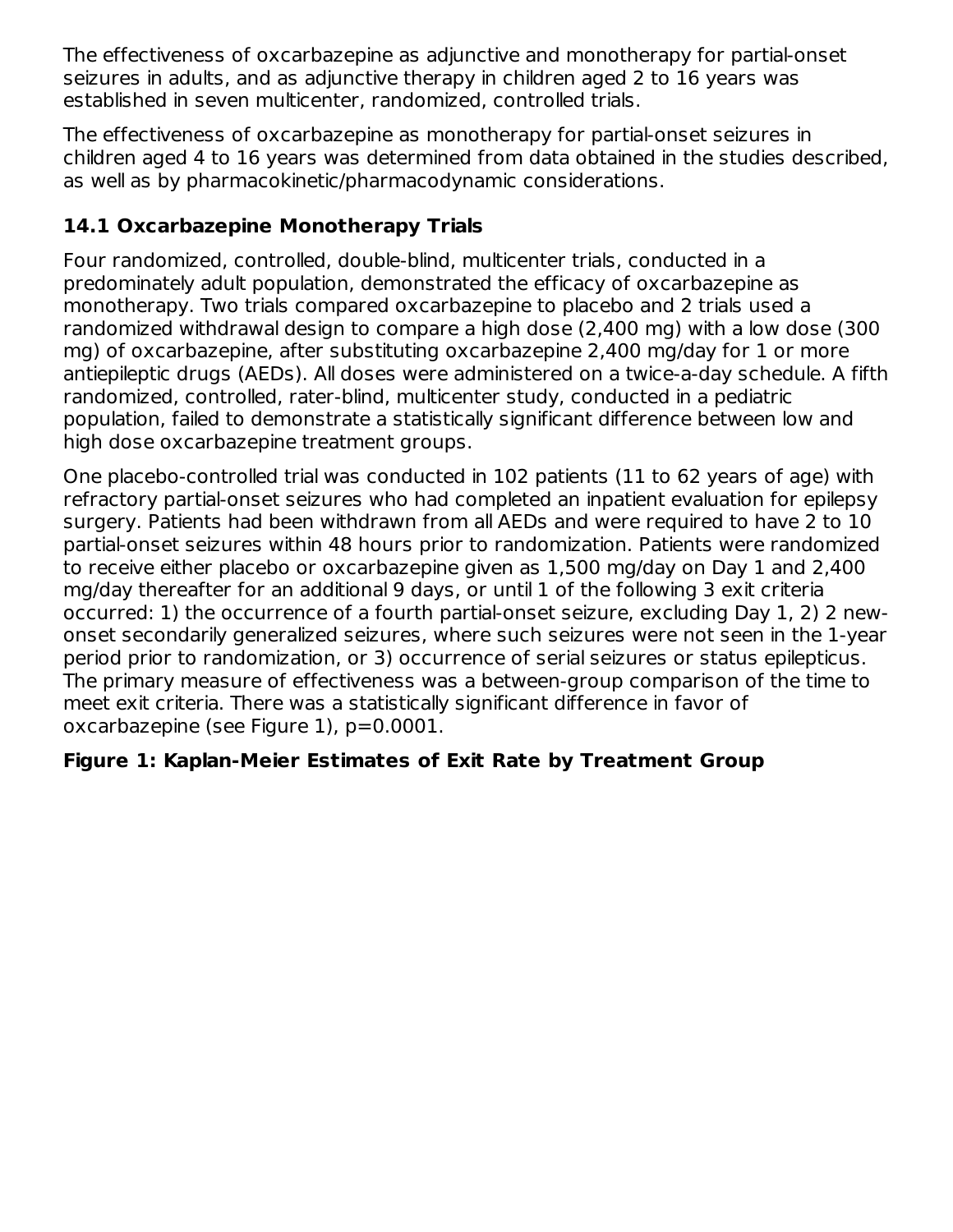

The second placebo-controlled trial was conducted in 67 untreated patients (8 to 69 years of age) with newly-diagnosed and recent-onset partial seizures. Patients were randomized to placebo or oxcarbazepine, initiated at 300 mg twice a day and titrated to 1,200 mg/day (given as 600 mg twice a day) in 6 days, followed by maintenance treatment for 84 days. The primary measure of effectiveness was a between-group comparison of the time to first seizure. The difference between the 2 treatments was statistically significant in favor of oxcarbazepine (see Figure 2), p=0.046.

#### **Figure 2: Kaplan-Meier Estimates of First Seizure Event Rate by Treatment Group**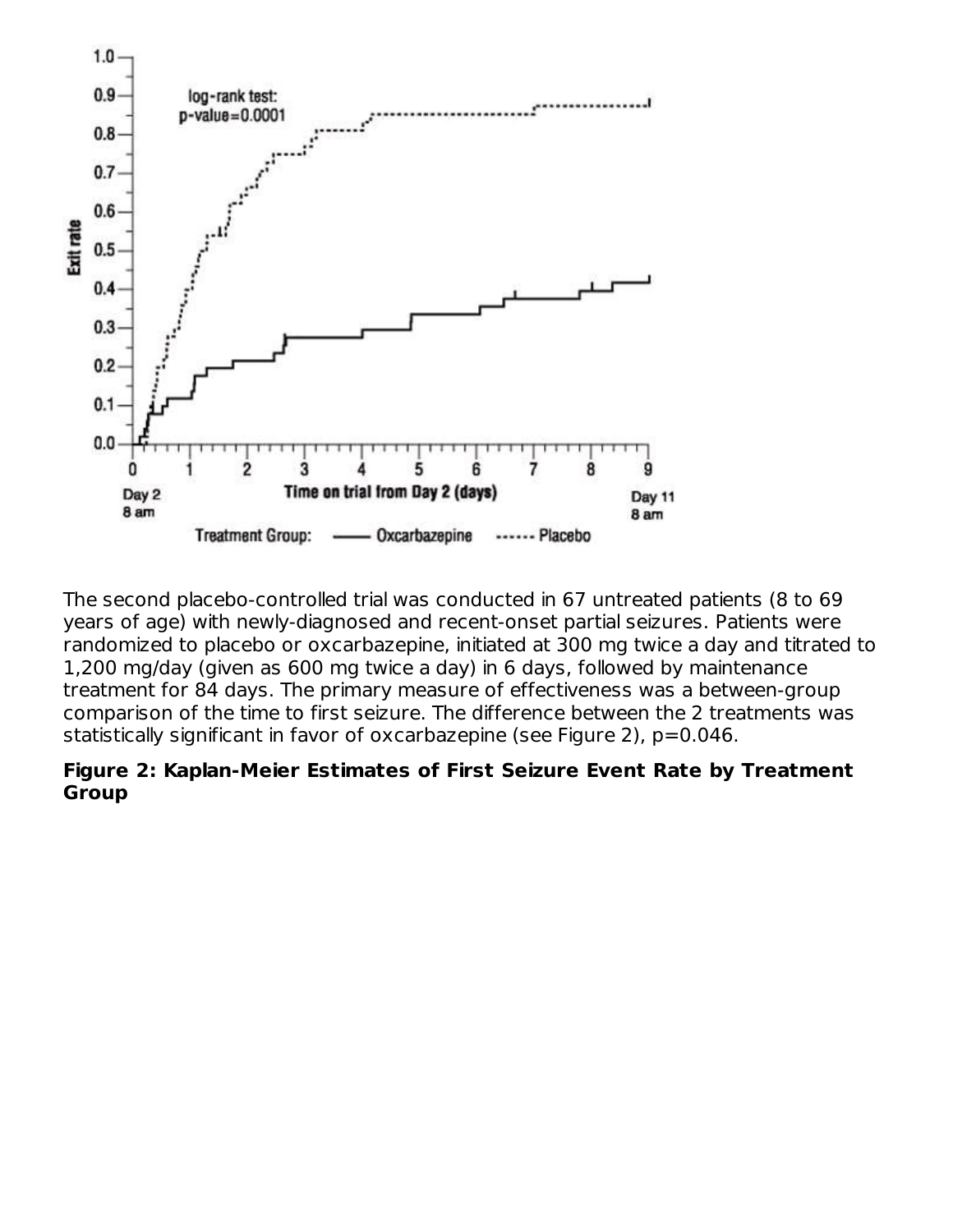

A third trial substituted oxcarbazepine monotherapy at 2,400 mg/day for carbamazepine in 143 patients (12 to 65 years of age) whose partial-onset seizures were inadequately controlled on carbamazepine (CBZ) monotherapy at a stable dose of 800 to 1,600 mg/day, and maintained this oxcarbazepine dose for 56 days (baseline phase). Patients who were able to tolerate titration of oxcarbazepine to 2,400 mg/day during simultaneous carbamazepine withdrawal were randomly assigned to either 300 mg/day of oxcarbazepine or 2,400 mg/day oxcarbazepine. Patients were observed for 126 days or until 1 of the following 4 exit criteria occurred: 1) a doubling of the 28-day seizure frequency compared to baseline, 2) a 2-fold increase in the highest consecutive 2-day seizure frequency during baseline, 3) a single generalized seizure if none had occurred during baseline, or 4) a prolonged generalized seizure. The primary measure of effectiveness was a between-group comparison of the time to meet exit criteria. The difference between the curves was statistically significant in favor of the oxcarbazepine 2,400 mg/day group (see Figure 3),  $p=0.0001$ .

#### **Figure 3: Kaplan-Meier Estimates of Exit Rate by Treatment Group**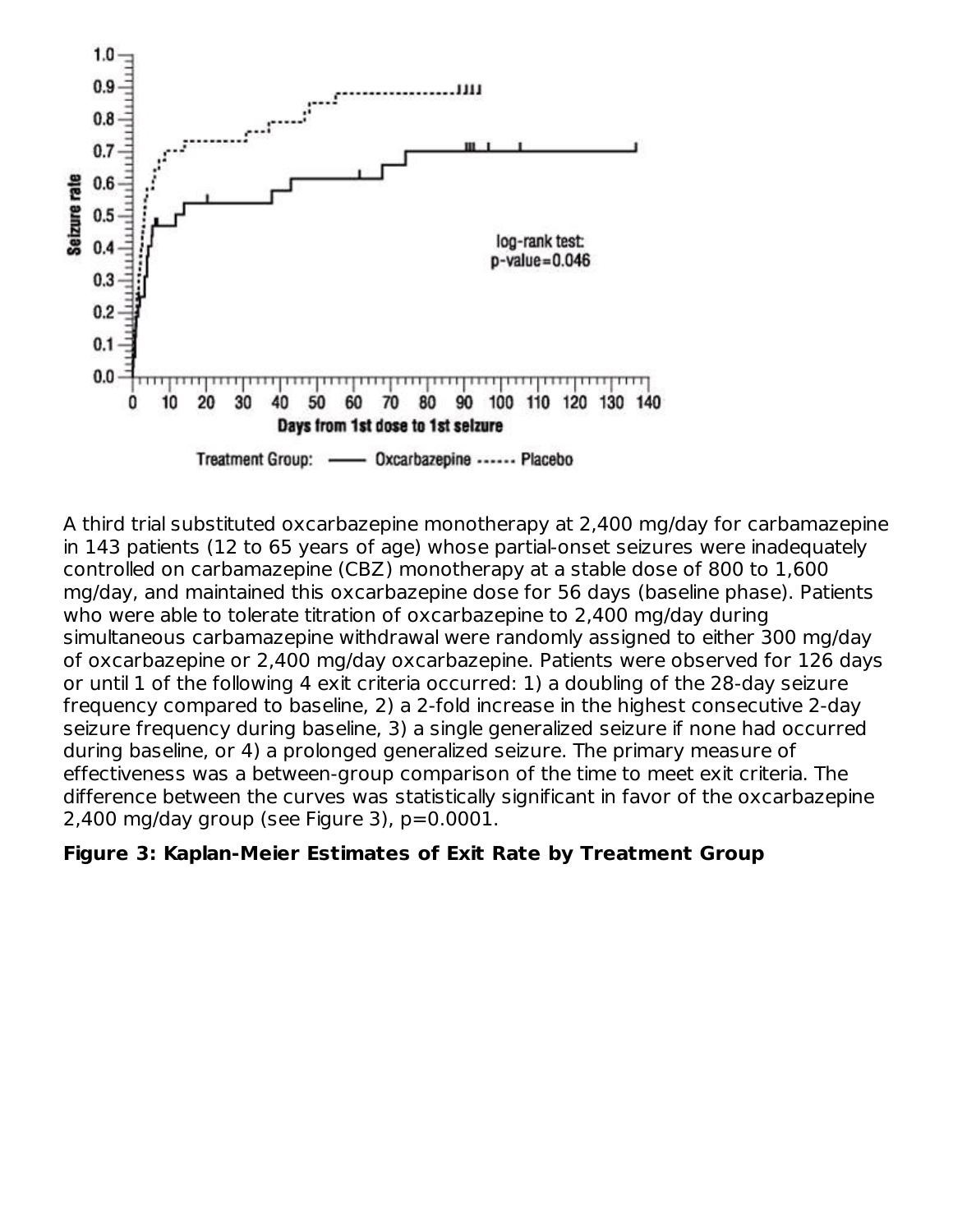

Another monotherapy substitution trial was conducted in 87 patients (11 to 66 years of age) whose seizures were inadequately controlled on 1 or 2 AEDs. Patients were randomized to either oxcarbazepine 2,400 mg/day or 300 mg/day and their standard AED regimen(s) were eliminated over the first 6 weeks of double-blind therapy. Doubleblind treatment continued for another 84 days (total double-blind treatment of 126 days) or until 1 of the 4 exit criteria described for the previous study occurred. The primary measure of effectiveness was a between-group comparison of the percentage of patients meeting exit criteria. The results were statistically significant in favor of the oxcarbazepine 2,400 mg/day group (14/34; 41.2%) compared to the oxcarbazepine 300 mg/day group (42/45; 93.3%) (p <0.0001). The time to meeting one of the exit criteria was also statistically significant in favor of the oxcarbazepine 2,400 mg/day group (see Figure 4), p=0.0001.

#### **Figure 4: Kaplan-Meier Estimates of Exit Rate by Treatment Group**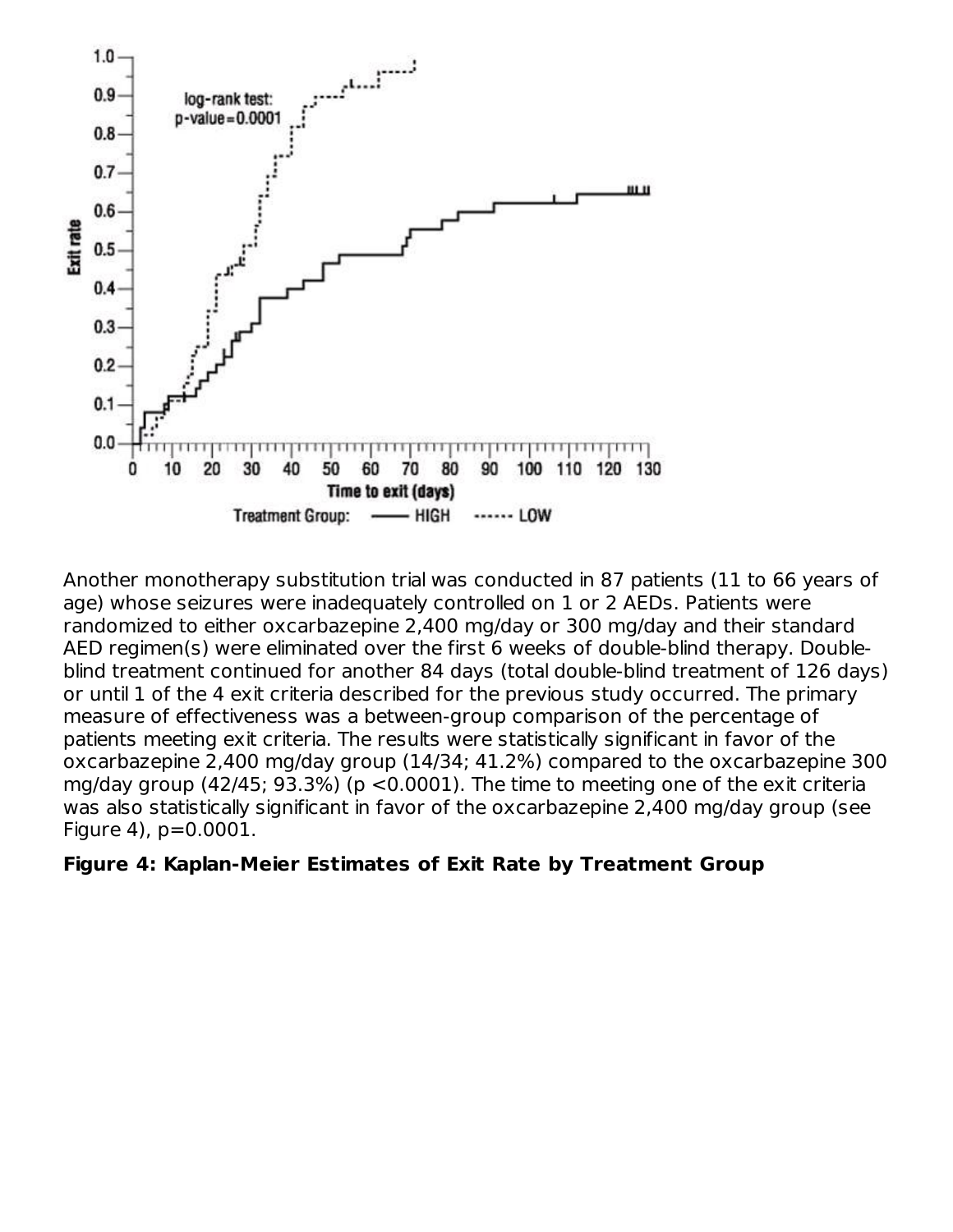

A monotherapy trial was conducted in 92 pediatric patients (1 month to 16 years of age) with inadequately-controlled or new-onset partial seizures. Patients were hospitalized and randomized to either oxcarbazepine 10 mg/kg/day or were titrated up to 40 to 60 mg/kg/day within 3 days while withdrawing the previous AED on the second day of oxcarbazepine. Seizures were recorded through continuous video-EEG monitoring from Day 3 to Day 5. Patients either completed the 5-day treatment or met 1 of the 2 exit criteria: 1) three study-specific seizures (i.e. electrographic partial-onset seizures with a behavioral correlate), 2) a prolonged study-specific seizure. The primary measure of effectiveness was a between-group comparison of the time to meet exit criteria in which the difference between the curves was not statistically significant (p=0.904). The majority of patients from both dose groups completed the 5-day study without exiting.

Although this study failed to demonstrate an effect of oxcarbazepine as monotherapy in pediatric patients, several design elements, including the short treatment and assessment period, the absence of a true placebo, and the likely persistence of plasma levels of previously administered AEDs during the treatment period, make the results uninterpretable. For this reason, the results do not undermine the conclusion, based on pharmacokinetic/ pharmacodynamic considerations, that oxcarbazepine is effective as monotherapy in pediatric patients 4 years old and older.

### **14.2 Oxcarbazepine Adjunctive Therapy Trials**

The effectiveness of oxcarbazepine as an adjunctive therapy for partial-onset seizures was established in 2 multicenter, randomized, double-blind, placebo-controlled trials, one in 692 patients (15 to 66 years of age) and one in 264 pediatric patients (3 to 17 years of age), and in one multicenter, rater-blind, randomized, age-stratified, parallel-group study comparing 2 doses of oxcarbazepine in 128 pediatric patients (1 month to <4 years of age).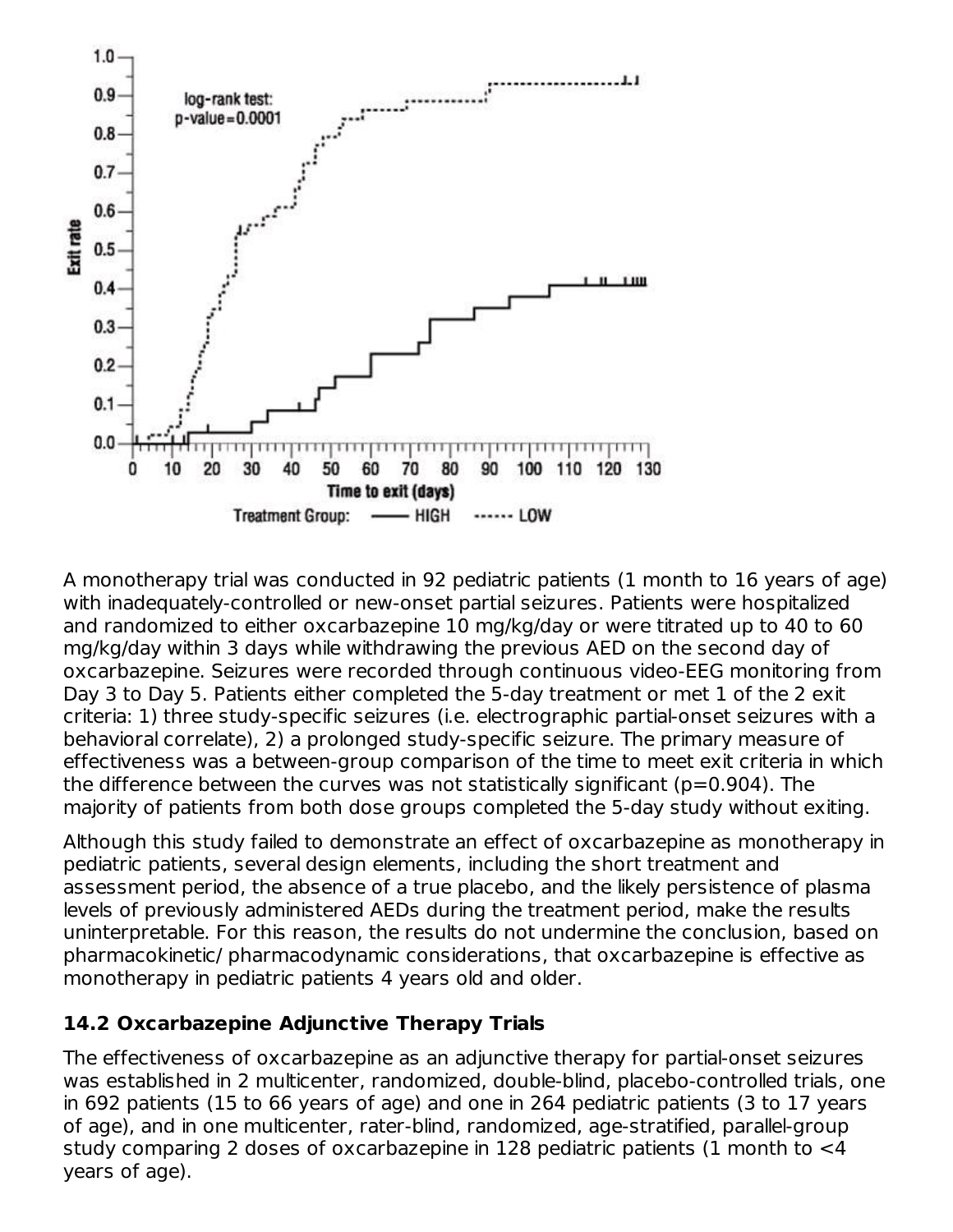Patients in the 2 placebo-controlled trials were on 1 to 3 concomitant AEDs. In both of the trials, patients were stabilized on optimum dosages of their concomitant AEDs during an 8-week baseline phase. Patients who experienced at least 8 (minimum of 1 to 4 per month) partial-onset seizures during the baseline phase were randomly assigned to placebo or to a specific dose of oxcarbazepine in addition to their other AEDs.

In these studies, the dose was increased over a 2-week period until either the assigned dose was reached, or intolerance prevented increases. Patients then entered a 14- (pediatrics) or 24-week (adults) maintenance period.

In the adult trial, patients received fixed doses of 600, 1,200 or 2,400 mg/day. In the pediatric trial, patients received maintenance doses in the range of 30 to 46 mg/kg/day, depending on baseline weight. The primary measure of effectiveness in both trials was a between-group comparison of the percentage change in partial-onset seizure frequency in the double-blind treatment phase relative to baseline phase. This comparison was statistically significant in favor of oxcarbazepine at all doses tested in both trials (p=0.0001 for all doses for both trials). The number of patients randomized to each dose, the median baseline seizure rate, and the median percentage seizure rate reduction for each trial are shown in Table 8. It is important to note that in the high-dose group in the study in adults, over 65% of patients discontinued treatment because of adverse events; only 46 (27%) of the patients in this group completed the 28-week study [see Adverse Reactions (6)], an outcome not seen in the monotherapy studies.

| <b>Trial</b>                                                         | <b>Treatment Group</b>        |     |                                                             |                    |  |  |
|----------------------------------------------------------------------|-------------------------------|-----|-------------------------------------------------------------|--------------------|--|--|
|                                                                      |                               | N   | <b>Baseline</b><br><b>Median</b><br>Seizure Rate* Reduction | <b>Median</b><br>% |  |  |
| $1$ (pediatrics)                                                     | Oxcarbazepine                 | 136 | 12.5                                                        | 34.8 $1$           |  |  |
|                                                                      | Placebo                       | 128 | 13.1                                                        | 9.4                |  |  |
| $2$ (adults)                                                         | Oxcarbazepine 2,400<br>mg/day | 174 | 10.0                                                        | 49.9 <sup>1</sup>  |  |  |
|                                                                      | Oxcarbazepine 1,200<br>mg/day | 177 | 9.8                                                         | 40.2 <sup>1</sup>  |  |  |
|                                                                      | Oxcarbazepine 600<br>mg/day   | 168 | 9.6                                                         | 26.4 <sup>1</sup>  |  |  |
|                                                                      | Placebo                       | 173 | 8.6                                                         | 7.6                |  |  |
| $\overline{P_{\text{D}}=0.0001; *}$ = number of seizures per 28 days |                               |     |                                                             |                    |  |  |

#### **Table 8: Summary of Percentage Change in Partial-Onset Seizure Frequency from Baseline for Placebo-Controlled Adjunctive Therapy Trials**

Subset analyses of the antiepileptic efficacy of oxcarbazepine with regard to gender in these trials revealed no important differences in response between men and women. Because there were very few patients over the age of 65 years in controlled trials, the effect of the drug in the elderly has not been adequately assessed.

The third adjunctive therapy trial enrolled 128 pediatric patients (1 month to <4 years of age) with inadequately-controlled partial-onset seizures on 1 to 2 concomitant AEDs. Patients who experienced at least 2 study-specific seizures (i.e. electrographic partialonset seizures with a behavioral correlate) during the 72-hour baseline period were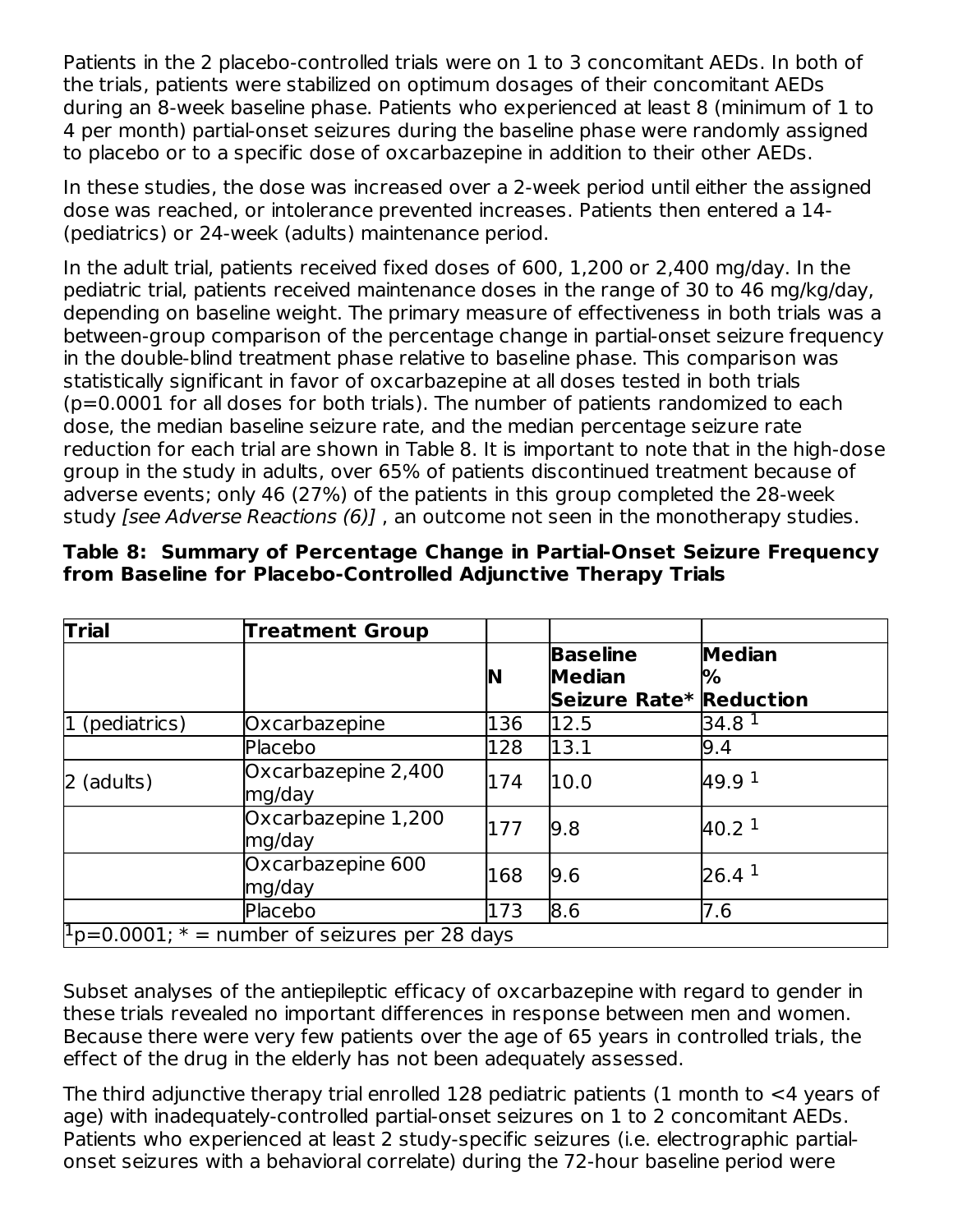randomly assigned to either oxcarbazepine 10 mg/kg/day or were titrated up to 60 mg/kg/day within 26 days. Patients were maintained on their randomized target dose for 9 days and seizures were recorded through continuous video-EEG monitoring during the last 72 hours of the maintenance period. The primary measure of effectiveness in this trial was a between-group comparison of the change in seizure frequency per 24 hours compared to the seizure frequency at baseline. For the entire group of patients enrolled, this comparison was statistically significant in favor of oxcarbazepine 60 mg/kg/day. In this study, there was no evidence that oxcarbazepine was effective in patients below the age of 2 years  $(N=75)$ .

## **16 HOW SUPPLIED/STORAGE AND HANDLING**

### Oxcarbazepine Oral Suspension

Oxcarbazepine Oral Suspension USP, 300 mg/5 mL, is supplied as off-white to slightly yellow colored suspension. Available as follows:

NDC 50268-649-12 (5mL unit dose cups 300mg/ 5mL, 20 units per carton).

Store oxcarbazepine oral suspension, USP in the original container. Shake well before using.

Store at 20° to 25°C (68° to 77°F); excursions permitted between 15° to 30°C (59° to 86°F) [see USP Controlled Room Temperature].

## **17 PATIENT COUNSELING INFORMATION**

Advise the patient to read the FDA-approved patient labeling (Medication Guide).

#### Administration Information

Counsel patients that oxcarbazepine may be taken with or without food.

For oxcarbazepine oral suspension, advise patients to shake the bottle well and prepare the dose immediately afterwards using the oral dosing syringe supplied. Inform patients that oxcarbazepine oral suspension can be mixed in a small glass of water just prior to administration or, alternatively, may be swallowed directly from the syringe. Instruct patients to discard any unused oxcarbazepine oral suspension after 7 weeks of first opening the bottle [see Dosage and Administration (2.8)and How Supplied/Storage and Handling (16)].

#### Hyponatremia

Advise patients that oxcarbazepine may reduce the serum sodium concentrations especially if they are taking other medications that can lower sodium. Instruct patients to report symptoms of low sodium like nausea, tiredness, lack of energy, confusion, and more frequent or more severe seizures [see Warnings and Precautions (5.1)] .

#### Anaphylactic Reactions and Angioedema

Anaphylactic reactions and angioedema may occur during treatment with oxcarbazepine. Advise patients to report immediately signs and symptoms suggesting angioedema (swelling of the face, eyes, lips, tongue or difficulty in swallowing or breathing) and to stop taking the drug until they have consulted with their physician [see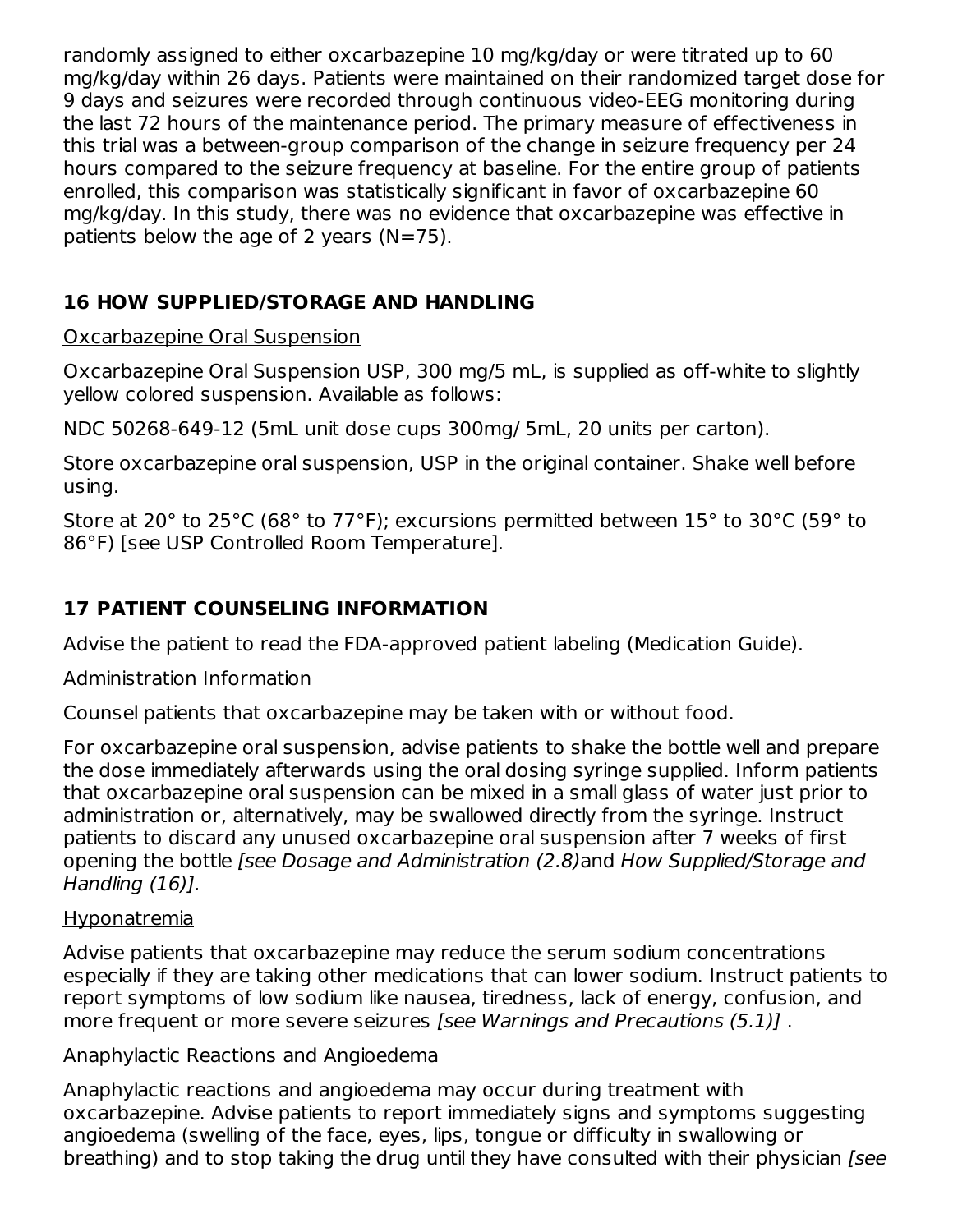### Cross Hypersensitivity Reaction to Carbamazepine

Inform patients who have exhibited hypersensitivity reactions to carbamazepine that approximately 25% to 30% of these patients may experience hypersensitivity reactions with oxcarbazepine. Patients should be advised that if they experience a hypersensitivity reaction while taking oxcarbazepine they should consult with their physician immediately [see Warnings and Precautions (5.3)] .

### Serious Dermatological Reactions

Advise patients that serious skin reactions have been reported in association with oxcarbazepine. In the event a skin reaction should occur while taking oxcarbazepine, patients should consult with their physician immediately [see Warnings and Precautions  $(5.4)$ .

### Suicidal Behavior and Ideation

Patients, their caregivers, and families should be counseled that AEDs, including oxcarbazepine, may increase the risk of suicidal thoughts and behavior and should be advised of the need to be alert for the emergence or worsening of symptoms of depression, any unusual changes in mood or behavior, or the emergence of suicidal thoughts, behavior, or thoughts about self-harm. Behaviors of concern should be reported immediately to healthcare providers [see Warnings and Precautions (5.5)] .

### Driving and Operating Machinery

Advise patients that oxcarbazepine may cause adverse reactions such as dizziness, somnolence, ataxia, visual disturbances, and depressed level of consciousness. Accordingly, advise patients not to drive or operate machinery until they have gained sufficient experience on oxcarbazepine to gauge whether it adversely affects their ability to drive or operate machinery [see Warnings and Precautions (5.7) and Adverse Reactions (6)].

### Multi-Organ Hypersensitivity

Instruct patients that a fever associated with other organ system involvement (e.g., rash, lymphadenopathy, hepatic dysfunction) may be drug-related and should be reported to their healthcare provider immediately [see Warnings and Precautions (5.8)].

### Hematologic Events

Advise patients that there have been rare reports of blood disorders reported in patients treated with oxcarbazepine. Instruct patients to immediately consult with their physician if they experience symptoms suggestive of blood disorders [see Warnings and Precautions (5.9)] .

### Drug Interactions

Caution female patients of reproductive potential that the concurrent use of oxcarbazepine with hormonal contraceptives may render this method of contraception less effective [see Drug Interactions (7.2) and Use in Specific Populations (8.1)] . Additional non-hormonal forms of contraception are recommended when using oxcarbazepine.

Caution should be exercised if alcohol is taken in combination with oxcarbazepine, due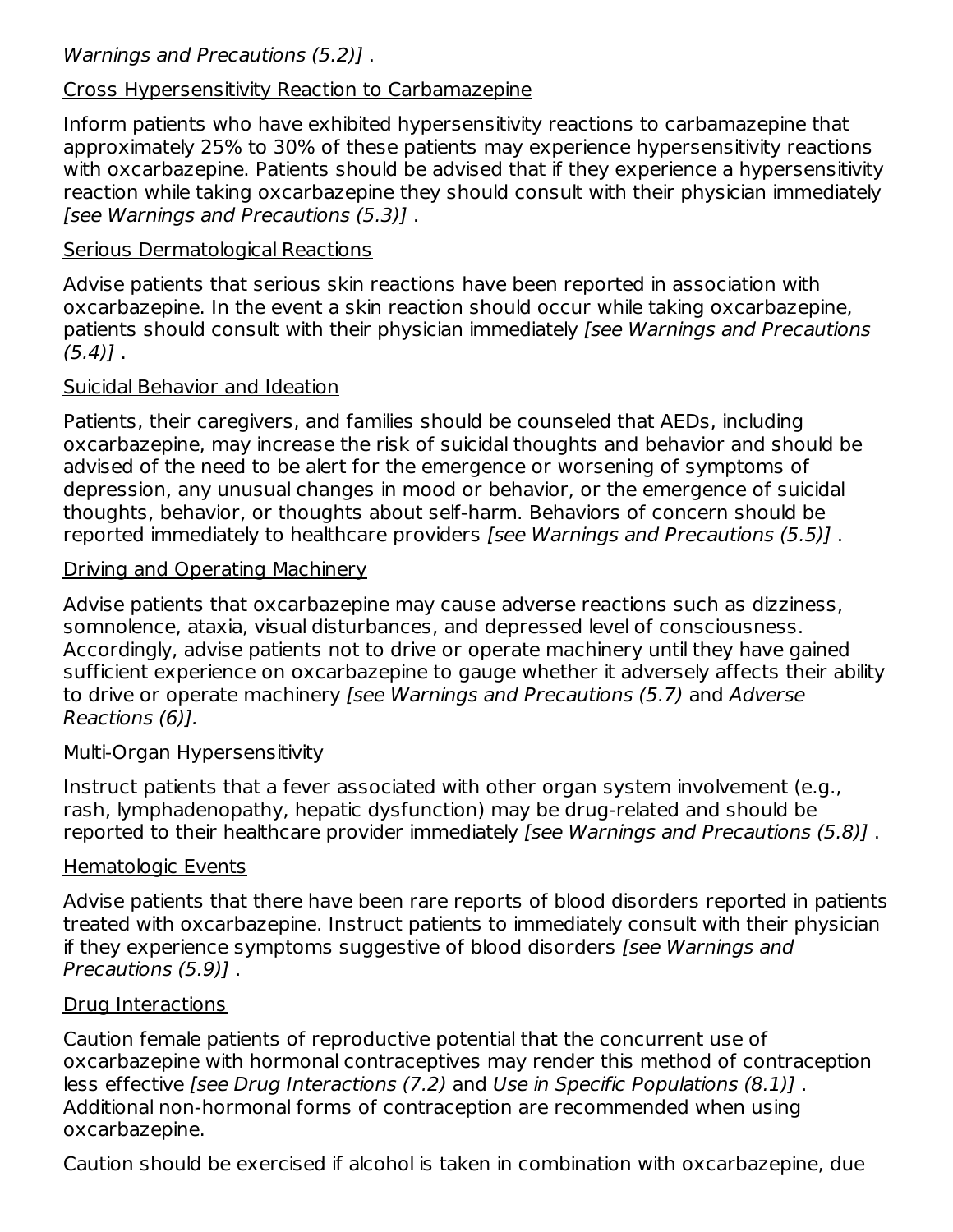to a possible additive sedative effect.

**Pregnancy Registry** 

Encourage patients to enroll in the North American Antiepileptic Drug (NAAED) Pregnancy Registry if they become pregnant. This registry is collecting information about the safety of antiepileptic drugs during pregnancy (see Use in Specific Populations  $(8.1)$ .

Manufactured for:

#### AvKARE

Pulaski, TN 38478

Mfg. Rev. 02-2019-05

AV 06/21 (P)

### **MEDICATION GUIDE**

**Oxcarbazepine** (ox-kar-BAY-zeh-peen) **Oral Suspension**

**What is the most important information I should know about oxcarbazepine oral suspension?**

**Do not stop taking oxcarbazepine oral suspension without first talking to your healthcare provider.** Stopping oxcarbazepine oral suspension suddenly can cause serious problems.

**Oxcarbazepine oral suspension can cause serious side effects, including:**

**1. Oxcarbazepine oral suspension may cause the level of sodium in your blood to be low.** Symptoms of low blood sodium include:

| nausea                       | $\bullet$ confusion                     |
|------------------------------|-----------------------------------------|
| • tiredness (lack of energy) | • more frequent or more severe seizures |
| headache                     |                                         |

Similar symptoms that are not related to low sodium may occur from taking oxcarbazepine oral suspension. You should tell your healthcare provider if you have any of these side effects and if they bother you or they do not go away.

Some other medicines can also cause low sodium in your blood. Be sure to tell your healthcare provider about all the other medicines that you are taking.

Your healthcare provider may do blood tests to check your sodium levels during your treatment with oxcarbazepine oral suspension.

**2. Oxcarbazepine oral suspension may also cause allergic reactions or serious problems which may affect organs and other parts of your body like the liver or blood cells.** You may or may not have a rash with these types of reactions.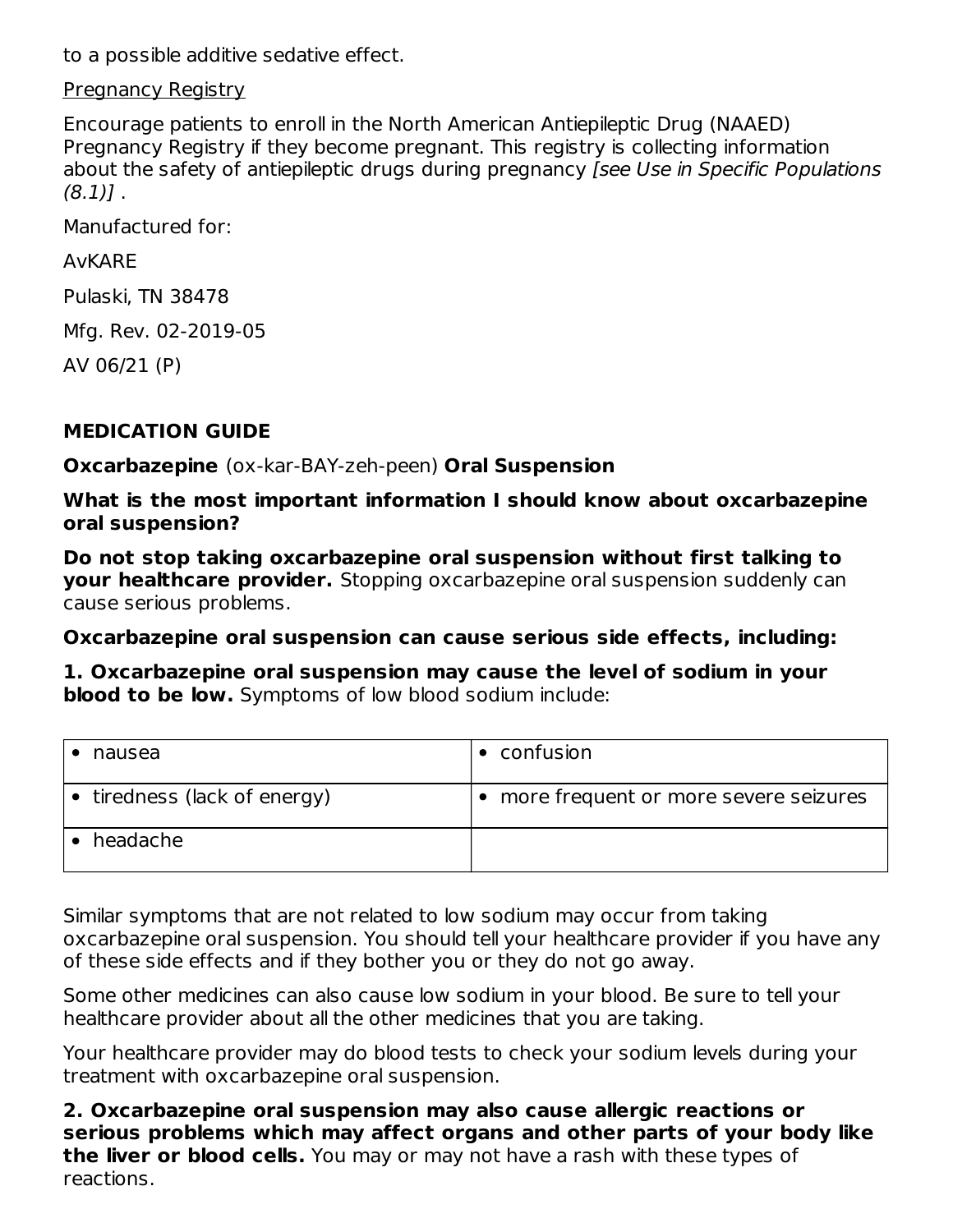### **Call your healthcare provider right away if you have any of the following:**

| • swelling of your face, eyes, lips, or tongue                                | painful sores in the mouth or around<br>your eyes          |
|-------------------------------------------------------------------------------|------------------------------------------------------------|
| • trouble swallowing or breathing                                             | • yellowing of your skin or eyes                           |
| $\bullet$ a skin rash                                                         | unusual bruising or bleeding<br>$\bullet$                  |
| hives                                                                         | • severe fatigue or weakness                               |
| • fever, swollen glands, or sore throat that<br>do not go away or come and go | severe muscle pain<br>$\bullet$                            |
|                                                                               | • frequent infections or infections that do<br>not go away |

Many people who are allergic to carbamazepine are also allergic to oxcarbazepine oral suspension. Tell your healthcare provider if you are allergic to carbamazepine.

#### **3. Like other antiepileptic drugs, oxcarbazepine oral suspension may cause suicidal thoughts or actions in a very small number of people, about 1 in 500.**

#### **Call a healthcare provider right away if you have any of these symptoms, especially if they are new, worse, or worry you:**

| • thoughts about suicide or dying | • trouble sleeping (insomnia)                            |
|-----------------------------------|----------------------------------------------------------|
| • attempts to commit suicide      | • new or worse irritability                              |
| • new or worse depression         | • acting aggressive, being angry, or violent             |
| • new or worse anxiety            | • acting on dangerous impulses                           |
| • feeling agitated or restless    | • an extreme increase in activity and talking<br>(mania) |
| panic attacks                     | • other unusual changes in behavior or<br>mood           |

#### **How can I watch for early symptoms of suicidal thoughts and actions?**

- Pay attention to any changes, especially sudden changes, in mood, behaviors, thoughts, or feelings.
- Keep all follow-up visits with your healthcare provider as scheduled.

Call your healthcare provider between visits as needed, especially if you are worried about symptoms.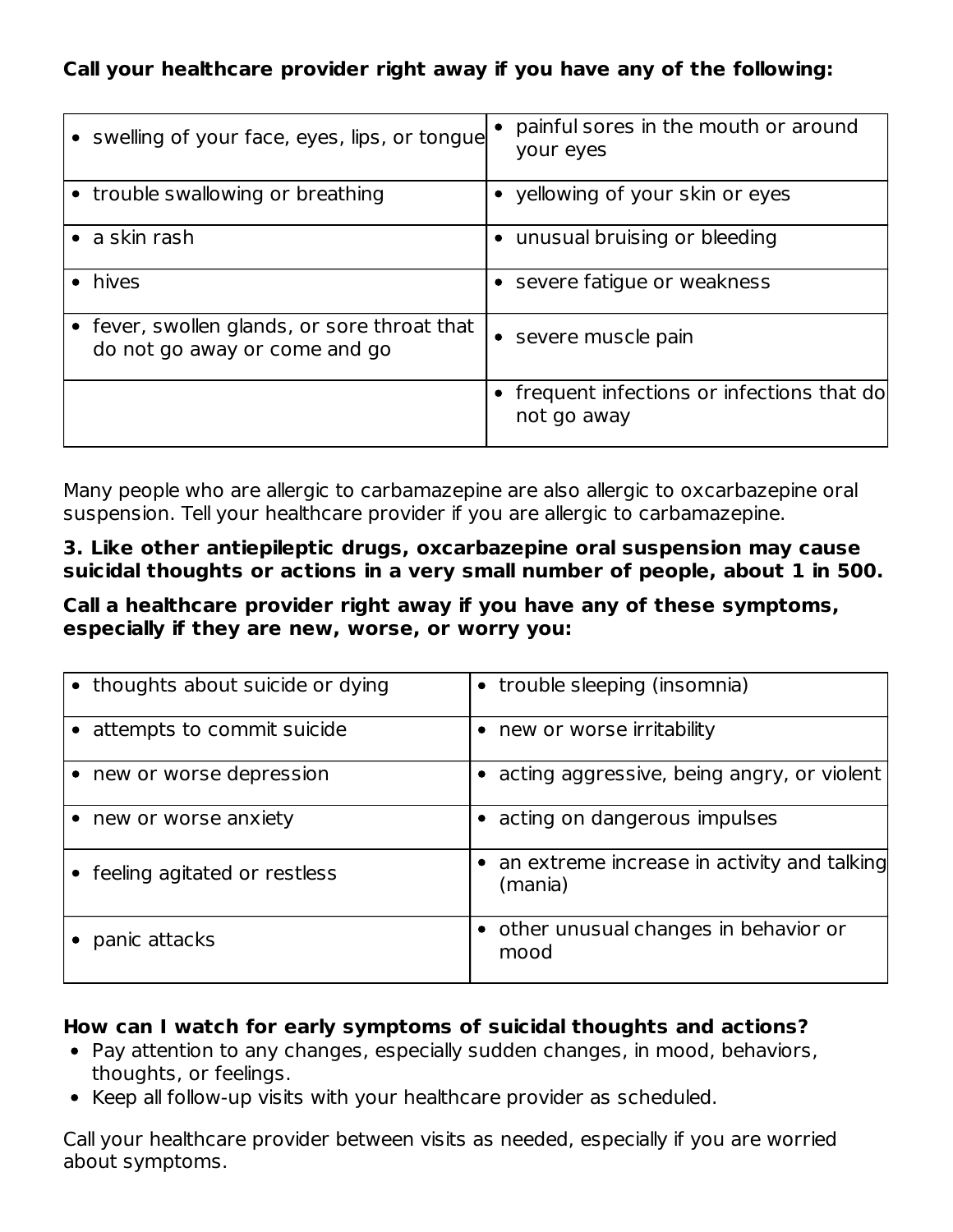#### **Do not stop taking oxcarbazepine oral suspension without first talking to a healthcare provider.**

- Stopping oxcarbazepine oral suspension suddenly can cause serious problems.
- Stopping a seizure medicine suddenly in a patient who has epilepsy may cause seizures that will not stop (status epilepticus).

Suicidal thoughts or actions may be caused by things other than medicines. If you have suicidal thoughts or actions, your healthcare provider may check for other causes.

### **What is oxcarbazepine oral suspension?**

Oxcarbazepine oral suspension is a prescription medicine used:

- alone or with other medicines to treat partial-onset seizures in adults.
- alone to treat partial-onset seizures in children 4 years and older.
- with other medicines to treat partial-onset seizures in children 2 years and older.

It is not known if oxcarbazepine oral suspension is safe and effective for use alone to treat partial-onset seizures in children less than 4 years of age **or** for use with other medicines to treat partial-onset seizures in children less than 2 years of age.

**Do not take oxcarbazepine oral suspension if you are** allergic to oxcarbazepine oral suspension or any of the other ingredients in oxcarbazepine oral suspension, or to eslicarbazepine acetate. See the end of this Medication Guide for a complete list of ingredients in oxcarbazepine oral suspension.

Many people who are allergic to carbamazepine are also allergic to oxcarbazepine oral suspension. Tell your healthcare provider if you are allergic to carbamazepine.

#### **Before taking oxcarbazepine oral suspension, tell your healthcare provider about all your medical conditions, including if you:**

- have or have had suicidal thoughts or actions, depression or mood problems.
- have liver problems.
- have kidney problems.
- are allergic to carbamazepine. Many people who are allergic to carbamazepine are also allergic to oxcarbazepine oral suspension.
- use birth control medicine. Oxcarbazepine oral suspension may cause your birth control medicine to be less effective. Talk to your healthcare provider about the best birth control method to use.
- are pregnant or plan to become pregnant. Oxcarbazepine oral suspension may harm your unborn baby. Tell your healthcare provider right away if you become pregnant while taking oxcarbazepine oral suspension. You and your healthcare provider will decide if you should take oxcarbazepine oral suspension while you are pregnant. If you become pregnant while taking oxcarbazepine oral suspension, talk to your healthcare provider about registering with the North American Antiepileptic Drug (NAAED) Pregnancy Registry. The purpose of this registry is to collect information about the safety of antiepileptic medicine during pregnancy. You can enroll in this registry by calling 1-888-233-2334.
- are breastfeeding or plan to breastfeed. Oxcarbazepine passes into breast milk. Talk with your healthcare provider about the best way to feed your baby if you take oxcarbazepine oral suspension.

**Tell your healthcare provider about all the medicines you take**, including prescription and over-the-counter medicines, vitamins, and herbal supplements.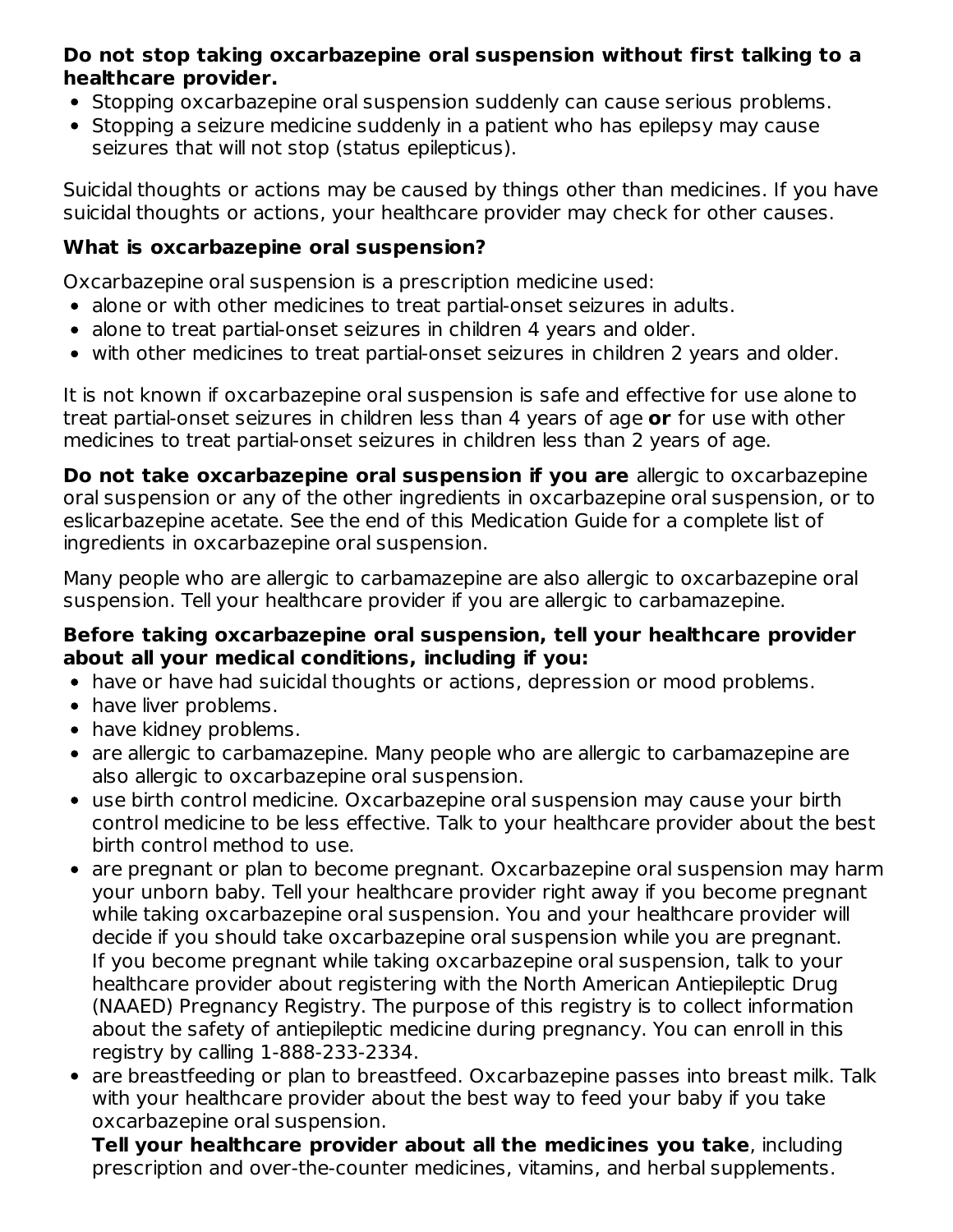Taking oxcarbazepine oral suspension with certain other medicines may cause side effects or affect how well they work. Do not start or stop other medicines without talking to your healthcare provider.

Know the medicines you take. Keep a list of them to show your healthcare provider and pharmacist when you get a new medicine.

## **How should I take oxcarbazepine oral suspension?**

- Do not stop taking oxcarbazepine oral suspension without talking to your healthcare provider. Stopping oxcarbazepine oral suspension suddenly can cause serious problems, including seizures that will not stop (status epilepticus).
- Take oxcarbazepine oral suspension exactly as prescribed. Your healthcare provider may change your dose. Your healthcare provider will tell you how much oxcarbazepine oral suspension to take.
- Take oxcarbazepine oral suspension 2 times a day.
- Take oxcarbazepine oral suspension with or without food.
- Before taking oxcarbazepine oral suspension shake the bottle well and use the oral dosing syringe that comes with your oral suspension to measure the amount of medicine needed. Oxcarbazepine oral suspension can be mixed in a small glass of water, or swallowed directly from the syringe. Clean the syringe with warm water and let it dry after each use.
- If you take too much oxcarbazepine oral suspension, call your healthcare provider right away.

### **What should I avoid while taking oxcarbazepine oral suspension?**

- Do not drive or operate machinery until you know how oxcarbazepine oral suspension affects you. Oxcarbazepine oral suspension may slow your thinking and motor skills.
- Do not drink alcohol or take other drugs that make you sleepy or dizzy while taking oxcarbazepine oral suspension until you talk to your healthcare provider. Oxcarbazepine oral suspension taken with alcohol or drugs that cause sleepiness or dizziness may make your sleepiness or dizziness worse.

### **What are the possible side effects of oxcarbazepine oral suspension?**

#### See " **What is the most important information I should know about oxcarbazepine oral suspension?**"

#### **Oxcarbazepine oral suspension may cause other serious side effects including:**

- trouble concentrating
- problems with your speech and language
- feeling confused
- feeling sleepy and tired
- trouble with walking and coordination
- seizures that can happen more often or become worse, especially in children

#### **Get medical help right away if you have any of the symptoms listed above or listed in "What is the most important information I should know about oxcarbazepine oral suspension?"**

**The most common side effects of oxcarbazepine oral suspension include:**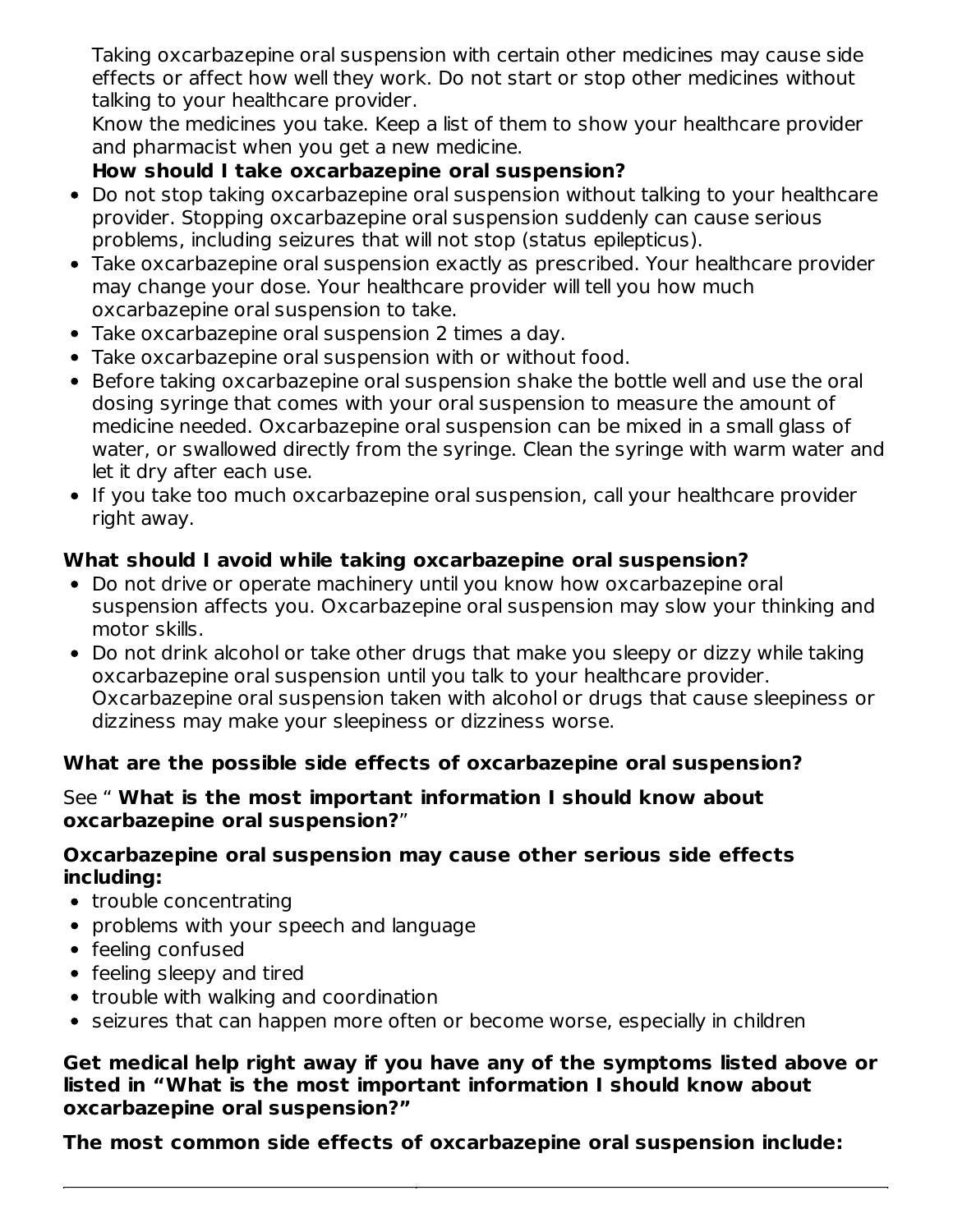| · dizziness     | • problems with vision                                   |
|-----------------|----------------------------------------------------------|
| • sleepiness    | $\bullet$ trembling                                      |
| • double vision | problems with walking and coordination<br>(unsteadiness) |
| • tiredness     | rash<br>$\bullet$                                        |
| nausea          |                                                          |
| vomiting        |                                                          |

These are not all the possible side effects of oxcarbazepine oral suspension. Tell your healthcare provider if you have any side effect that bothers you or that does not go away.

#### **Call your doctor for medical advice about side effects. You may report side effects to FDA at 1-800-FDA-1088.**

#### **How should I store oxcarbazepine oral suspension?**

- Store oxcarbazepine oral suspension at 20 $^{\circ}$  to 25 $^{\circ}$ C (68 $^{\circ}$  to 77 $^{\circ}$ F); excursions permitted between 15° to 30°C (59° to 86°F).
- Keep oxcarbazepine oral suspension in the original container and use within 7 weeks of first opening the bottle. Shake well before using.

#### **Keep oxcarbazepine oral suspension and all medicines out of the reach of children.**

#### **General Information about the safe and effective use of oxcarbazepine oral suspension.**

Medicines are sometimes prescribed for purposes other than those listed in a Medication Guide. Do not use oxcarbazepine oral suspension for a condition for which it was not prescribed. Do not give oxcarbazepine oral suspension to other people, even if they have the same symptoms that you have. It may harm them.

You can ask your pharmacist or healthcare provider for information about oxcarbazepine oral suspension that is written for health professionals.

#### **What are the ingredients in oxcarbazepine oral suspension?**

#### **Active ingredient:** oxcarbazepine, USP

#### **Inactive ingredients:**

**Oral suspension:** colloidal silicon dioxide, malic acid, methylparaben, polyethylene glycol, pregelatinized starch (maize), propyl paraben, propylene glycol, purified water, saccharin sodium, sodium benzoate, sorbitol, xanthan gum and yellow plum lemon flavor. Hydrochloric acid solution or sodium hydroxide solution may be added for adjustment of pH.

This Medication Guide has been approved by the U.S. Food and Drug Administration.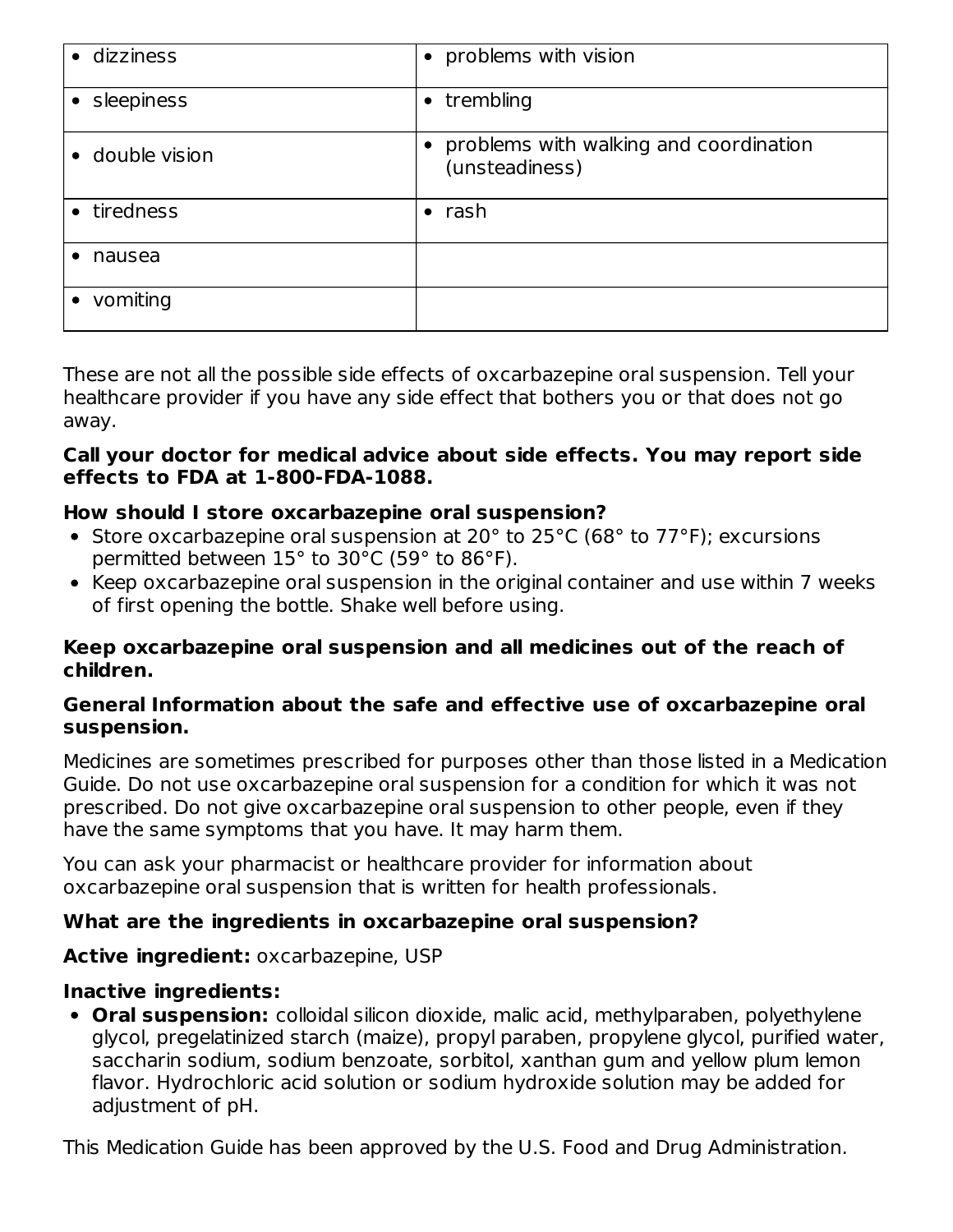For more information, call 1-855-361-3993. Manufactured for: AvKARE Pulaski, TN 38478 Mfg. Rev. 02-2019-05 AV 06/21 (P)

#### **PACKAGE LABEL.PRINCIPAL DISPLAY PANEL**



ź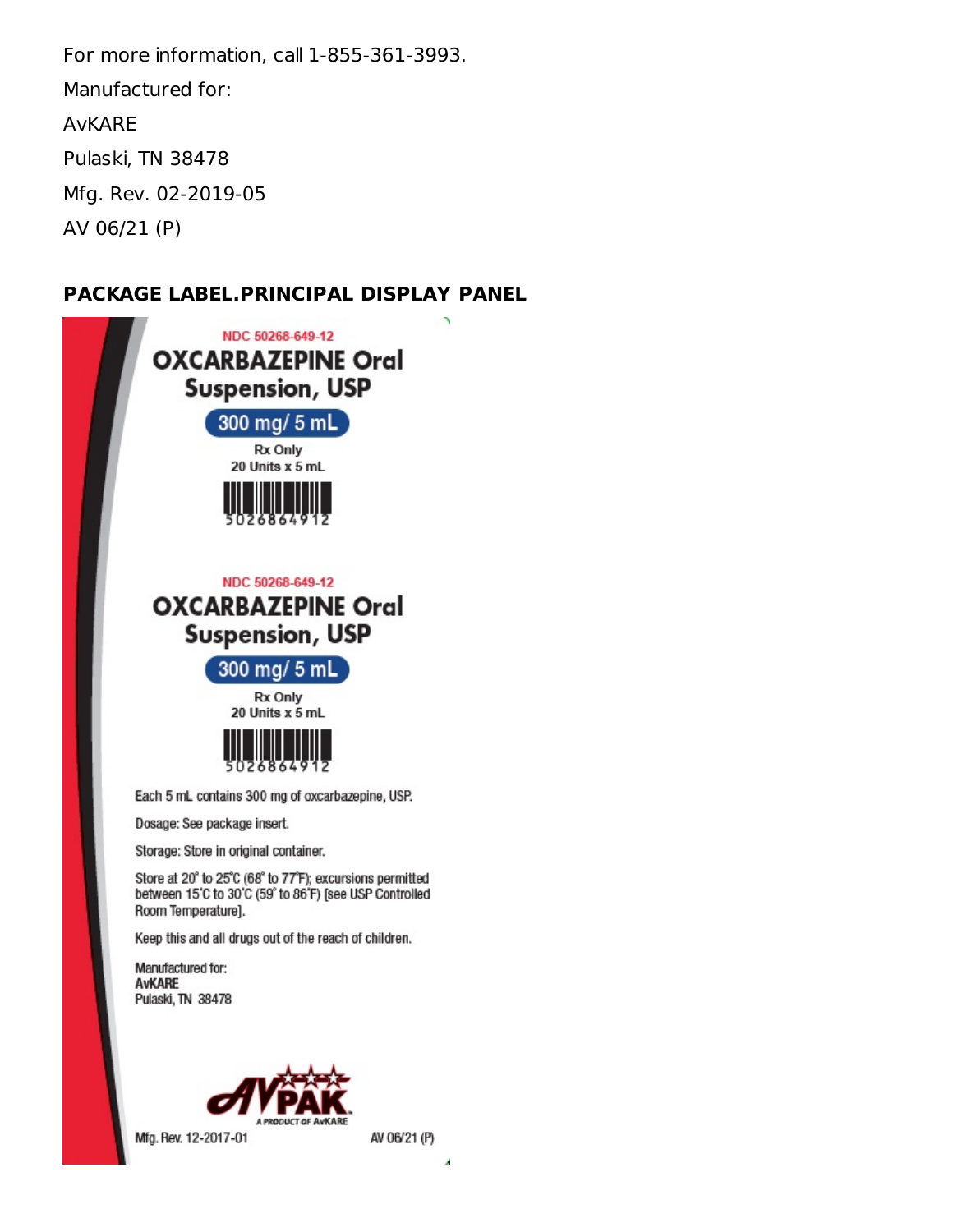| <b>OXCARBAZEPINE</b>                                                                      |              |                           |                  |                          |                          |  |
|-------------------------------------------------------------------------------------------|--------------|---------------------------|------------------|--------------------------|--------------------------|--|
| oxcarbazepine suspension                                                                  |              |                           |                  |                          |                          |  |
|                                                                                           |              |                           |                  |                          |                          |  |
| <b>Product Information</b>                                                                |              |                           |                  |                          |                          |  |
|                                                                                           |              | <b>HUMAN PRESCRIPTION</b> | <b>Item Code</b> |                          | NDC:50268-649(NDC:65162- |  |
| <b>Product Type</b>                                                                       |              | <b>DRUG</b>               | (Source)         | 649)                     |                          |  |
| <b>Route of Administration</b>                                                            |              | ORAL                      |                  |                          |                          |  |
|                                                                                           |              |                           |                  |                          |                          |  |
|                                                                                           |              |                           |                  |                          |                          |  |
| <b>Active Ingredient/Active Moiety</b>                                                    |              |                           |                  |                          |                          |  |
|                                                                                           |              | <b>Ingredient Name</b>    |                  | <b>Basis of Strength</b> | <b>Strength</b>          |  |
| OXCARBAZEPINE (UNII: VZ15B1W380) (OXCARBAZEPINE - UNII:VZ15B1W380)                        |              |                           |                  | <b>OXCARBAZ EPINE</b>    | 300 mg in 5 mL           |  |
|                                                                                           |              |                           |                  |                          |                          |  |
|                                                                                           |              |                           |                  |                          |                          |  |
| <b>Inactive Ingredients</b>                                                               |              |                           |                  |                          |                          |  |
|                                                                                           |              | <b>Ingredient Name</b>    |                  |                          | <b>Strength</b>          |  |
| <b>SILICON DIOXIDE (UNII: ETJ7Z6XBU4)</b>                                                 |              |                           |                  |                          |                          |  |
| MALIC ACID (UNII: 817L1N4CKP)                                                             |              |                           |                  |                          |                          |  |
| <b>METHYLPARABEN (UNII: A2I8C7HI9T)</b>                                                   |              |                           |                  |                          |                          |  |
| POLYETHYLENE GLYCOL, UNSPECIFIED (UNII: 3WQ0SDWLA)                                        |              |                           |                  |                          |                          |  |
| <b>STARCH, CORN (UNII: O8232NY3SJ)</b>                                                    |              |                           |                  |                          |                          |  |
| PROPYLENE GLYCOL (UNII: 6DC9Q167V3)                                                       |              |                           |                  |                          |                          |  |
| PROPYLPARABEN (UNII: Z8IX2SC10H)                                                          |              |                           |                  |                          |                          |  |
| <b>WATER (UNII: 059QF0KO0R)</b>                                                           |              |                           |                  |                          |                          |  |
| <b>XANTHAN GUM (UNII: TTV12P4NEE)</b>                                                     |              |                           |                  |                          |                          |  |
| <b>SORBITOL (UNII: 506T60A25R)</b>                                                        |              |                           |                  |                          |                          |  |
| <b>SACCHARIN SODIUM (UNII: SB8ZUX40TY)</b>                                                |              |                           |                  |                          |                          |  |
| <b>SODIUM BENZOATE (UNII: OJ245FE5EU)</b>                                                 |              |                           |                  |                          |                          |  |
| <b>SODIUM HYDROXIDE (UNII: 55X04QC32I)</b><br><b>HYDROCHLORIC ACID (UNII: QTT17582CB)</b> |              |                           |                  |                          |                          |  |
|                                                                                           |              |                           |                  |                          |                          |  |
|                                                                                           |              |                           |                  |                          |                          |  |
| <b>Product Characteristics</b>                                                            |              |                           |                  |                          |                          |  |
| Color                                                                                     |              | white (off-white)         | <b>Score</b>     |                          |                          |  |
| <b>Shape</b>                                                                              |              |                           | <b>Size</b>      |                          |                          |  |
| <b>Flavor</b>                                                                             | <b>LEMON</b> |                           |                  | <b>Imprint Code</b>      |                          |  |
| <b>Contains</b>                                                                           |              |                           |                  |                          |                          |  |
|                                                                                           |              |                           |                  |                          |                          |  |
|                                                                                           |              |                           |                  |                          |                          |  |
| <b>Packaging</b>                                                                          |              |                           |                  |                          |                          |  |
|                                                                                           |              |                           |                  |                          |                          |  |

| # | <b>Item Code</b>                | <b>Package Description</b>                                            | <b>Marketing Start</b><br><b>Date</b> | <b>Marketing End</b><br><b>Date</b> |
|---|---------------------------------|-----------------------------------------------------------------------|---------------------------------------|-------------------------------------|
|   | $1 \big _{649-12}^{NDC:50268-}$ | 20 in 1 BOX                                                           | 06/14/2021                            |                                     |
|   | NDC:50268-<br>649-11            | 5 mL in 1 CUP, UNIT-DOSE; Type 0: Not a<br><b>Combination Product</b> |                                       |                                     |
|   |                                 |                                                                       |                                       |                                     |